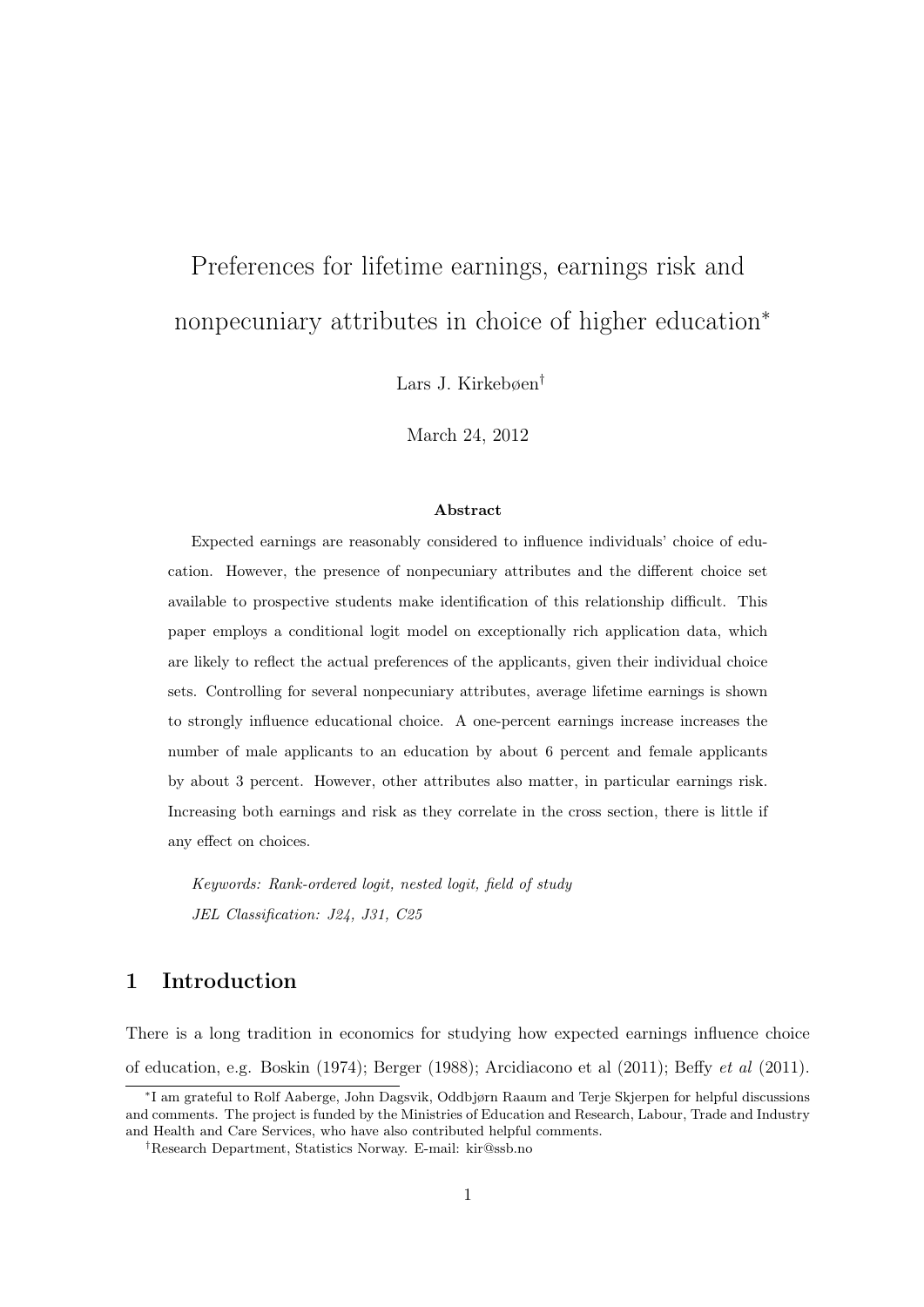This question is of great relevance to understand the functioning of the labor market in general as well as to specific policy questions. For example, large and persistent earnings differences exist between fields of education, which in turn influence strongly on gender differences in earnings. Do prospective students respond to this, potentially increasing the supply of fields in high demand, and eventually earnings gaps? Also, if there is a need for an increase in the supply with a given education, say, of health care professional as the population ages, it is relevant to know what earnings increase can provide such an increase in students.

However, this literature is still relatively small. One reason may be the problems involved in estimating this relationship. The educational alternatives will also have nonpecuniary attributes, which may both influence choices and be correlated with observed earnings. E.g. Zafar  $(2009)$ ; Arcidiacono et al  $(2011)$ ; Beffy *et al*  $(2011)$ ; Wiswall and Zafar  $(2011)$  find differences in average preferences for fields. Thus, failure to control for these must be expected to give an omitted-variable bias in the estimated significance of earnings for educational choice. Also, comparative advantage and even choice sets vary between prospective students, $<sup>1</sup>$  such</sup> that even to the extent that individuals do maximize expected earnings, they will do so subject to constraints that are generally hard to identify for the researcher.

This paper specifies a simple model for formation of earnings expectations and choice of education. The model is then estimated, using rich Norwegian register data. Of particular relevance is the fact that the Norwegian system for admission to higher education is very centralised, and, for the most part, strictly meritocratic. Thus, as the admission process uses well-defined data, with essentially no discretion, it is possible to make reasonable assumptions of the applicants' knowledge of their opportunities at the time of application. Furthermore, the admission makes it likely that students state their true preferences, conditional on their (perceived) opportunities, and rank several alternatives, thus increasing the information content of the data. Finally, earnings, earnings risk and several nonpecuniary attributes are all controlled for in the estimations, thus both providing a richer picture of the determinants of

<sup>&</sup>lt;sup>1</sup>Paglin and Rufolo (1990) find evidence that mathematical ability is an important determinant of college field choice, while Arcidiacono et al (2011) find that self-reported relative skill in all fields matter. Nielsen and Vissing-Jorgensen (2005) argues that it is relevant to control for choice sets in the study of educational choice, while Desposato (2005) argues that choice set selection in general may have a large impact on conditional logit estimates.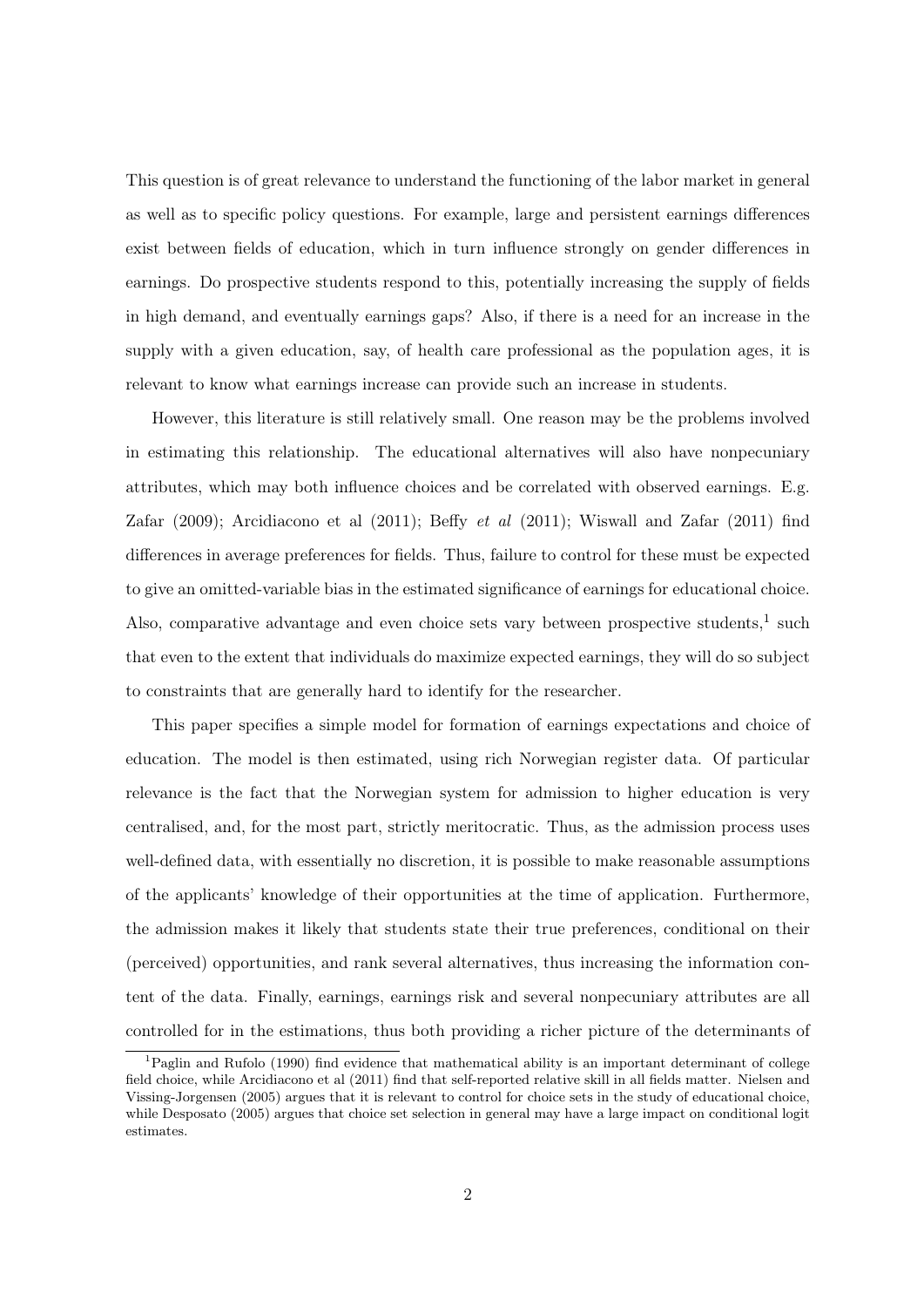educational choice, and reducing the scope for omitted-variable bias in the estimated effect of earnings.

The paper specifies a nested logit model, where the utility associated with each educational alternative (nest) depends on a set of observable attributes of the alternatives. Choice of courses within nests depend on an unobserved random term. Thus the model simplifies to a conditional logit model, where the number of available courses for each alternative enter the modeled utilities. A rank-ordered logit model is estimated to fully use the information content in the data.

Most prior studies use either the actual occupation or completed education, i.e. the final outcome of the total process initiated with the application (e.g. Boskin (1974); Berger (1988); Beffy *et al*  $(2011)$  or data from surveys with relatively few observations (e.g. Arcidiacono et al (2011); Zafar (2009); Wiswall and Zafar (2011)). The Norwegian application data have the combined virtues of having a large number of observations and being highly relevant for the study of educational choice. Norway has a very centralized system for applications to higher education. Thus, almost all applications for almost every kind of higher education is captured by the application data, giving a sample size of about 50,000 individuals per year for the years 2004-2009. Furthermore, applicants state not only their most-preferred course, but rank up to ten courses, further increasing the amount of information. Also, the data are likely to express actual preferences. As opposed to survey data, the application data is highstakes. Furthermore, the possibility to rank up to ten reduces the applicants' need to apply strategically, as they are very likely to have one of their wishes granted. Still, the applicants can be expected to take into consideration the probability of admission. However, as the admission process is almost entirely mechanical and approximately the same data is available to the researcher and the applicants, the likely perceived choice sets can be reconstructed for the analysis.

Average lifetime earnings is indeed found to matter for the choice of field and level of education. A one-percent increase in earnings for a given field increases the number of applicants by about 6 percent for men and about 3 percent for women. Controlling for earnings risk has a large impact on the estimated effect of earnings. High-earning educational alternatives carry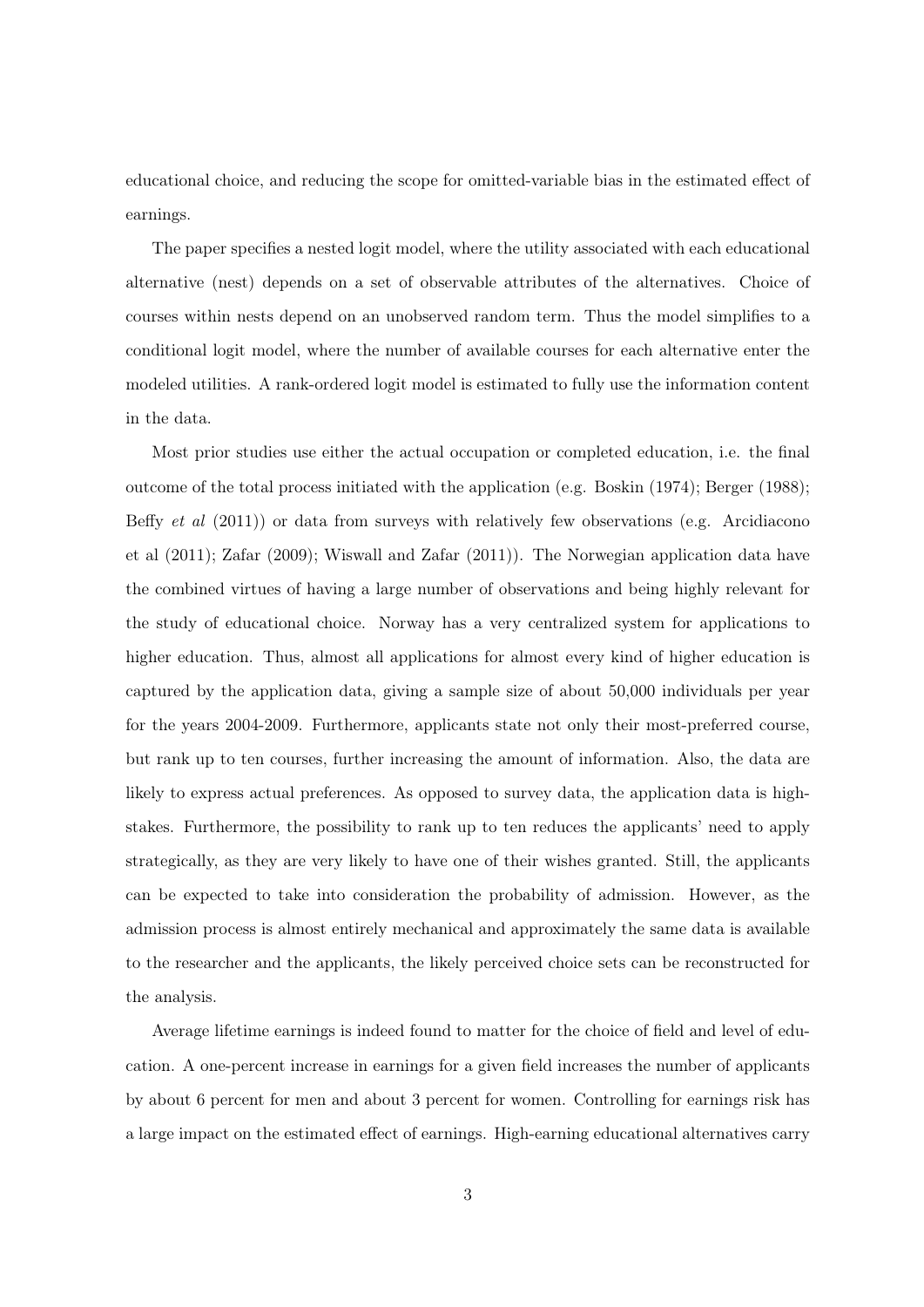more risk, and the negative effect of the latter partly offsets the positive effect of the former. This is particularly true for women, who are found to have less of a preference for earnings, and to be more deterred by risk.

The estimates are mostly stable over time, and not very sensitive to the choice of earnings measure. However, the specification of the choice set have some influence on the results. The applicants do tend to choose educations similar to their parents, but controlling for this has little impact on the estimated preference for earnings.

The paper proceeds as follows: Section 2 presents related literature, Section 3 the institutional setting, Section 4 the model and data and Section 5 the results from the estimation. Section 6 concludes.

## 2 Related literature

While choice of field is less investigated than the choice of level of education, the study of how expected earnings influence choice of educational field, major or occupation have a long tradition in economics, dating back at least to Boskin (1974). Boskin (1974) finds that potential earnings explains a part of the difference in occupational choice for all race and gender groups, while Berger (1988) finds that future earnings streams matter more than initial earnings.

Recent findings are mixed. Montmarquette et al (2002); Boudarbat (2008) find a clear effect of earnings on choice of major. Estimating a dynamic model of major choice, Arcidiacono (2004) finds a clear preference for earnings, but monetary returns explain little of the sorting across majors. Boudarbat and Montmarquette (2007) find a small effect of earnings on choice of field of study, and no effect for some combinations of gender and parental education. Controlling for a range of nonpecuniary attributes, Zafar (2009) finds no clear effect of subjective earnings expectations, but the few observations give little power. Beffy *et al* (2011) finds a statistically significant, but small effect of earnings. Finally, Arcidiacono et al (2011) find sizeable effects of earnings on major choice.

A crucial point in the estimation of the significance of earnings for educational choice is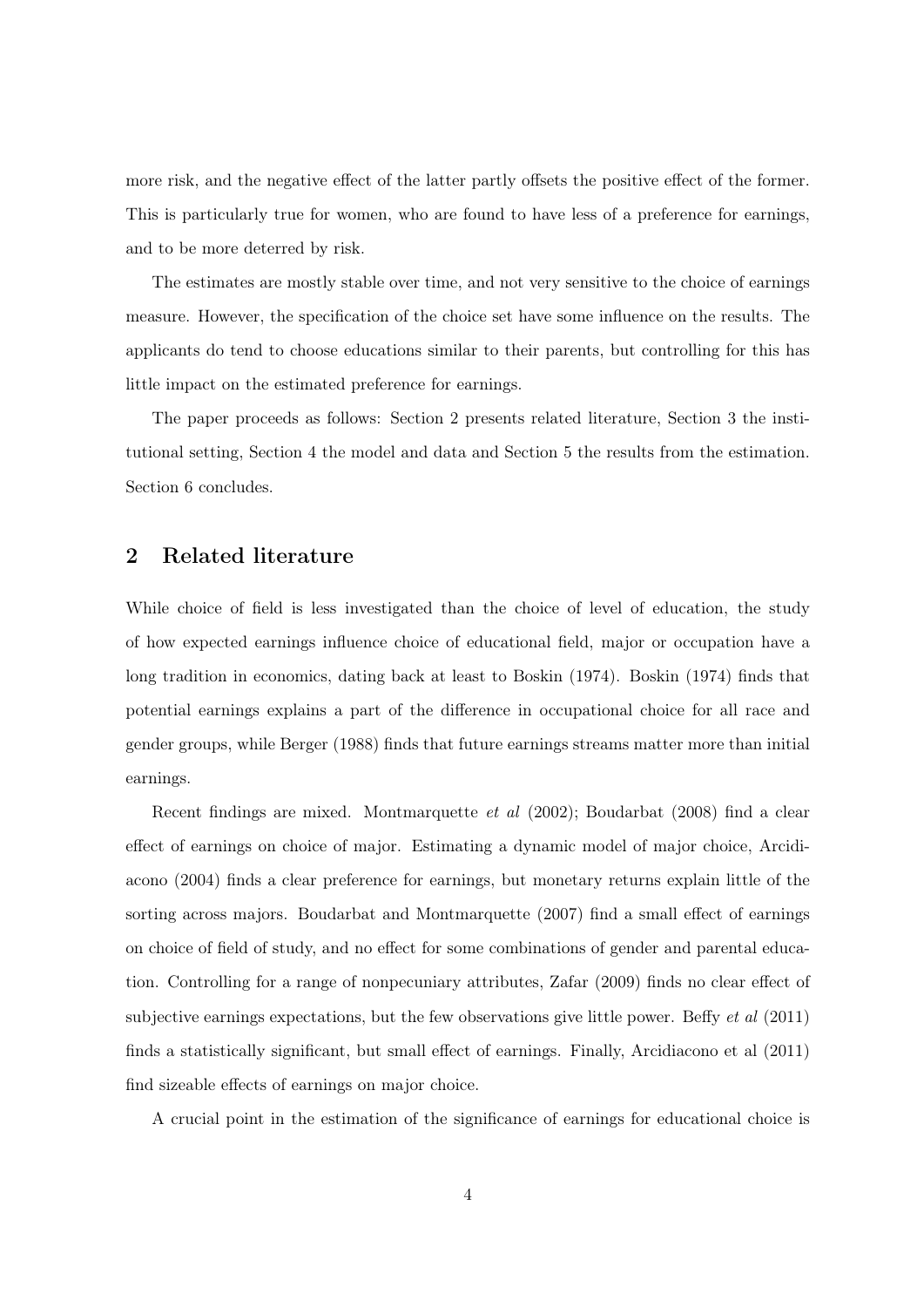how earnings expectations are formed. Traditionally, economists have been reluctant to collect or use survey data on subjective expectations. Rather, expectations have been assumed to be rational, with individuals acting on the basis of the same earnings function that the researcher estimates, i.e. earnings depend both on educational choice and other characteristics, such as ability. Examples of studies using this approach are Willis and Rosen (1979); Manski and Wise (1983); Boskin (1974); Berger (1988), and more recently Boudarbat (2008). However, as argued by Manski (1993), the facts that such estimations are complicated and that the approach chosen and results obtained vary between studies suggest that this is not necessarily a realistic description of expectation formation.

One possible alternative suggested by Manski (1993) and used e.g. by Rochat and Demeulemeester (2001) and Boudarbat and Montmarquette (2007) is to simply use average earnings for educational groups, unconditional on other characteristics.

Dominitz and Manski (1996); Betts (1996); Zafar (2011) find that students mostly are able to meaningfully assess expected earnings and earning differences between different educations. Following this, Arcidiacono et al (2011); Zafar (2009); Wiswall and Zafar (2011) have studied educational choice, using data on subjective expectations. Wiswall and Zafar (2011) move one step further and provide information to students, measuring how this influence their assessed probabilities of graduating with a given major. While these studies generally find that respondents largely give meaningful responses when questioned about earnings expectations, and may also revise their expectations in a reasonable way when exposed to more information, the analysis of choices is limited by the small sample sizesAlso, the samples are also selective, typically from one specific selective university, making it difficult to assess the relevance of the findings for other groups of students or potential students. Studies investigating subjective expectations often find that these vary considerably, e.g. Dominitz and Manski (1996); Betts (1996); Zafar (2011), thus motivating the use of such. However, these studies give little guidance on how to best model earnings expectations in the absence of expectations data.

Some studies link educational choices and risk. Flyer (1997) finds that the job-match uncertainty implies an option value, valued by the students. Saks and Shore (2005) find that individuals with higher wealth choose riskier careers, suggesting that risk aversion varies be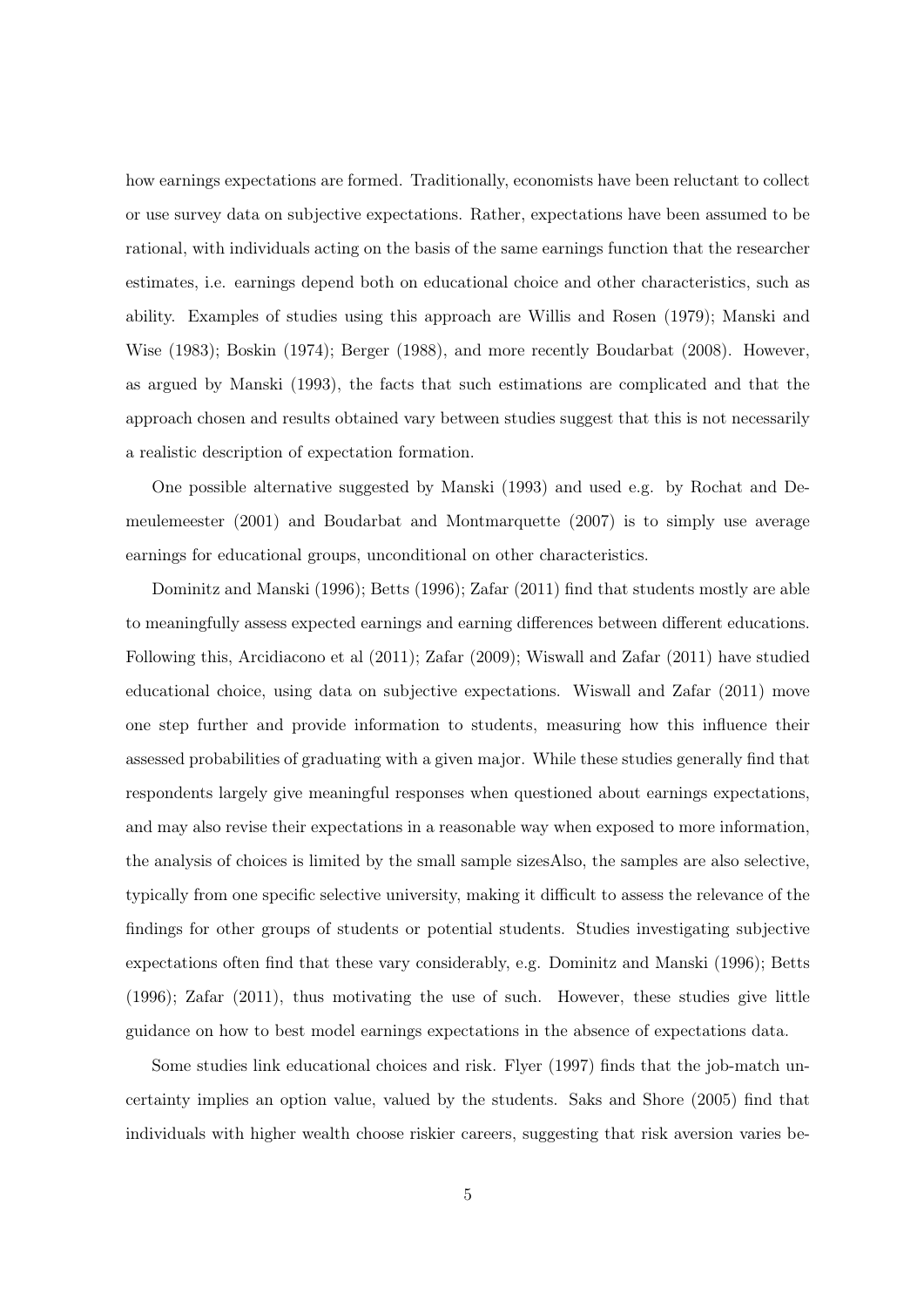tween individuals, and that it matters for educational choices. Nielsen and Vissing-Jorgensen (2005) find that risk, in the transitory and in particular permanent income shocks, impacts negatively on the probability an education is chosen. Also related to risk, Rochat and Demeulemeester  $(2001)$  and Montmarquette *et al*  $(2002)$  find that a higher chance of completion matter.

Nonpecuniary attributes in general also matter for educational choice. Arcidiacono et al  $(2011)$ ; Beffy *et al*  $(2011)$ ; Nielsen and Vissing-Jorgensen  $(2005)$  all find that there are differences in average preference between different fields. Zafar (2009) link choice of major to different attributes of the studies and following careers, finding that nonpecuniary attributes explain a large share of the variation in choices.

Finally, comparative advantages are also found to influence the choice of education. Paglin and Rufolo (1990) emphasize the differences between different types of human capital, i.e. verbal and quantitative skills, and find that comparative advantage accounts for male-female differences in occupational choices. Arcidiacono et al (2011) find that perceived comparative advantages across major contributes to explaining major choice.

## 3 Institutional setting

Following the Bologna process, higher education in Norway is mostly organized in three-year Bachelor and five-year Masters degree. The higher education sector consists of eight universities<sup>2</sup>, eight specialized university institutions and a number of university colleges. The universities provide undergraduate and postgraduate educations in a range of fields, while each specialized university institutions focus on one subject, e.g. business, architecture, veterinary science, sports or theology. Among the university colleges, the most important in terms of number of students are the 22 public regional university colleges. These mostly provide undergraduate professionally oriented courses, such as nursing, teaching, commerce and engineering. The entire sector is dominated by public institutions, with about 85 percent of the students attending one of the universities - which are all public, a public specialized university institu-

<sup>&</sup>lt;sup>2</sup>Increased from four in 2005 through the conversion of one specialized university institutions and three regional university colleges.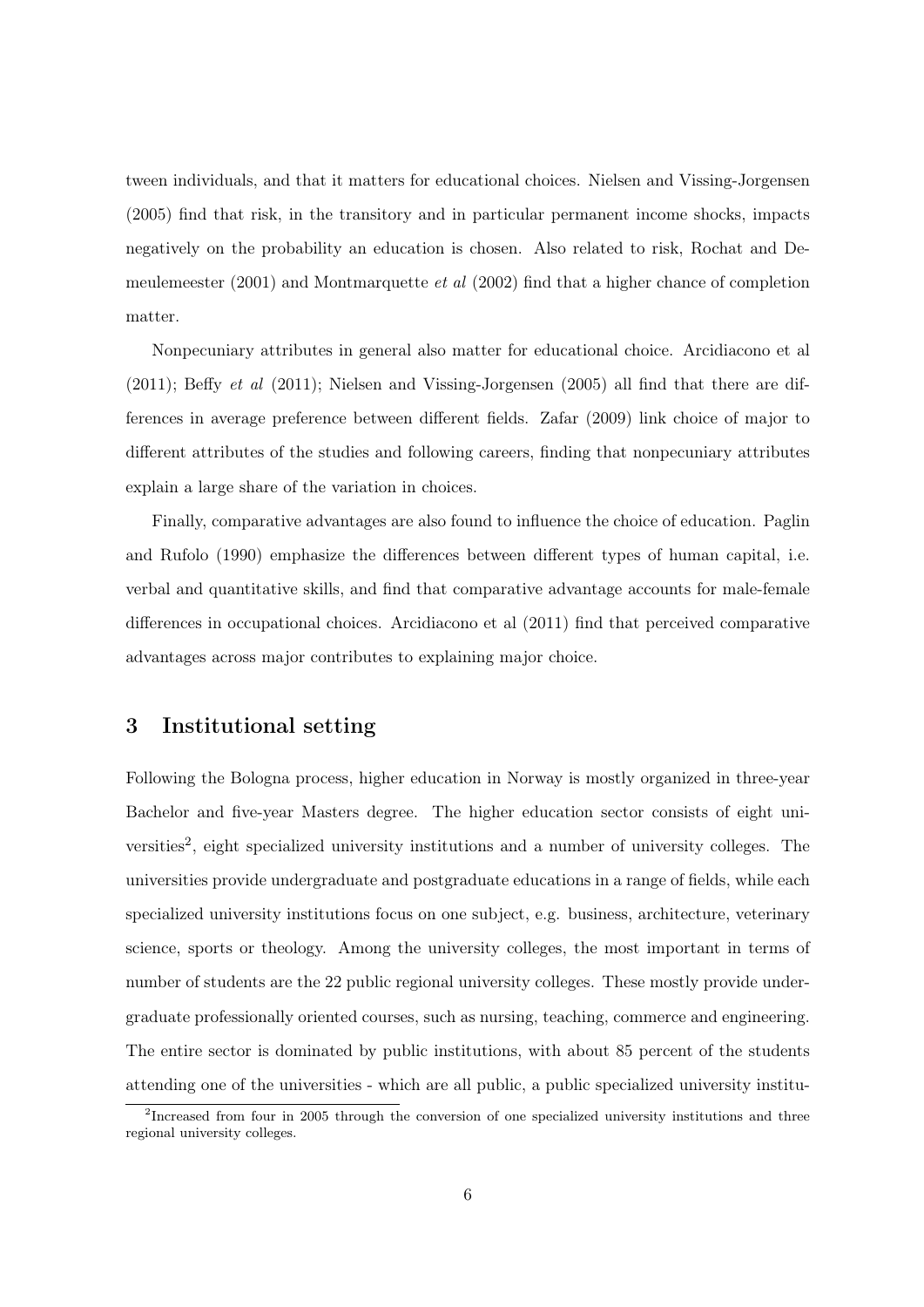tion or a public university college. The single significant exception is a private business school with about 10 percent of the total number of students. This school also charges a significant tuition fee, which is otherwise absent.

Also, while several of the before-mentioned institutions offer shorter one or two-year courses - which can make up a part of a Bachelor or Masters degree - there is also a number of private institutions providing short vocational and recreational courses, which are not counted as a part of the higher education sector e.g. in official statistics.

Application to higher education is very centralized. Except for the before-mentioned private business school, a single body, Samordna opptak (SO), organizes applications and admissions to all major institutions. Applicants submit a single application to SO, ranking up to ten specific courses, potentially at different universities or university colleges. SO then handles the application process, allocating students to courses according to the number of places at each course and the students' qualifications and admission scores.

In order to qualify for a course an applicant need to qualify for higher education in general, this is mostly achieved by completing the academic track in upper secondary school.<sup>3</sup> Some courses (e.g. science, engineering, medicine) requires specific subjects in math and science from upper secondary school. A few courses have other requirements, e.g. for students entering two-year engineering courses from vocational school, and some arts courses.

Qualified applicants are admitted to courses based on their admission scores, with the students with the higher score getting priority in case of a surplus of applicants. Some of places at some courses are set aside to different quotas (e.g. students from northern parts of Norway at some institutions), however the bulk of the places and applicants are in the two main quotas: improved GPA and unimproved GPA. In the unimproved GPA quota, applicants compete with admission scores calculated as the GPA they got leaving upper secondary school, i.e. average (original) grades and potentially extra points. Grades range from 1 to 6 (only integer values), grade point is calculated as 10 times average grade (with two decimal places). Extra points are awarded for choosing science subjects (max 4 points) or focusing on subjects in upper

<sup>3</sup>There is a range of less common ways to qualify, including higher education, and, as long as some further requirements are met, completed vocational education and for those at least 23 years old any combination of work and schooling for at least five years.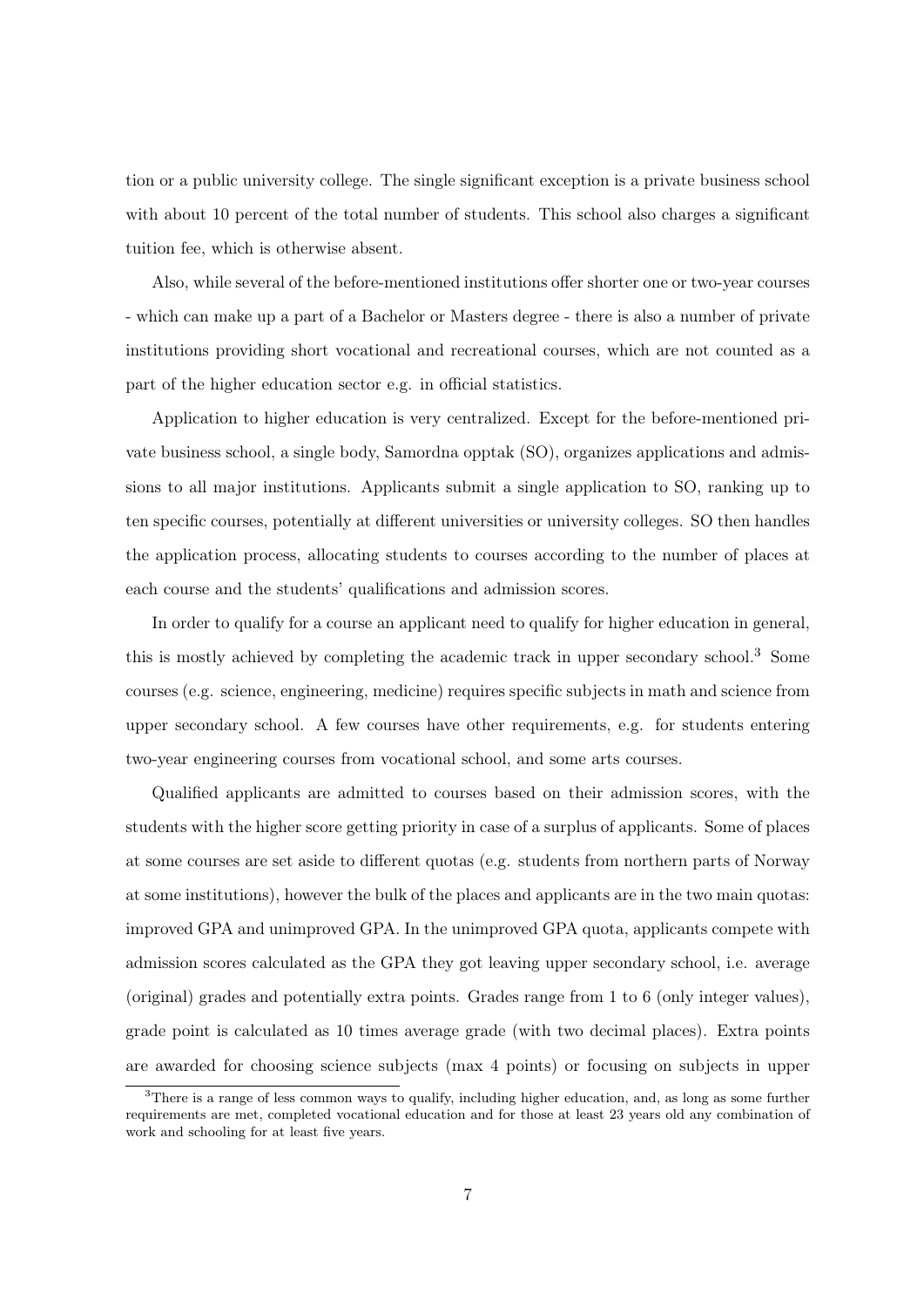secondary (also max 4 points). There are specific rules for some courses, e.g. 2 extra points for women at some male-dominated courses, and medicine has their own implementation of this quota. Improved GPA includes any changes to the grades as the applicants have redone or taken more secondary school subjects after leaving secondary school,<sup>4</sup> the extra points mentioned above and some more for age, education and military service. Medicine and some other courses have separate regulations for extra points.

While an applicant may know for certain whether he satisfies the formal qualification requirements for a course, he does not know whether he will be admitted. There are two sources of uncertainty: First, the exact score required to be admitted is unknown at the time of application, as this will depend on the number and scores of the other applicants, both unknown by the applicant. However, minimum admission scores for previous years is available from SO, such that the applicants can make an informed guess when applying. Also, applicants still in secondary school in April when applying will not know their final grades and GPA, as these are set in May or June.

### 4 Model and data

This section presents the empirical model to be estimated, and the data to be used in the estimations. Choices of higher education are made from individual-specific choice sets, and are assumed to depend on expected earnings, nonpecuniary attributes and a random term, which are discussed in turn.

While choice of education is an inherently dynamic process, where choices at one stage influences the options and pay-offs a later stages, a static model of choice of higher education will be estimated. Thus, a limitation of the model is that it does not model earlier educational choices, but rather takes the applicants previous qualifications as given. A richer model could include choices through secondary school. This is outside the scope of this paper.

<sup>&</sup>lt;sup>4</sup>A number of students spend much time improving their grades to get competitive courses such as medicine.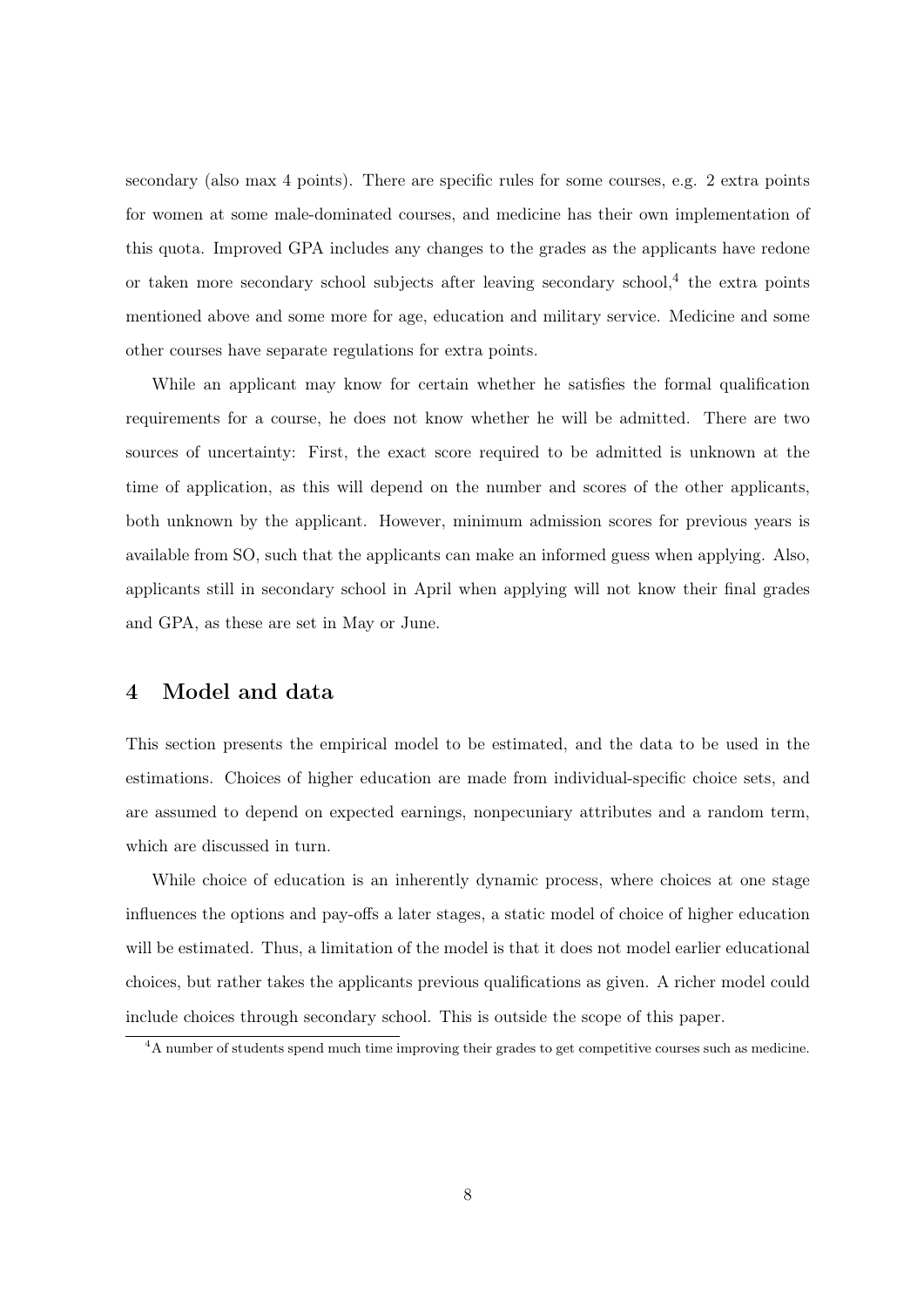#### 4.1 Choice of education

There is a total of C different specific courses. These are classified into J different broader educational alternatives (henceforth educations), with each education j consisting of a set  $C_j$ of different courses.

As described in Section 3, admission is strongly meritocratic. Thus, each applicant will have an individual-specific choice set, based on her formal qualification, her admission score, the rankings of the other applicants and their admission scores.  $5$  While there is uncertainty about the two latter at the time of application, these are still exogenous to an individual applicant, such that they can be summarised in an admission score required to qualify. For the time being, I will disregard the uncertainty

Thus, based on formal qualifications, admission score and the required scores of the different courses, an applicant has a choice set  $C_{ij}$  of courses within education j that she can be admitted to, containing  $m_{ij}$  courses.  $m_{ij}$  is smaller or equal to the number of courses in  $C_j$ , and may be zero - indicating that at the applicant will not be admitted to any course within this education, and hence can not choose this particular education. The total set of educations j available to the applicant, i.e. with  $m_{ij} > 0$  is denoted  $\Omega_i$ , such that the full choice set of an applicant, including all courses summed across all educations, is  $\{c|c \in C_{ij}, j \in \Omega_i\}$ . As choice sets are determined by qualifications and admission scores, these will vary between individuals.

An applicant also has preferences for a range of attributes of the courses. Some of these relate to the careers that follow from choosing a career, such as earnings, earnings risk, unemployment and working time. Other relate to the consumption value and cost of studying, and may include e.g. the effort required to follow a particular course, peer students or the location of the institution.

These preferences are revealed through the ranking of courses in the application. The applicant is assumed to evaluate all courses available to her and choose the most attractive one. Thus, the applicant chooses course c, within education j, with the highest utility  $U_{icj}$ ,

 $5$ This is true for a large majority of the applicants. Those applicants who get discretionary treatment are disregarded in the analysis.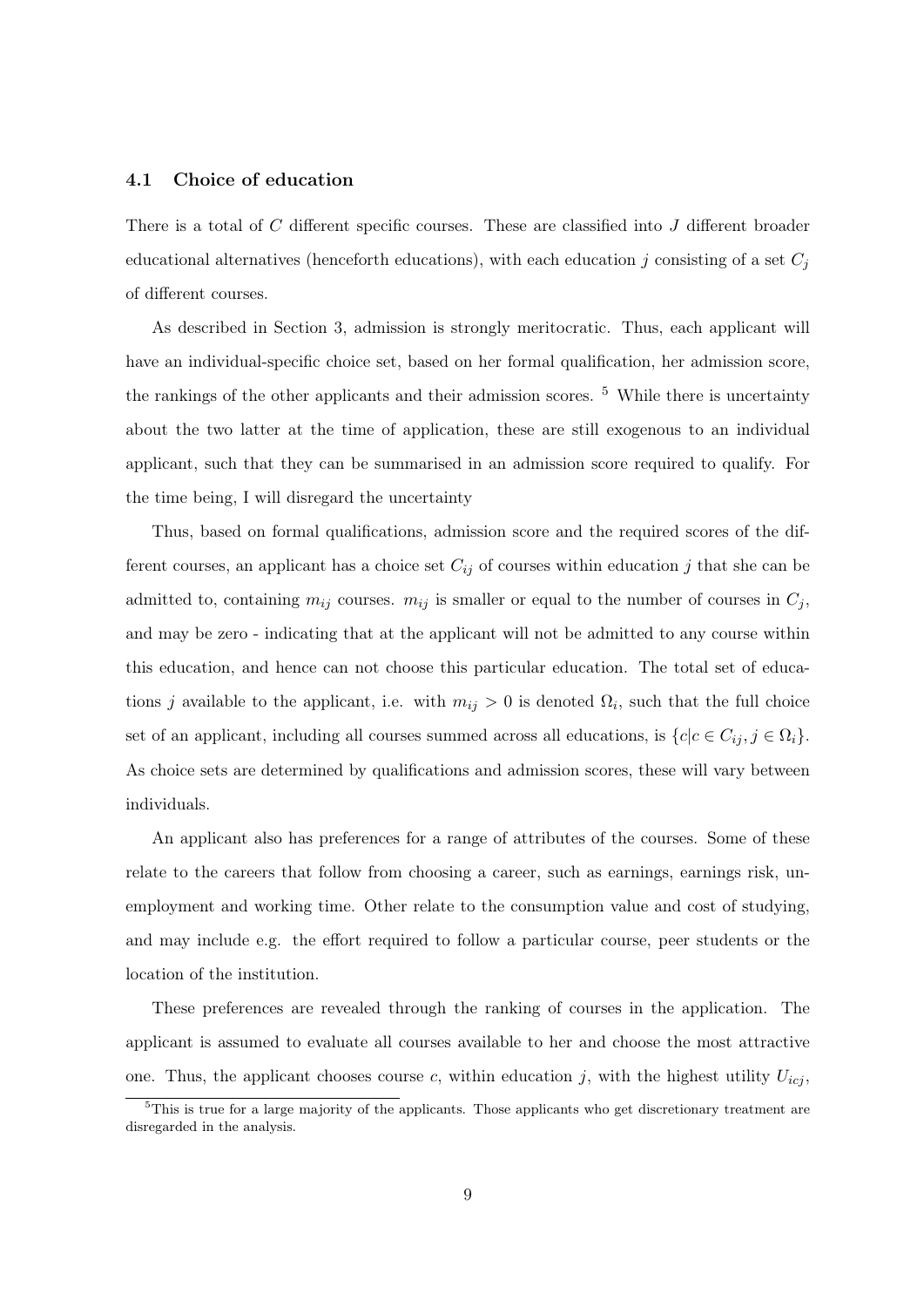i.e. such that:

$$
U_{ijc} = \max_{c' \in C_{ij'}, j' \in \Omega_i} U_{ij'c'} \tag{1}
$$

The utility from course c in education  $j$  depend on expected earnings, earnings risk and nonpecuniary attributes. In the following a simple model for average preferences and earnings expectations is formulated. This systematic part of the utility, which depends on attributes observable to the researcher and unknown coefficients, is denoted  $V_{ij}$ . None of the variables in this systematic part depends on vary between courses within education. Thus, the systematic part varies between applicants and education, but is constant across courses within each education.

Any variation beyond this, e.g. variation between courses within education, variation coming from omitted attributes and from deviations of an applicant's preferences from the average, is modeled as a person course-specific stochastic term, denoted  $\epsilon_{icj}$ . The two parts are assumed to enter utility additively:

$$
U_{icj} = V_{ij} + \epsilon_{icj} \tag{2}
$$

The systematic utility is assumed to depend on the log of expected life-time earnings  $\log ELY_{ij}$ <sup>6</sup> earnings risk expressed by the within-education variance of earnings and a nonpecuniary part depending on some vector of variables  $X_{ij}$ :

$$
V_{ij} = V(\log ELY_{ij}, \sigma_{Y,j}^2, X_{ij})
$$
\n(3)

Note that expected earnings and nonpecuniary attributes may vary between educations and between individuals within education, while earnings risk is fixed for each education. As noted above, within-education variation enters only through the stochastic term.

The next subsections elaborate on the specification of earnings, nonpecuniary utility and the specification of the random terms,  $\epsilon$ .

<sup>&</sup>lt;sup>6</sup>The same functional form is also used by e.g. Beffy et al  $(2011)$  and Nielsen and Vissing-Jorgensen  $(2005)$ studying choice of education. Dagvik et al (2006) show that log income has both some theoretical and empirical support as a functional form for the utility of income.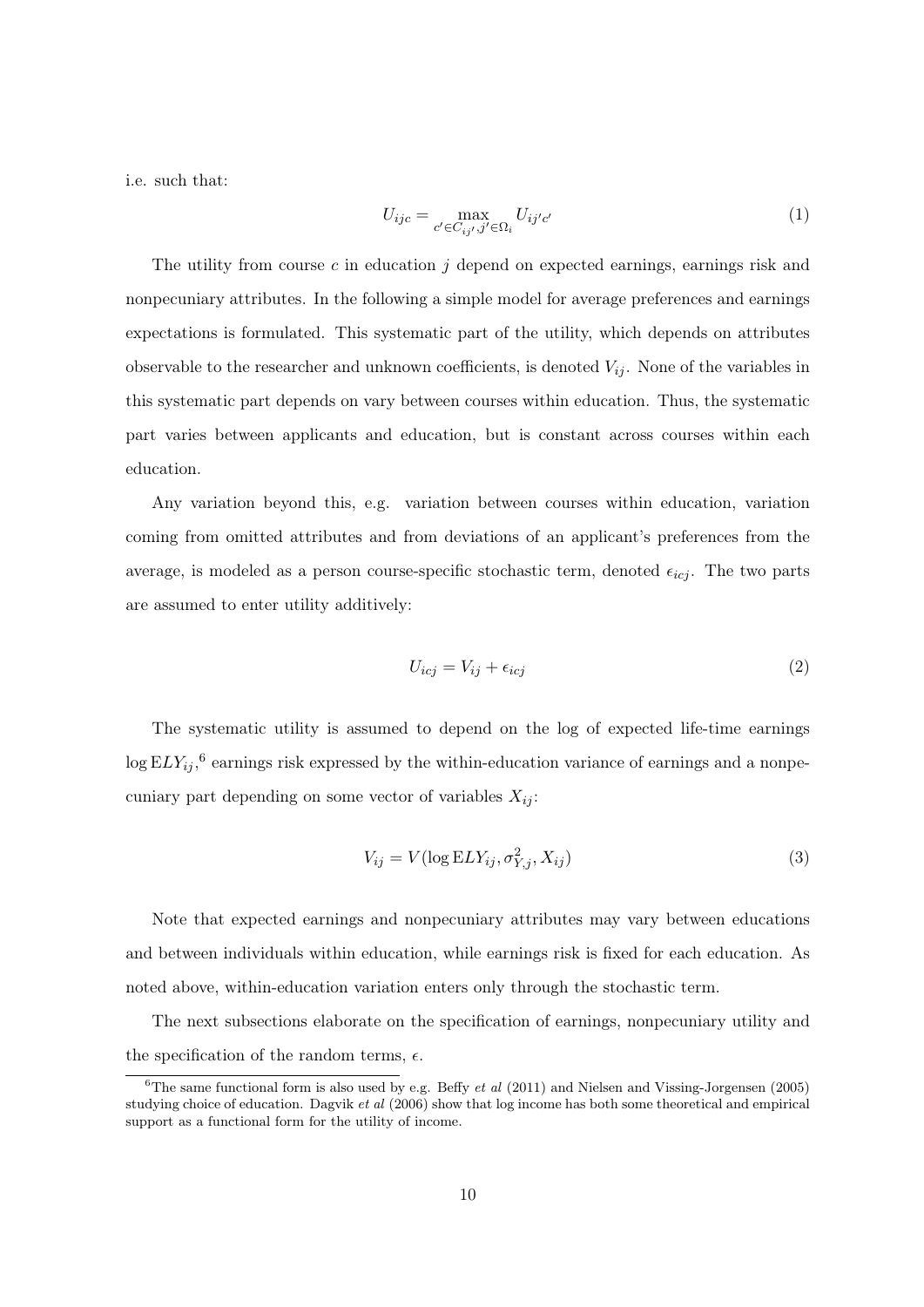#### 4.2 Expected earnings

The choice of education will depend on the individuals expected earnings. In the current setting, expectations are not observed, and must thus be modeled.

Every individual i has some expected earnings  $EY_{ija}$  in every education j at every age a. These are assumed to be the product of an individual-education-specific constant term, and an education-specific age-earnings profile:

$$
EY_{ija} = \alpha_{ij}\beta_{ja} \tag{4}
$$

Thus, earnings vary between time and between educations, and the individuals have a belief about their relative ability or degree of success in each education. For choice of education, the individuals care about their expected lifetime earnings, which is given as the discounted sum of earnings over the age profile:

$$
ELY_{ij} = \sum_{a} \delta^{a} EY_{ija}
$$
 (5)

With the multiplicative separability assumed in (4), expected lifetime earnings can similarly be separated into an individual-education-specific factor and an the discounted value of an education-specific earnings-profile:

$$
ELY_{ij} = \sum_{a} \delta^{a} \alpha_{ij} \beta_{ja} = \alpha_{ij} \cdot LY_{j}
$$
 (6)

The first term in (6) is thus the applicant's expectation of own relative earnings potential in a given education, while the second term is the applicant's expected average lifetime earnings for the education.

For the average lifetime earnings, the applicants are assumed to simply use the population averages. As argued by Manski (1993), it is more reasonable that young people are able to observe average earnings than complicated earnings functions. Betts (1996) finds that the single most important source of information on earnings is newspapers and magazines,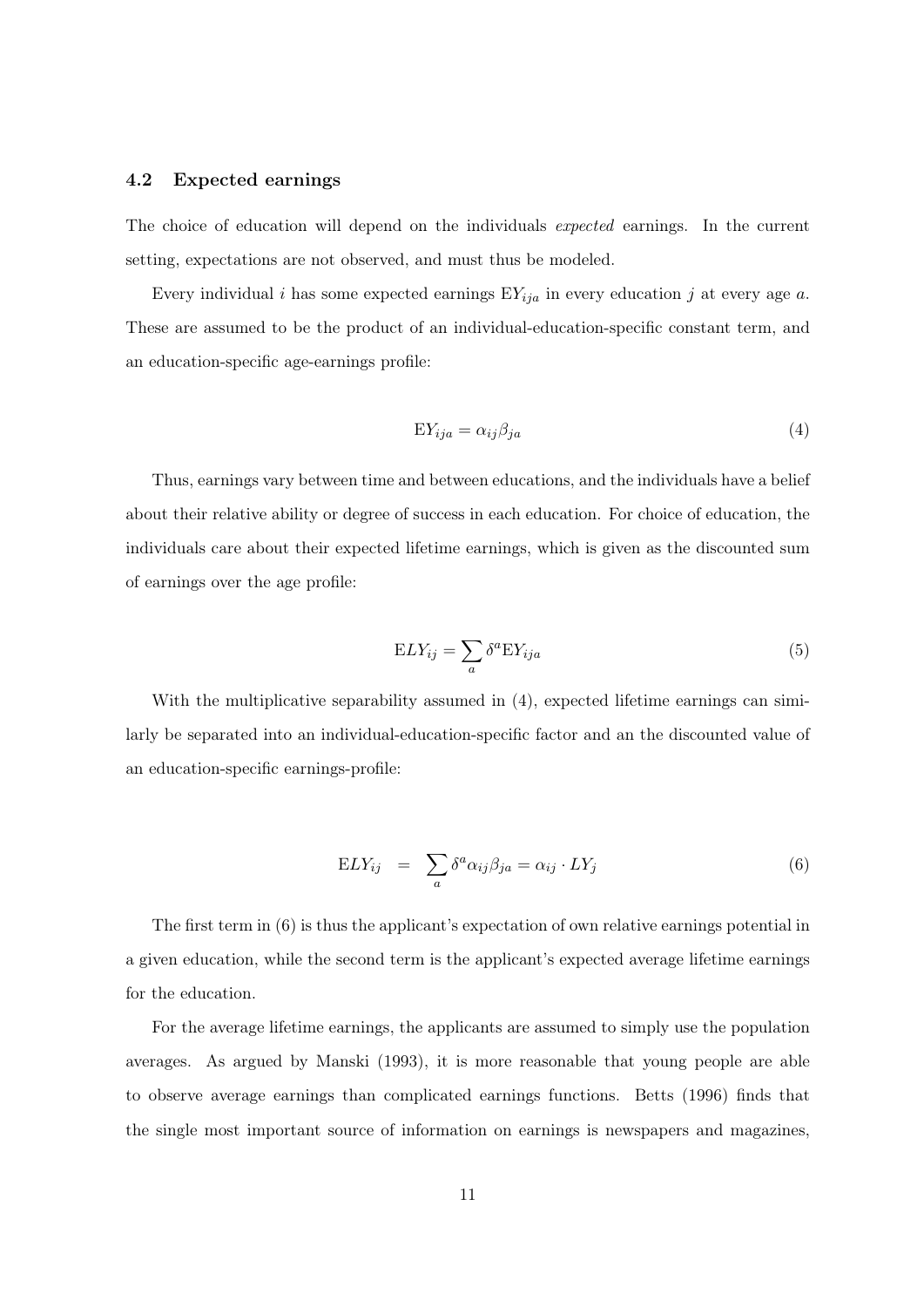indicating that the students' knowledge is based on general information.

Thus, the applicants are not assumed to have knowledge of a detailed function determining their relative earnings. Rather, expected relative earnings is assumed to be a simple function of information that can be assumed to be available to the applicants: Some unobserved measure of their absolute ability across all educations and their relative ability and the earnings variance within each education. Relative ability is measured as how many standard deviations the applicant's admission score  $(G)$  differ from the average of all student admitted within that education:  $\tilde{G}_{ij} = (G_{ij} - \bar{G}_j)/\sigma_{G,j}$  With detailed information on admission requirements, it is reasonable that students have a good idea about their relative academic performance. Furthermore, the variance of earnings may matter for the applicants' expectations. In particular, an applicant of high ability may expect a higher return to that ability in a high-variance education. This is summarised in the following function for earnings expectations:

$$
\alpha_{ij} = \exp(\alpha_i + \alpha_1 \tilde{G}_{ij} + \alpha_2 \tilde{G}_{ij} \sigma_{Y,j}^2)
$$
\n<sup>(7)</sup>

Applicants of average absolute ability and with academic performance equal to the average within a given education are assumed to expect earnings equal to the average within that education. Applicants of higher (lower) ability may expect higher (lower) earnings, their expectation increasing with  $\alpha_1 + \alpha_2 \sigma_{LY,j}^2$  for each standard deviation increase in admission points. Thus, we should expect  $\alpha_1, \alpha_2 \geq 0$ .

#### 4.3 Estimation of lifetime earnings and earnings risk

I estimate non-parametric earnings profiles separately for each of the educations, using a ten-year panel data set (1999-2008), allowing for individual-fixed effects:<sup>7</sup>

$$
\log Y_{ijt} = \alpha_{ij} + D_{it}\beta_j + \nu_{ijt} \tag{8}
$$

<sup>7</sup>The lifetime income calculations are discussed in more detail in Kirkebøen (2010), which also discusses the robustness of the calculations to several assumptions made.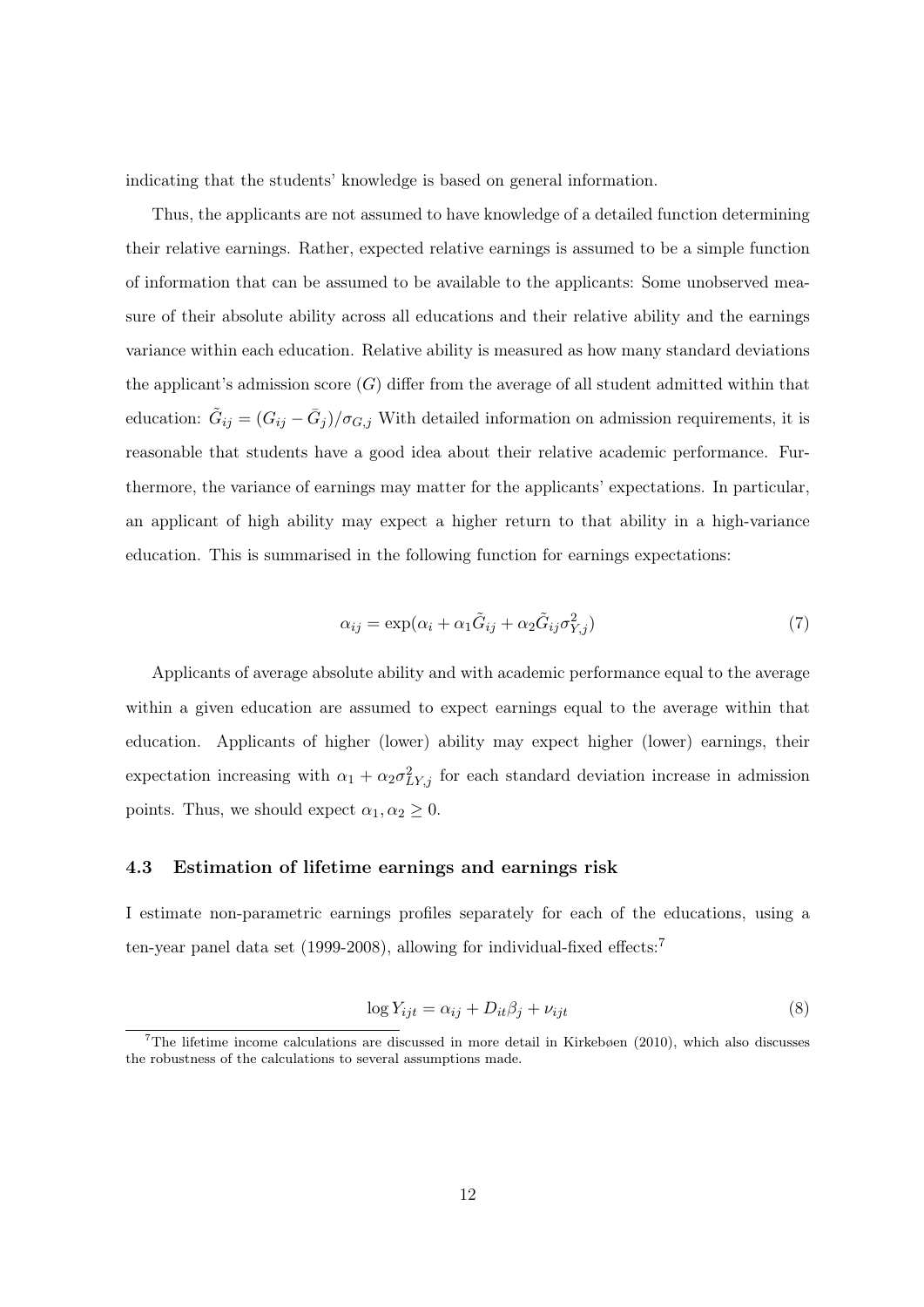In the earnings equation,  $Y_{ijt}$  represents the earning of an individual i, in educational group j at time t.  $\alpha_{ij}$  is the individual-fixed effect,  $D_{it}$  a vector of indicator variables, representing the experience of i at time t,  $\beta_j$  is a vector of experience effects, which yields the earnings profile, and  $\nu_{ijt}$  an iid mean zero disturbance term. This earnings equation is consistent with the expectations in (4). Earnings vary flexibly between individuals, and flexibly over time in a way that is shared by all individuals.

Lifetime earnings are calculated for an individual that completes her education at the stipulated age  $A_j$ , which is the sum of stipulated duration of the education  $(S_j)$  and the school starting age  $(A)$ . She then starts working and subsequently works every year until retiring when reaching age 67. Thus, at age a she has  $a - A_j$  years of work experience. Predicted earnings with a given education of length  $S_j$  at a given age a is calculated from the average estimated individual-fixed effect of the group, and the estimated earnings profile:

$$
\hat{Y}_j(a) = \begin{cases}\n\exp\left(\bar{\alpha}_j + \hat{\beta}_{j,a-A-S_j} + \frac{1}{2}(\sigma_{\alpha,j}^2 + \sigma_{\nu,j}^2)\right) & a > A+S_j \\
Y^0 & a \le A+S_j\n\end{cases}
$$
\n(9)

Because the log transform is a concave function, by Jensen's inequality, antilog of predicted log earnings underpredicts earnings:  $\exp(E \log Y) \leq EY$ , with equality only when there is no uncertainty in  $Y$ . However, as log earnings is approximately normally distributed I correct for this by adding 1/2 times the residual variance of income, i.e. the sum of the variances of  $\alpha$  and  $\nu$ . For ages at which an individual is not expected to have completed his education, I set earnings to a small, fixed amount, to reflect earnings while studying.

Expected lifetime earnings for an education group can be calculated as the discounted sum of predicted earnings over the life cycle, from graduation from secondary school around age 20 to retirement at 67:

$$
\hat{L}Y_j = \sum_{a \in [20, 66]} \delta^{(a-20)} \cdot \hat{Y}_j(a)
$$
\n(10)

This is the average earnings measure used in (6).

The variance of earnings used in (3) and (6) is the the same as in (9):  $\sigma_{Y,j}^2 = \sigma_{\alpha,j}^2 + \sigma_{\nu,j}^2$ . It can be argued that earnings dispersion  $(\sigma_{\alpha,j}^2)$  and variability  $(\sigma_{\nu,j}^2)$  have different roles in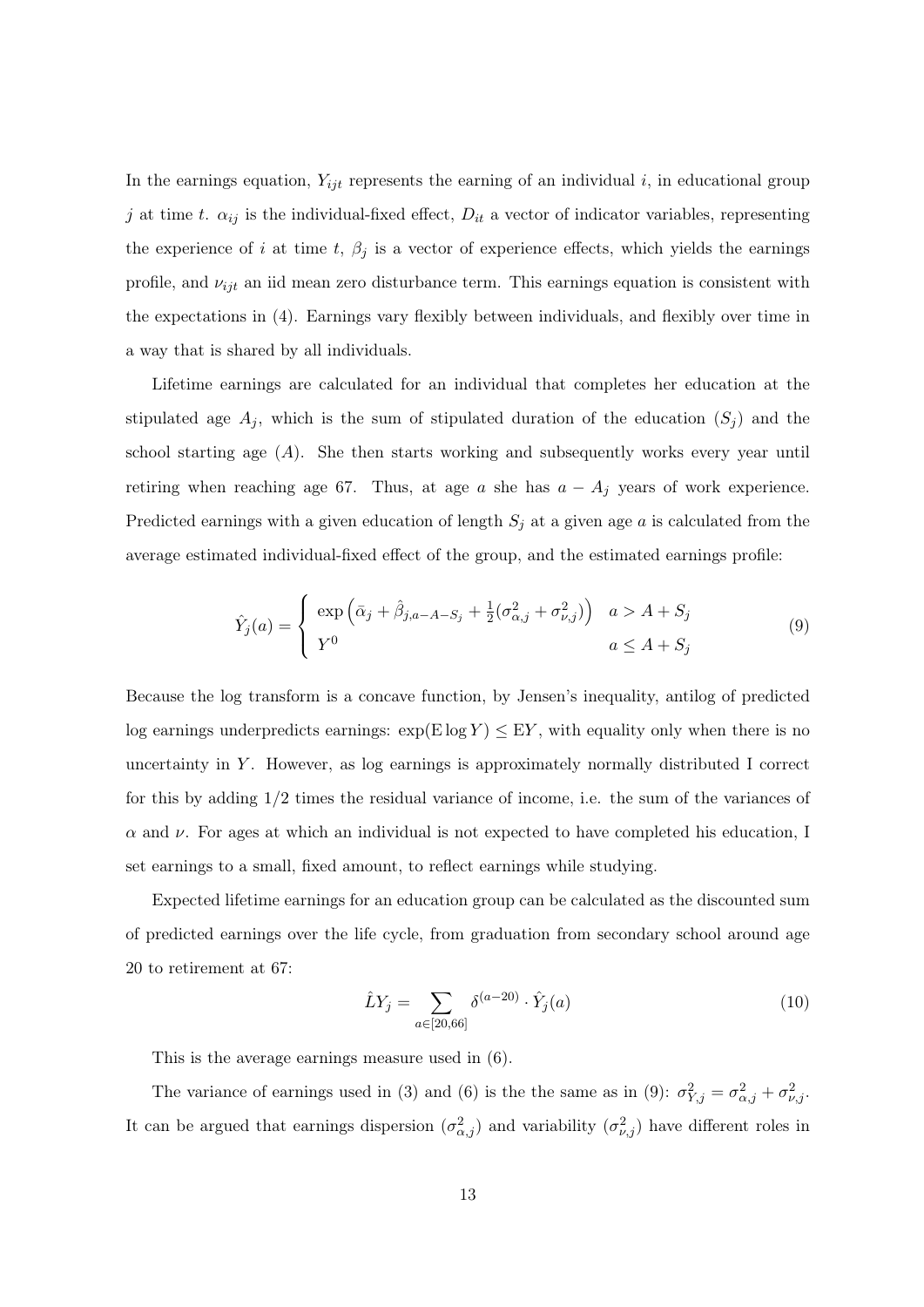the determination of expected earnings and choice of education. However, these are highly correlated, and as earnings dispersion is also greater than variability, earnings dispersion is very highly correlated with total variance (coefficient of correlation  $> .99$ ), such that this distinction is of little empirical importance.

As educational choices vary significantly with gender I will do all choice estimations separately by gender. It is not however a priori clear if earnings should be calculated separately by gender. One question is if earnings is reported by gender or as an average across gender in channels the applicants have access to, e.g. media. Another question, particularly relevant for young women, is whether older men or women give the more relevant indication of one's own future earnings, given the changes and convergence between genders in labor force participation over the last decades.

Finally, earnings is estimated from the years 1999-2008. I will proceed to estimate educational choices for application data ranging from 2004 to 2009. Thus, there is a partial overlap between the two data sources, and the applicants in the earliest years can not possibly have known the earnings in the latest years. This is likely to be of little concern, as the lifetime earnings express very persistent differences. Kirkebøen (2010) compare the lifetime earnings calculated from the years 1999-2008 to similar earnings calculated from 1989-1998, finding a coefficient of correlation of about 0.97.

Lifetime earnings is a good measure in a situation with full information and no borrowing constraints, but credit-constrained individuals may care more for initial earnings. Also, the applicants may have higher discount rates than what used in the calculation of lifetime earnings. Berger (1988) finds that a measure of earnings over a longer period explains choice of major better than initial earnings.

Still, as the earnings measure in some sense is arbitrary, the sensitivity to this will be investigated in Section 5.

#### 4.4 Estimation of choice of education

Earlier, the utility from each course is assumed to depend on log expected lifetime earnings, variance of earnings and a vector of nonpecuniary attributes as described by (3), as well as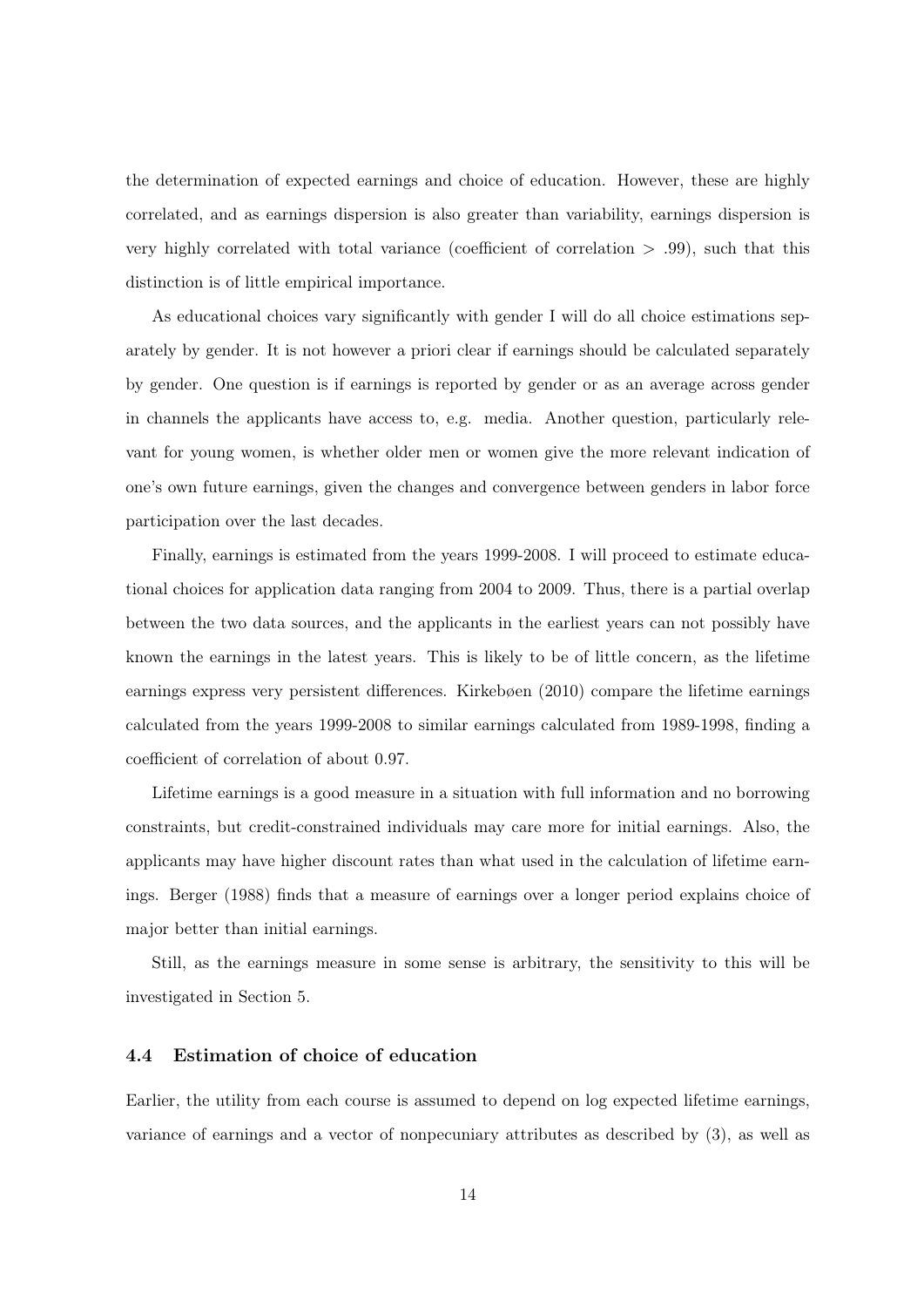other, nonmodeled variation in the stochastic term.In order to estimate the choice model, I assume that the systematic utility is linear in each of the arguments:

$$
V_{ij} = \gamma \log ELY_{ij} + \eta \sigma_{Y,j}^2 + X_{ij}\theta \tag{11}
$$

As for specifying the  $X_{i,j}$  vector, there may be several kinds of nonpecuniary attributes, e.g. consumption value of studying and preferences for other career attributes than earnings. As both may vary with field and level of education, I include dummies for field and level in the specifications of utility. The interpretation of the coefficients on these dummies will then capture the average preference for the respective fields and levels, irrespective of whether that utility stems from studying or if the utility is from working after graduation.

Mean and standard deviations of earnings do not fully capture the labor market outcomes associated with an education. To investigate if other attributes influence choices, I control for average time unemployed, average hours of working time per week, and the shares of individuals employed in the public sector and self-employed.

Also, students' choice of field have been shown to vary with parental education. As parental education can only influence choices if it is interacted with attributes of the alternatives, I construct in total four variables that measure similarity in field and squared deviation in duration compared to each of the parents' educations. If applicants want to conform to their parents' educations, we should expect a positive coefficient on similarity in field, and a negative on squared deviation in duration.

Finally, comparative advantage may have a role in explaining educational choices. Paglin and Rufolo (1990) find that the level of quantitative skills is important for education choice and earnings. To investigate this, I interact an indicator variable for whether the education is maths-intensive with indicator variables for whether the applicant has respectively one and two years of elective math in upper secondary.<sup>8</sup> However, as choice sets largely depend on qualifications in maths and science, they are also likely to pick up an element of comparative advantage.

<sup>8</sup>Math-intensive educations are those that mostly consist of courses with formal maths requirements: Business educations, science and engineering, architecture as well as medicine and dentistry, veterinary science and pharmacology. Some of these require two years elective maths, other one year.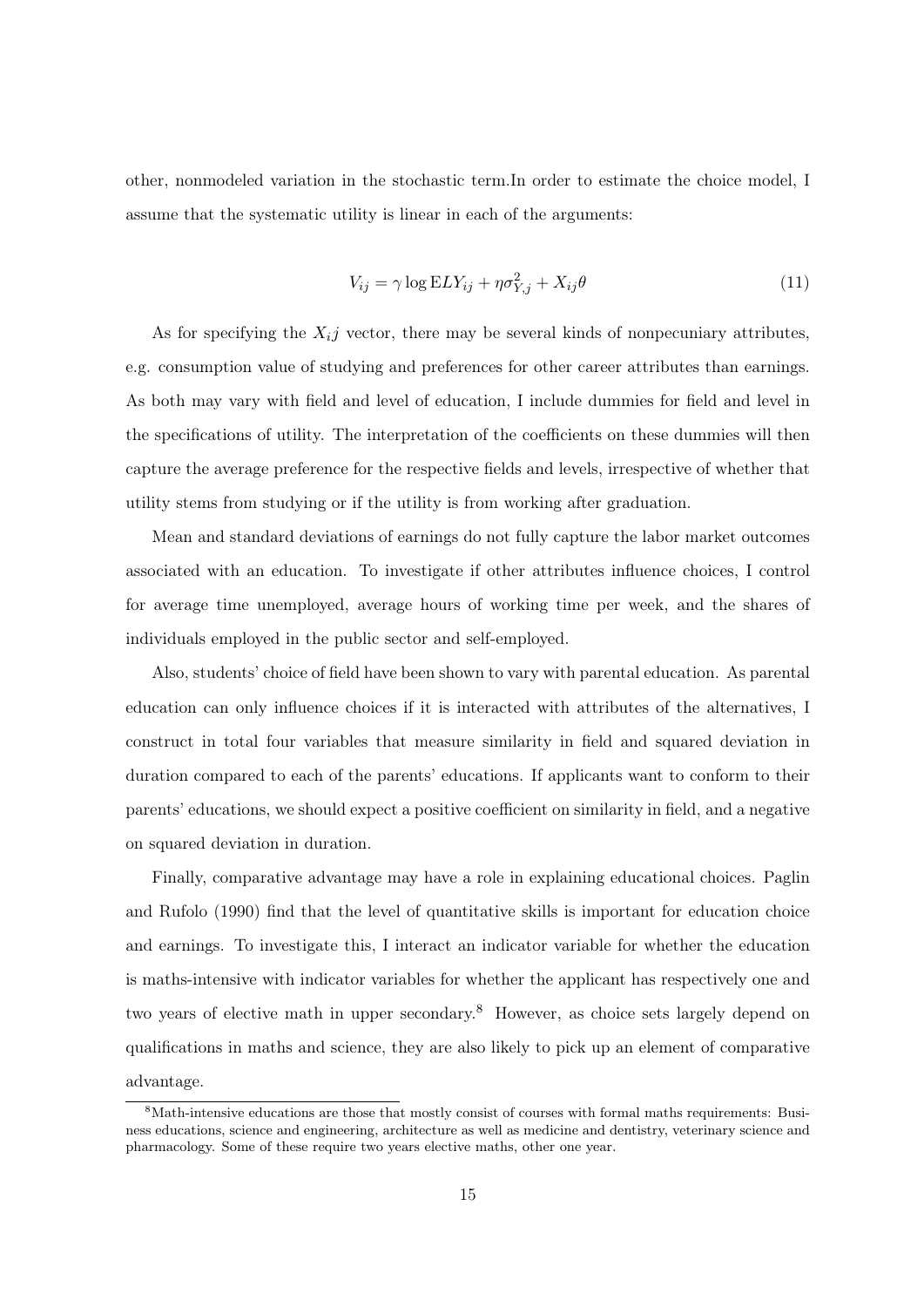However, for choices, only utility differences matter, not utility levels. Therefore, applicants' characteristics cannot themselves influence choices, as all utility comparisons are done between alternatives, within individuals. This means that the person-specific earnings ability from (7) will cancel in utility comparisons. Inserting for the earnings expectations from (6) and (7), this becomes:

$$
V_{ij} = \gamma \left( \alpha_i + \alpha_1 \tilde{G}_{ij} + \alpha_2 \tilde{G}_{ij} \sigma_{Y,j}^2 + LY_j \right) + \eta \sigma_{Y,j}^2 + X_{ij} \theta \tag{12}
$$

Thus, comparing two educations j and j' the individual-specific ability  $(\alpha_i)$  cancel out: <sup>9</sup>

$$
V_{ij} - V_{ij'} = \gamma \alpha_1 (\tilde{G}_{ij} - \tilde{G}_{ij'}) + \gamma \alpha_2 (\tilde{G}_{ij} \sigma_{Y,j}^2 - \tilde{G}_{ij'} \sigma_{Y,j'}^2) + \gamma (LY_j - LY_{j'}) + \eta (\sigma_{Y,j}^2 - \sigma_{Y,j'}^2) + (X_{ij} - X_{ij'}) \theta
$$
(13)

Choice of education depends on all systematic differences, as well as the stochastic terms,  $\epsilon_{ijc}$ . An applicant will choose education j if for some  $c \in C_{ij}$ 

$$
\epsilon_{ijc} \ge \epsilon_{ij'c'} - (V_{ij} - V_{ij'}) \quad \forall \{c'|c' \in C_{ij'}, j' \in \Omega_i\}
$$
\n
$$
(14)
$$

An often assumed distribution for the stochastic terms in choice models is iid extreme value, leading to convenient logit choice probabilities. However, there are two reasons to choose a more general distribution in the current application. First, standard logit choice probabilities imply zero correlations between the random terms. This may be unreasonable, as some pairs of courses are very different in content and which careers they qualify for, while other pairs of courses are identical or almost so, for example with the exception of the institution that offer them. Thus, there should be a varying degree of substitutability. Second, the focus of this paper is choice of education among broadly defined alternatives, not the determinants of choice of institution or specific course within education.

The stochastic terms are thus assumed to be independent of the systematic utility, and

<sup>&</sup>lt;sup>9</sup>The same would of course happen to any characteristic  $X_i$  that does not vary between educations. However, if the effect of an characteristic is allowed to vary between the alternatives, i.e. the characteristic is interacted with a alternative-specific constant term in the utility function, the effect will not cancel out from the utility comparisons (except for a normalization, obtained by omitting the characteristic for one attribute).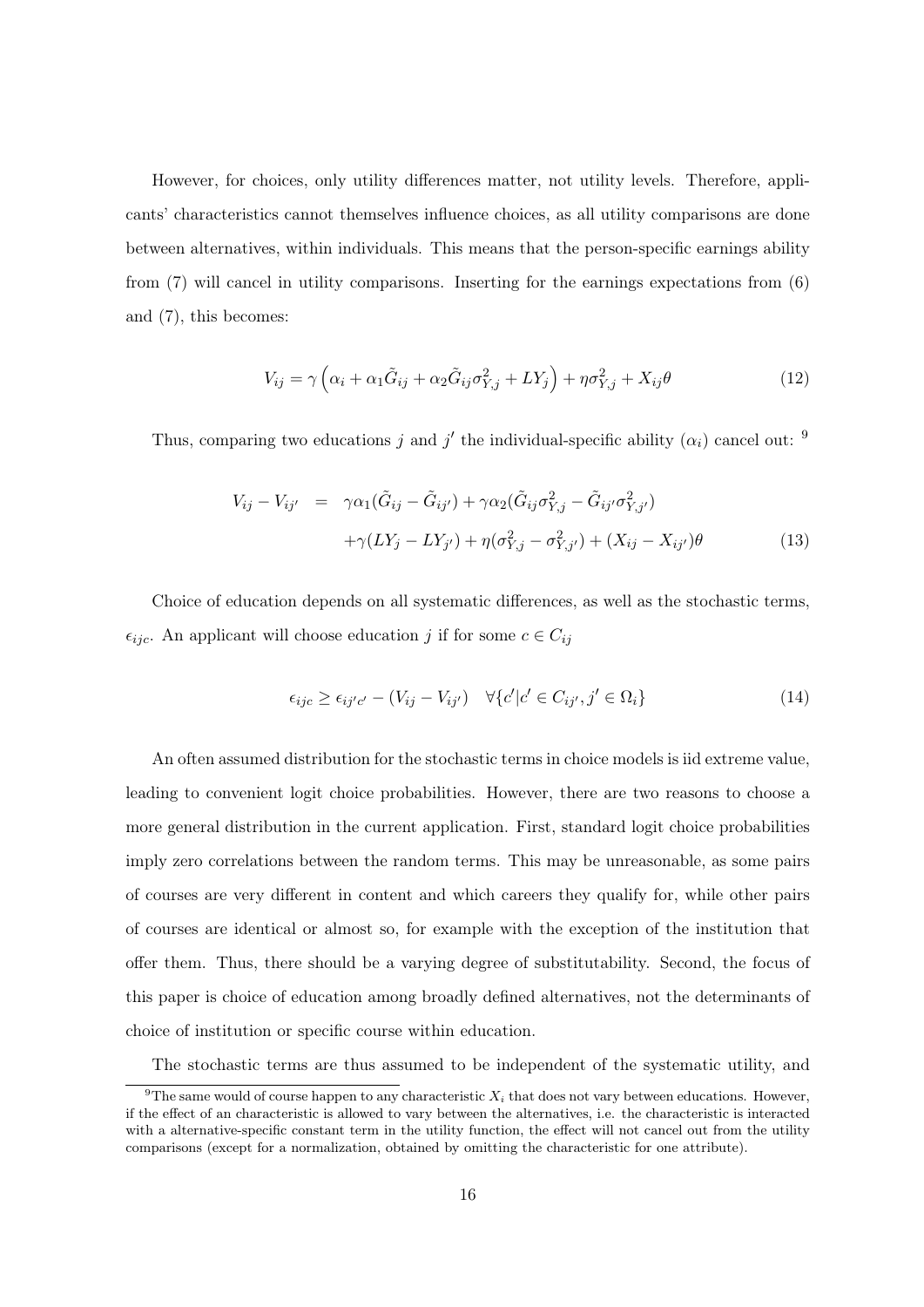have a generalised extreme value distribution, i.e. cumulative distribution function

$$
\exp\left(-\sum_{j}\left(\sum_{c \in C_{ij}} \exp(-\epsilon_{ijc}/\rho)\right)^{\rho}\right) \tag{15}
$$

This corresponds to a nested logit model (see e.g. Train (2003)). Courses are the lowestlevel alternative, while education correspond to nests. The choice of course is decomposed into two choices. Applicants choose education, and course within education. The independence of irrelevant alternatives still holds in the choice of education, and in the choice of course conditional on education, but no longer for the unconditional choice of course. The stochastic term of two courses  $\epsilon_{ijc}$  and  $\epsilon_{ij'c'}$  are uncorrelated if they belong to different educations, i.e. if  $j \neq j'$ , but if  $j = j'$  they are positively correlated, with  $1 - \rho$  indicating the degree of correlation.<sup>10</sup> If  $\rho = 0$  the stochastic terms are perfectly correlated within each education, such that there is no difference between courses within an education. If  $\rho = 1$  the stochastic terms are identically and independently distributed across all courses and educations, such that there is no correlation between the stochastic terms within the same education. Thus, there is a fixed correlation within each education.

The probability of interest is that of choosing a given education j, i.e.  $P_{ij}$ . Furthermore, because there is no variation in  $V_{ij}$  for  $c \in C_{ij}$ , this becomes an ordinary logit probability, adjusted for the number of courses available in the applicant's choice set,  $m_{ij}$  (see Appendix A):

$$
P_{ij}(\Omega_i) = \frac{\exp(V_{ij} + \rho \log m_{ij})}{\sum_{j'} \exp(V_{ij'} + \rho \log m_{ij'})},
$$
  
\n
$$
V_{ij} = \gamma \alpha_1 \tilde{G}_{ij} + \gamma \alpha_2 \tilde{G}_{ij} \sigma_{Y,j}^2 + \gamma L Y_j + \eta \sigma_{Y,j}^2 + X_{ij} \theta
$$
\n(16)

In (16) the  $\alpha_i$ 's are suppressed as these cancel in comparisons, and the dependency of the probability on the applicant's choice set,  $\Omega_i = \{j|m_{ij} > 0\}$  is emphasised. As discussed in Section 3 the applicants do not know  $m_{ij}$ . They know whether they have the formal

<sup>&</sup>lt;sup>10</sup>In most presentations, including Train (2003),  $\rho$  is allowed to vary between educations. In this paper, it will be constant across all educations. While it could be argued that the degree of correlations in the random terms vary between different education, the relatively large number of educations (19) also make it difficult to estimate separate correlations.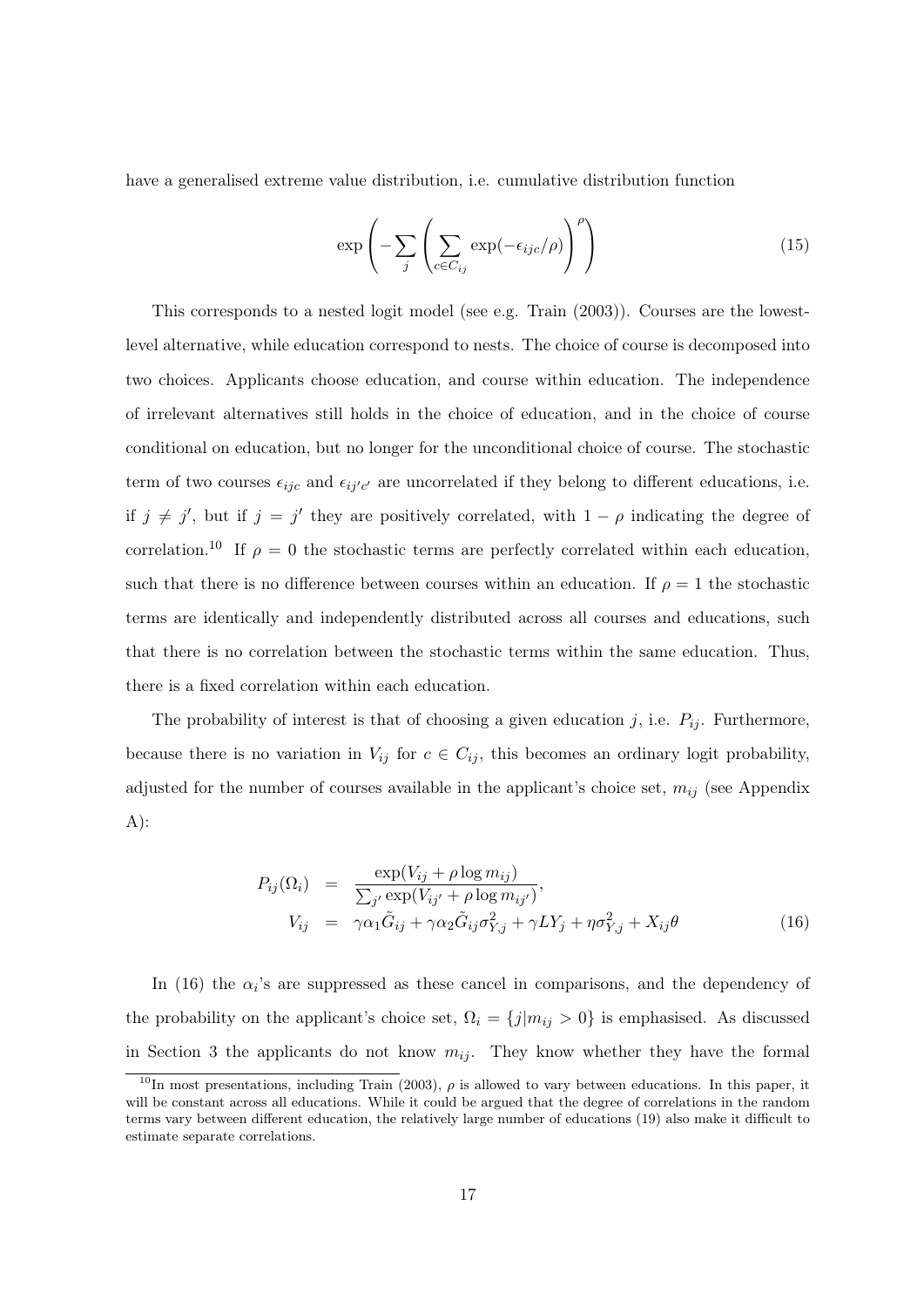qualifications, but do not know at how many courses they may be admitted. The number  $m_{ij}$ depends on their own admission score and those required at the different courses, which in turn depend on the admission scores of the other applicants. The uncertainty in own score is likely to be small. Applicants who are not still in school will know their score, while those still in school are probably able to fairly accurately predict it, based on grades received so far throughout the school year. While the required scores are unknown, last year's required scores are known, and even distributed to the potential applicants, so it seems reasonable that the students calculate  $m_{ij}$  based on these. These data are also available for the estimations.

For the estimations  $m_j$  is calculated as the number of courses an applicant with the same score could have been admitted to the year before. This approach disregards the difference between the applicants score and last year's requirement, whether the applicant just would (not) have been admitted, and thus could fear (hope for) a small change in the requirement, or if the difference is so large that a change in admission status is unrealistic. However, the  $m_j$ 's are highly correlated with the average difference between score and requirement. Also,  $m_i$  will mostly be from 10-100, such that if the admission requirements are uncorrelated, the large number of specific courses will mean that increases and decreases in admission requirements will cancel out. However, for some educations  $m_j$  is much smaller. Also, if  $m_j$ varies systematically, e.g. in response to shifts in aggregate preferences for education, there is more scope for a discrepancy between the applicant's expectations and the choice set inferred from the previous year.

The model for educational choice is estimated on unusually rich application data, where each applicant rank up to ten alternatives. Thus, the amount of information is more extensive than in a situation where only the most-preferred choice is known. To fully utilize these data, a rank-ordered logit model is employed. By virtue of the IIA property, excluding any education from the choice set does not alter the ranking of the remaining. Thus, the probability of observing a specific ranking of courses is the probability of having the first choice as the mostpreferred from the full choice set, the second choice as the most-preferred in the remaining set excluding the first choice, and so on, i.e. a product of logit probabilities. For an applicant with a choice set of available educations  $\Omega_i$ , the probability of having the ranking  $R_i = \{j, k, l\}$ ,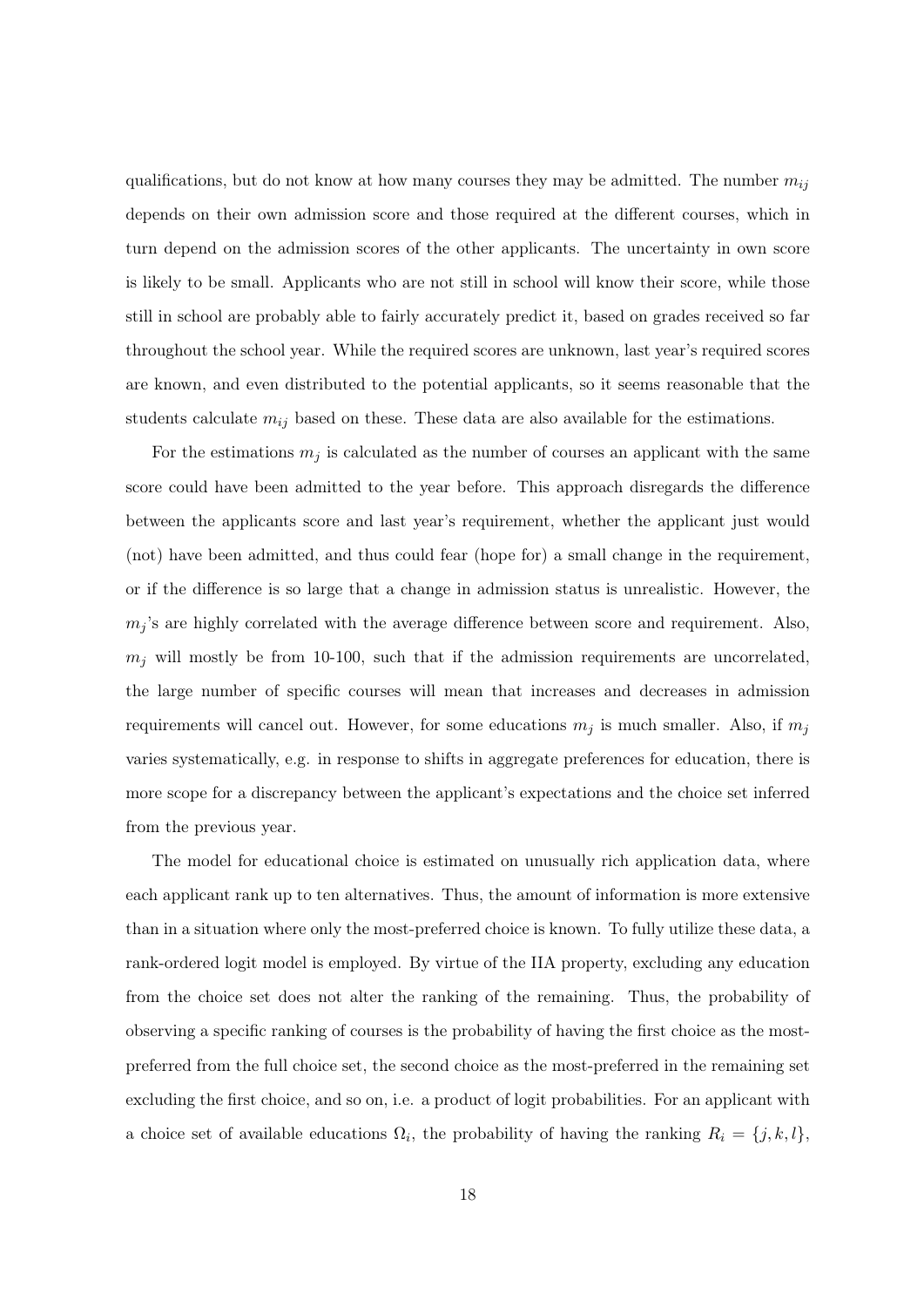which means that  $j \succ k \succ l \succ all$  other educations, is given as:

$$
P(R_i|\Omega_i) = P_{ij}(\Omega_i) \cdot P_{ik}(\Omega_{i,-j}) \cdot P_{il}(\Omega_{i,-jk})
$$
  
\n
$$
= \frac{\exp(V_{ij} + \rho \log m_{ij})}{\sum_{j'} \exp(V_{ij'} + \rho \log m_{ij'})}
$$
  
\n
$$
\cdot \frac{\exp(V_{ik} + \rho \log m_{ik})}{\sum_{j' \neq j} \exp(V_{ij'} + \rho \log m_{ij'})}
$$
  
\n
$$
\cdot \frac{\exp(V_{il} + \rho \log m_{il})}{\sum_{j' \neq j,k} \exp(V_{ij'} + \rho \log m_{ij'})}
$$
(17)

Each element  $P_{ij}(\Omega_i)$  in (17) is the choice probability in (16), with  $\Omega$  being the set of educations available to the applicant, i.e. with  $m_{ij} > 0$ .  $\Omega_{i,-j}$  indicates the set of available educations excluding  $j$ , i.e. the educations to be considered as a second choice, when the applicant has already ranked j first, and so on. A likelihood function can then be constructed by multiplying the contributions from each individual, given in (17), such that the log likelihood becomes:

$$
ll = \sum_{i} \log \left( P(R_i | \Omega_i) \right) \tag{18}
$$

This can be maximized by standard methods to get the MLE of the coefficients in (16).

#### 4.5 Data description

Application data are gathered from SO's centralized registration of applications, for the years 2004-2009. 20 educations are constructed from about 1300 specific courses at different institutions. Table 10 in Appendix B lists the different educations, and how these are classified according to field and level. $^{11}$ 

Table 1 presents descriptive statistics on the attributes of the educations. Labor market attributes - log earnings, variance of log earnings, unemployment, working time and shares working in the public sector and self-employed - are calculated from administrative register data for the years 1999-2008, that cover the entire working-age population.<sup>12</sup> Whether the

 $11$ The fields are health and social work, teaching, business and administration, science and engineering, law and social sciences and humanities. Levels are Bachelor, Master and unspecified. While professionally oriented courses have a clear level, broader university studies do not. Students are admitted to a Bachelors course initially, but for most students this is not a final destination, but rather a requirement to enter a Masters course.

<sup>&</sup>lt;sup>12</sup>There is no common classification of courses or clear link from the application data to other administrative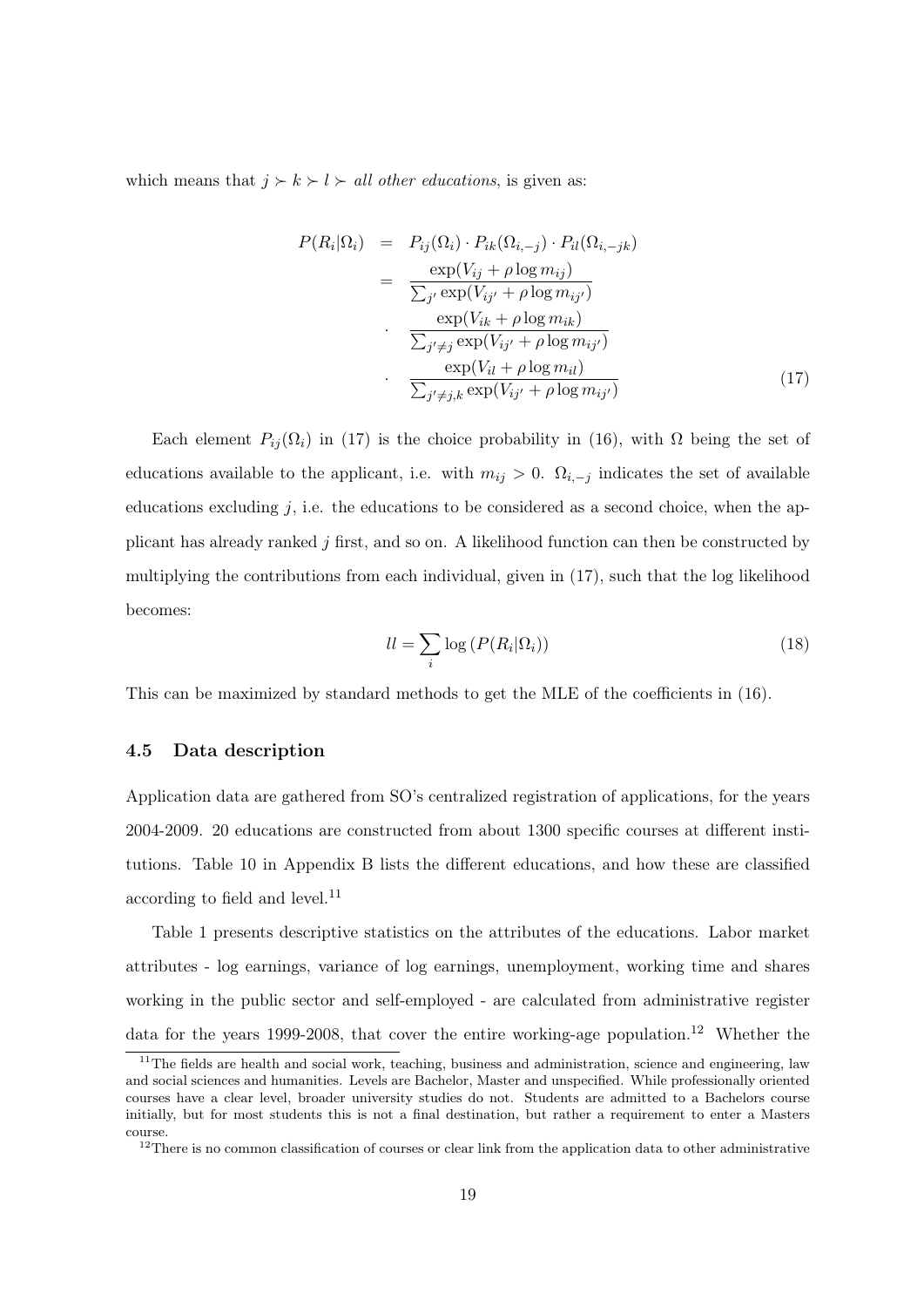educations require maths, the number of courses in each education and the share of applicants who have either chosen the relevant education as their most-preferred or ranked it in the application is taken from the application data.

|                                        | Mean   | SD.    |
|----------------------------------------|--------|--------|
| Lifetime earnings                      | 12.25  | 3.111  |
| Earnings dispersion                    | 0.327  | 0.0628 |
| Earnings variability                   | 0.202  | 0.0324 |
| Unemployment                           | 0.132  | 0.0683 |
| Hrs work/week                          | 32.16  | 1.442  |
| Share in public sector                 | 0.433  | 0.252  |
| Share self-employed                    | 0.0779 | 0.107  |
| Requires Math                          | 0.450  | 0.510  |
| Number of specific courses             | 54.40  | 55.76  |
| Share qualifying (at least one course) | 0.833  | 0.303  |
| Share 1st choice                       | 0.0500 | 0.0414 |
| Share ranked                           | 0.133  | 0.110  |
| Observations                           | 20     |        |

Table 1: Descriptive statistics: Educations

Although the model in principle is identified as long as the number of education-specific variables is smaller than the number of educations, the small number of educations makes it difficult to empirically separate the effect of many different education-specific variables, as the effect of these is essentially estimated from the average preference for an education. A further challenge is that some of the education-specific variables are correlated, in particular log earnings and the variance of log earnings. This suggests a parsimonious specification of the education-specific share part of the utility, such that not all variables will be used in the main specifications.<sup>13</sup>

A main distinction in the admission to higher education is whether the applicant has elective Math subjects from upper secondary, this - and in some cases further science subjects - is a requirement for several educations, but there are no corresponding requirements for

registers. The analyses presented thus are based on a custom-made link, emphasizing educations that are welldefined in both data sets. These cover 94 percent of the applications and 77 percent of completed higher educations of 30-year olds in 2008.

<sup>&</sup>lt;sup>13</sup>Furthermore, the total number of variables must be smaller than the total number of observations, i.e., ranked educations. This is of little relevance in this case.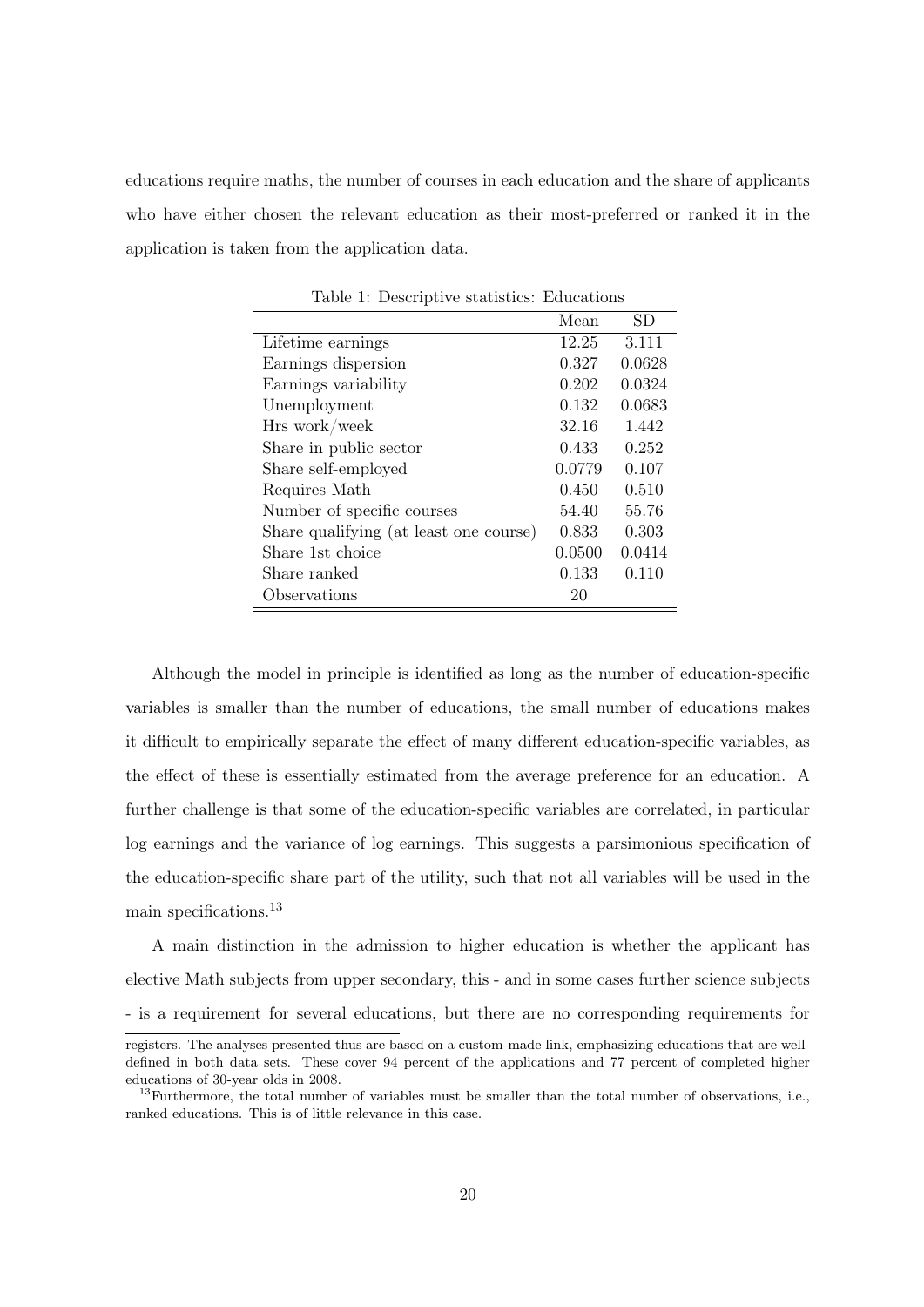other subjects.<sup>14</sup> Also, Paglin and Rufolo (1990) find that quantitative and verbal ability is a relevant dichotomy, with the former being more highly priced in the labour market. Thus, parsimonious specification for field is whether or not an education requires Math. A more detailed control would be the classification of in fields and level in Table 10 in Appendix B.

Table 2 presents descriptive characteristics of the applicants in Panel A, and of the applicant-education pairs in Panel B. About 37 percent of the applicants are excluded from the analyses because of missing data on admission score, and another 6 percent because of missing data on parental education. The final sample contains data from 301,678 applicant/year observations.<sup>15</sup> From Table 2 we see that about 60 percent of the applicants are female, and that average age at application is 21 years, but with significant dispersion. The main analysis will be restricted to the applicants who are 23 years or younger. One reason is that the estimated lifetime earnings are less relevant as the students become older, as the remaining time in the labour market and thus potential return on investment in education will fall. Also, there is a number of applicants of high age, many already with higher education. It is not clear if these have similar preferences as young applicants making decision for a career.

The average applicant satisfies the formal requirements for almost 16 out of the 19 education. She has a score of 44 points, which means that she can expect to qualify for on average 38 courses within each education. Out of the 10 possible, the average applicant has ranked seven courses, on average within 2.6 different educations.<sup>16</sup>

Looking at the ranked educations in Panel B, in 86 percent of the cases where an applicant satisfies the formal requirements for qualification, she could have been admitted the previous year. For the ranked educations this share is higher, at 95 percent. Thus, it is uncommon, but not unheard of, that an applicant applies for an education she would not be admitted to the previous year.

 $14$ I.e., if all of an applicants elective subjects from upper secondary are whitin science, she may study science or humanities, while if no elective subjects are not within science she may not study science.

<sup>15</sup>An applicant may have applied in several years.

 $16$ Obviously, many applicants have ranked several different courses within the same education. However, there is also variation in educations, such that preferences do not seem to be lexicographic, with education dominating.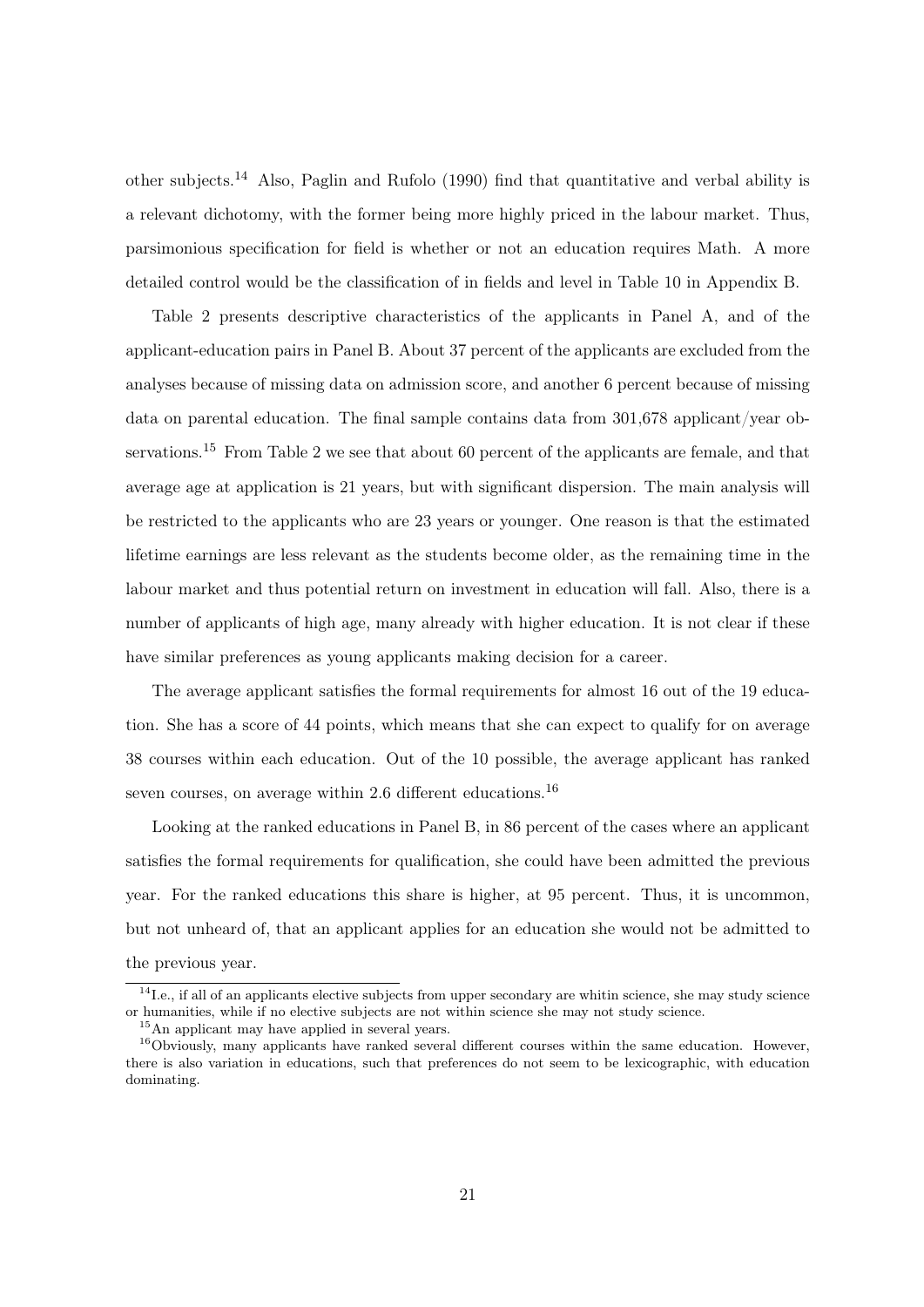| Panel A: Individual characteristics |        |       |  |  |  |  |  |
|-------------------------------------|--------|-------|--|--|--|--|--|
|                                     | Mean   | SD    |  |  |  |  |  |
| Female                              | 0.595  | 0.491 |  |  |  |  |  |
| Age                                 | 21.15  | 2.133 |  |  |  |  |  |
| Admission score                     | 44.30  | 7.529 |  |  |  |  |  |
| Educations qualified previous year  | 16.67  | 1.753 |  |  |  |  |  |
| Courses qualified previous year     | 35.96  | 42.16 |  |  |  |  |  |
| Number of courses ranked            | 6.940  | 2.920 |  |  |  |  |  |
| Number of educations ranked         | 2.651  | 1.495 |  |  |  |  |  |
| Observations                        | 302502 |       |  |  |  |  |  |

Table 2: Descriptive statistics: Applicants

#### Panel B: Individual-education match-specific characteristics

|                                                     | Unranked |           | Ranked |           | Total |           |
|-----------------------------------------------------|----------|-----------|--------|-----------|-------|-----------|
|                                                     | Mean     | <b>SD</b> | Mean   | <b>SD</b> | Mean  | <b>SD</b> |
| Applicant qualifies                                 | 0.844    | 0.363     | 0.948  | 0.223     | 0.862 | 0.345     |
| Same field as mother                                | 0.142    | 0.349     | 0.128  | 0.334     | 0.140 | 0.347     |
| Same field as father                                | 0.106    | 0.307     | 0.108  | 0.310     | 0.106 | 0.308     |
| (Length of schooling - mothers length) <sup>2</sup> | 18.68    | 40.06     | 21.26  | 42.78     | 19.12 | 40.55     |
| (Length of schooling - fathers length) <sup>2</sup> | 17.45    | 36.72     | 19.86  | 39.24     | 17.86 | 37.17     |
| Require Math $\cdot$ applicant has 2 years Math     | 0.171    | 0.376     | 0.198  | 0.399     | 0.175 | 0.380     |
| Require Math $\cdot$ applicant has 3 years Math     | 0.129    | 0.335     | 0.166  | 0.372     | 0.135 | 0.342     |
| Observations                                        | 4324456  |           |        |           |       |           |

Note: In panel B the sample is restricted to educations where the applicant satisfies the formal requirements for qualification.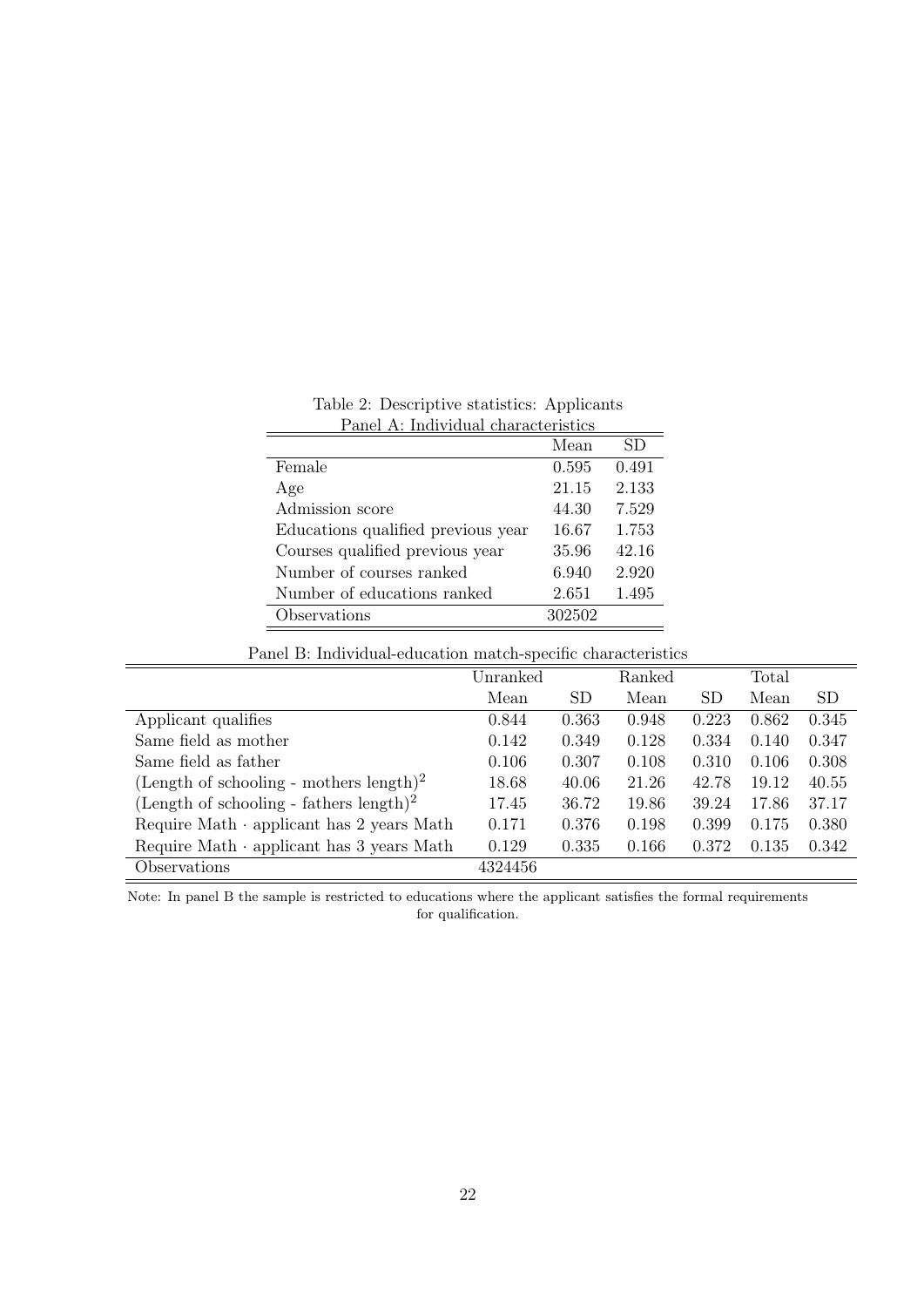## 5 Results

Tables 3 and 4 present results from the estimation of (17) for men and women respectively, with the choice probabilities given from (16). For each applicant, the choice set consists of those educations for which educations the applicant satisfies the formal requirements.

For men, in Table 3, there is a significantly positive impact of log earnings on choice across all specifications. The preferred specification is (4). However, to investigate the sensitivity of the estimated preference to the specification of the control variables, several other specifications are also reported. As it may be difficult to gauge the magnitude of the effects in, I will for the time being focus on the main patterns. I will discuss the magnitudes of the estimated effects in more detail later, in relation to the estimated valuation of different characteristics and the effect on simulated applications.

In specification (4), a strong preference for earnings is found, corresponding to an elasticity (the percent change in number of applicants for a one-percent change in earnings) of about 5. Furthermore, earnings risk is found to be negative, while risk interacted with relative ability is positive. The former is as expected, while the latter is consistent with applicants expecting an earnings premium to relative ability, and that this increases with the variance of earnings, as discussed in Section 4.2.

No available courses, given the applicant's admission score and the previous year's thresholds, is negative, as expected. Also as expected, the number of available courses is positive, with the coefficient indicating a correlation of the unmodeled utility contributions from the specific courses of about  $1 - 0.61^2 = 0.63$  within each education. Relative ability enters negatively. This would be surprising if relative ability only captures expected earnings. However, the applicants are likely to also have a direct preference for the ability of their peers, i.e., relative ability also enter among the nonpecuniary variables  $X_{ij}$ . Then, a negative coefficient indicates a preference for educations with high ability peer students.

As argued in Section 4.5, whether an education requires Maths is a parsimonious control for field, and this interacted with level of Math from upper secondary may be an indicator of comparative ability. There is a large negative coefficient on Math intensity, indicating a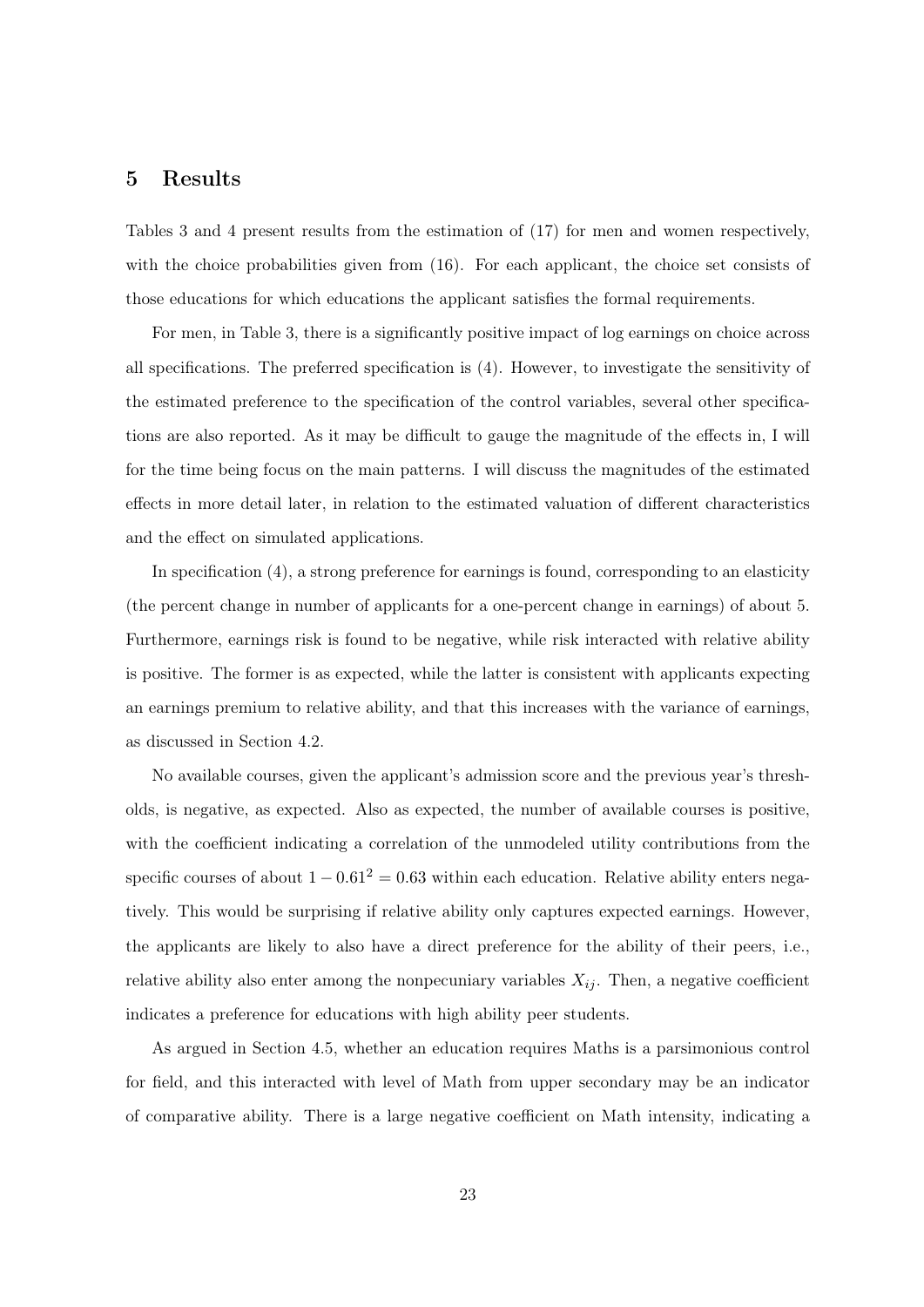|                                                 | (1)         | $\overline{(2)}$ | $\overline{(3)}$ | (4)         | (5)         | (6)         |
|-------------------------------------------------|-------------|------------------|------------------|-------------|-------------|-------------|
| Log lifetime earnings                           | $2.038***$  | $2.398***$       | $3.402***$       | $4.977***$  | $3.404***$  | $6.076***$  |
|                                                 | (0.0100)    | (0.0164)         | (0.0382)         | (0.0590)    | (0.0510)    | (0.0794)    |
|                                                 |             |                  | $3.501***$       |             |             |             |
| Variance of log earnings                        |             |                  |                  | $-2.200***$ |             | $-20.50***$ |
|                                                 |             |                  | (0.115)          | (0.150)     |             | (0.306)     |
| Rel ability $\cdot$ var log earn                |             |                  | 2.939***         | $3.208***$  |             | $2.916***$  |
|                                                 |             |                  | (0.0400)         | (0.0414)    |             | (0.0425)    |
|                                                 |             |                  |                  |             |             |             |
| Log available courses                           |             | $0.613***$       | $0.659***$       | $0.463***$  | $0.536***$  | $0.414***$  |
|                                                 |             | (0.00209)        | (0.00241)        | (0.00373)   | (0.00322)   | (0.00406)   |
| No available courses                            |             | $-0.499***$      | $-0.0583***$     | $-0.147***$ | $-0.323***$ | $-0.289***$ |
|                                                 |             | (0.0108)         | (0.0111)         | (0.0121)    | (0.0115)    | (0.0128)    |
|                                                 |             |                  |                  |             |             |             |
| Relative ability                                |             | $-0.896***$      | $-1.194***$      | $-0.893***$ | $-0.551***$ | $-0.764***$ |
|                                                 |             | (0.00600)        | (0.00975)        | (0.0114)    | (0.00917)   | (0.0119)    |
| Requires Math                                   |             |                  | $-1.222***$      | $-1.405***$ | $-1.001***$ | $-1.189***$ |
|                                                 |             |                  | (0.0128)         | (0.0297)    | (0.0289)    | (0.0500)    |
|                                                 |             |                  |                  |             |             |             |
| Require Math · applicant has 2 years Math       |             |                  | $0.287***$       | $0.174***$  | $0.228***$  | $0.296***$  |
|                                                 |             |                  | (0.0161)         | (0.0171)    | (0.0171)    | (0.0170)    |
|                                                 |             |                  | $0.497***$       | $0.548***$  | $0.729***$  | $0.521***$  |
| Require Math $\cdot$ applicant has 3 years Math |             |                  | (0.0137)         | (0.0138)    | (0.0136)    | (0.0139)    |
|                                                 |             |                  |                  |             |             |             |
| Unemployment                                    |             |                  |                  |             |             | $-3.182***$ |
|                                                 |             |                  |                  |             |             | (0.214)     |
|                                                 |             |                  |                  |             |             |             |
| Hrs work/week                                   |             |                  |                  |             |             | $0.122***$  |
|                                                 |             |                  |                  |             |             | (0.00739)   |
| Share in public sector                          |             |                  |                  |             |             | $1.227***$  |
|                                                 |             |                  |                  |             |             | (0.0377)    |
|                                                 |             |                  |                  |             |             |             |
| Share self-employed                             |             |                  |                  |             |             | $8.547***$  |
|                                                 |             |                  |                  |             |             | (0.108)     |
| Field and level dummies                         |             |                  |                  | Yes         | Yes         | Yes         |
|                                                 |             |                  |                  |             |             |             |
| Parental ed. interactions                       |             | Yes              | Yes              | Yes         | Yes         | Yes         |
| Log likelihood                                  | $-616446.7$ | $-534955.1$      | $-525820.2$      | $-522918.5$ | $-526217.2$ | $-519444.6$ |
| Pseudo $R^2$                                    | 0.0318      | 0.160            | 0.174            | 0.179       | 0.174       | 0.184       |
| No. of observations                             | 1561368     | 1561368          | 1561368          | 1561368     | 1561368     | 1561368     |
| No. of individuals                              | 103951      | 103951           | 103951           | 103951      | 103951      | 103951      |

Table 3: Preferences for expected earnings and nonpecuniary attributes, men

Note: Estimates of coefficients for the choice model (16), using ranked logit estimation as in (17). Choice sets are all educations for which the applicant satisfies the formal qualification requirements. Field and level dummies control for fields and levels as indicated in Table 10 in Appendix B. Interactions with parental education are two variables reflecting the squared difference in length relative to mother father's education, as well as two variables indicating similarity in field, as shown in Table 2. Standard errors in parentheses. \* p < 0.10,\*\* p < 0.05, \*\*\* p < 0.01.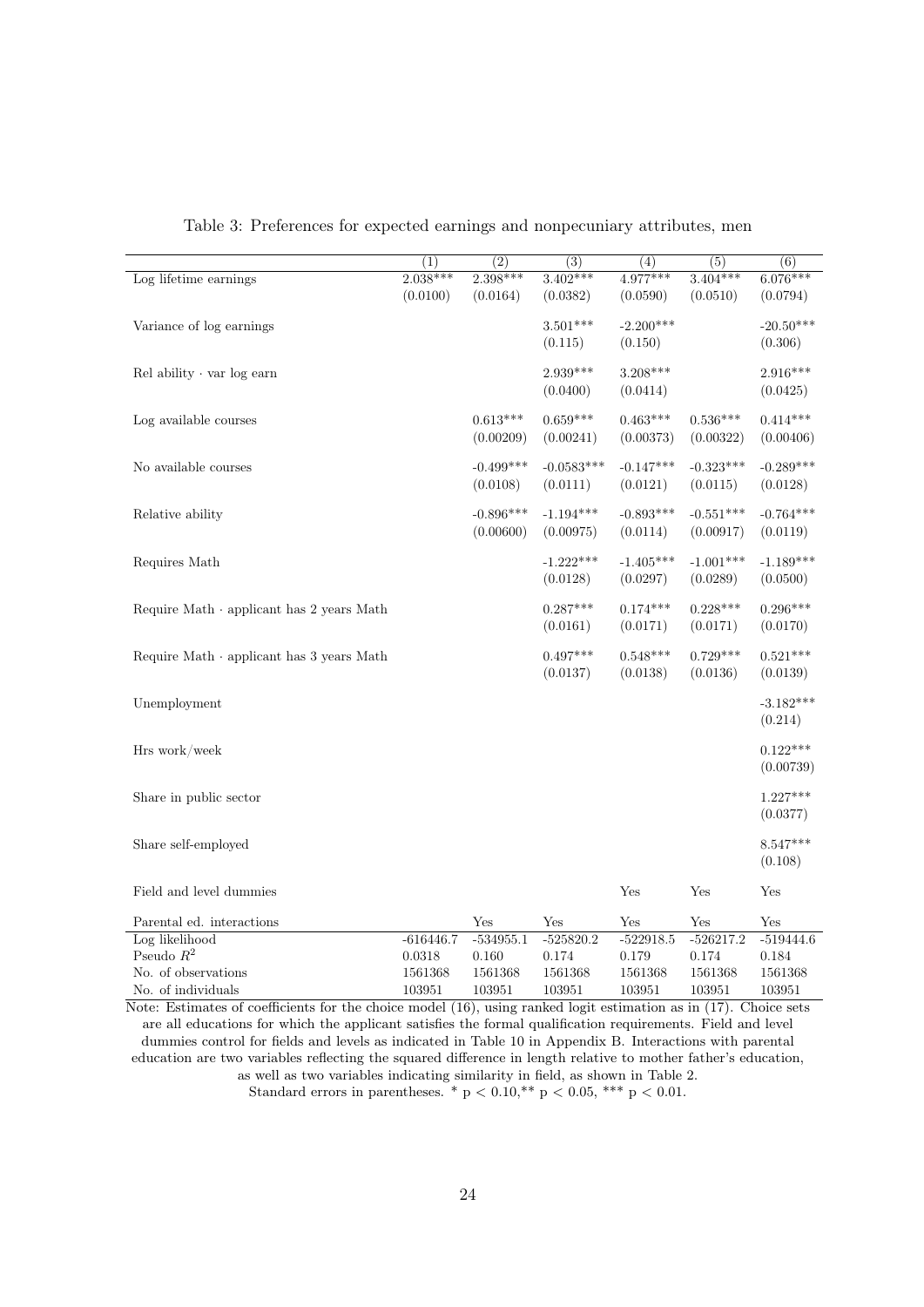|                                           | $\overline{(1)}$ | $\overline{(2)}$ | $\overline{(3)}$ | $\overline{(4)}$ | $\overline{(5)}$ | $\overline{(6)}$ |
|-------------------------------------------|------------------|------------------|------------------|------------------|------------------|------------------|
| Log lifetime earnings                     | $-0.142***$      | $-0.537***$      | $1.861***$       | $2.698***$       | $-0.434***$      | $3.153***$       |
|                                           | (0.00864)        | (0.0134)         | (0.0312)         | (0.0512)         | (0.0477)         | (0.0638)         |
| Variance of log earnings                  |                  |                  | $-3.320***$      | $-9.796***$      |                  | $-11.92***$      |
|                                           |                  |                  | (0.103)          | (0.130)          |                  | (0.312)          |
| Rel ability $\cdot$ var log earn          |                  |                  | $3.668***$       | $4.052***$       |                  | $4.119***$       |
|                                           |                  |                  | (0.0336)         | (0.0356)         |                  | (0.0361)         |
| Log available courses                     |                  | $0.394***$       | $0.370***$       | $0.171***$       | $0.304***$       | $0.160***$       |
|                                           |                  | (0.00156)        | (0.00169)        | (0.00282)        | (0.00265)        | (0.00347)        |
| No available courses                      |                  | $-1.015***$      | $-0.356***$      | $-0.462***$      | $-0.555***$      | $-0.501***$      |
|                                           |                  | (0.00911)        | (0.00990)        | (0.0106)         | (0.00963)        | (0.0114)         |
| Relative ability                          |                  | $-0.903***$      | $-1.039***$      | $-0.907***$      | $-0.558***$      | $-0.913***$      |
|                                           |                  | (0.00520)        | (0.00676)        | (0.00828)        | (0.00767)        | (0.01000)        |
| Requires Math                             |                  |                  | $-1.248***$      | $-0.828***$      | $-0.359***$      | $-0.891***$      |
|                                           |                  |                  | (0.0107)         | (0.0235)         | (0.0229)         | (0.0393)         |
| Require Math · applicant has 2 years Math |                  |                  | $0.429***$       | $0.267***$       | $0.371***$       | $0.277***$       |
|                                           |                  |                  | (0.0143)         | (0.0154)         | (0.0154)         | (0.0156)         |
| Require Math · applicant has 3 years Math |                  |                  | $0.462***$       | $0.476***$       | $0.726***$       | $0.461***$       |
|                                           |                  |                  | (0.0129)         | (0.0131)         | (0.0129)         | (0.0132)         |
| Unemployment                              |                  |                  |                  |                  |                  | $-0.686***$      |
|                                           |                  |                  |                  |                  |                  | (0.151)          |
| Hrs work/week                             |                  |                  |                  |                  |                  | $-0.0670***$     |
|                                           |                  |                  |                  |                  |                  | (0.00580)        |
| Share in public sector                    |                  |                  |                  |                  |                  | 0.0210           |
|                                           |                  |                  |                  |                  |                  | (0.0318)         |
| Share self-employed                       |                  |                  |                  |                  |                  | $0.376***$       |
|                                           |                  |                  |                  |                  |                  | (0.106)          |
| Field and level dummies                   |                  |                  |                  | Yes              | Yes              | Yes              |
| Parental ed. interactions                 |                  | Yes              | Yes              | Yes              | Yes              | Yes              |
| Log likelihood                            | $-1043454.6$     | $-969780.4$      | $-954315.5$      | $-925714.9$      | $-934983.4$      | $-925170.5$      |
| Pseudo $R^2$                              | 0.000131         | 0.0707           | 0.0855           | 0.113            | $0.104\,$        | 0.113            |
| No. of observations                       | 2170313          | 2170313          | 2170313          | 2170313          | 2170313          | 2170313          |
| No. of individuals                        | 156096           | 156096           | 156096           | 156096           | 156096           | 156096           |

Table 4: Preferences for expected earnings and nonpecuniary attributes, women

Note: Estimates of coefficients for the choice model (16), using ranked logit estimation as in (17). See notes to Table 3.

Standard errors in parentheses. \*  $p < 0.10$ , \*\*  $p < 0.05$ , \*\*\*  $p < 0.01$ .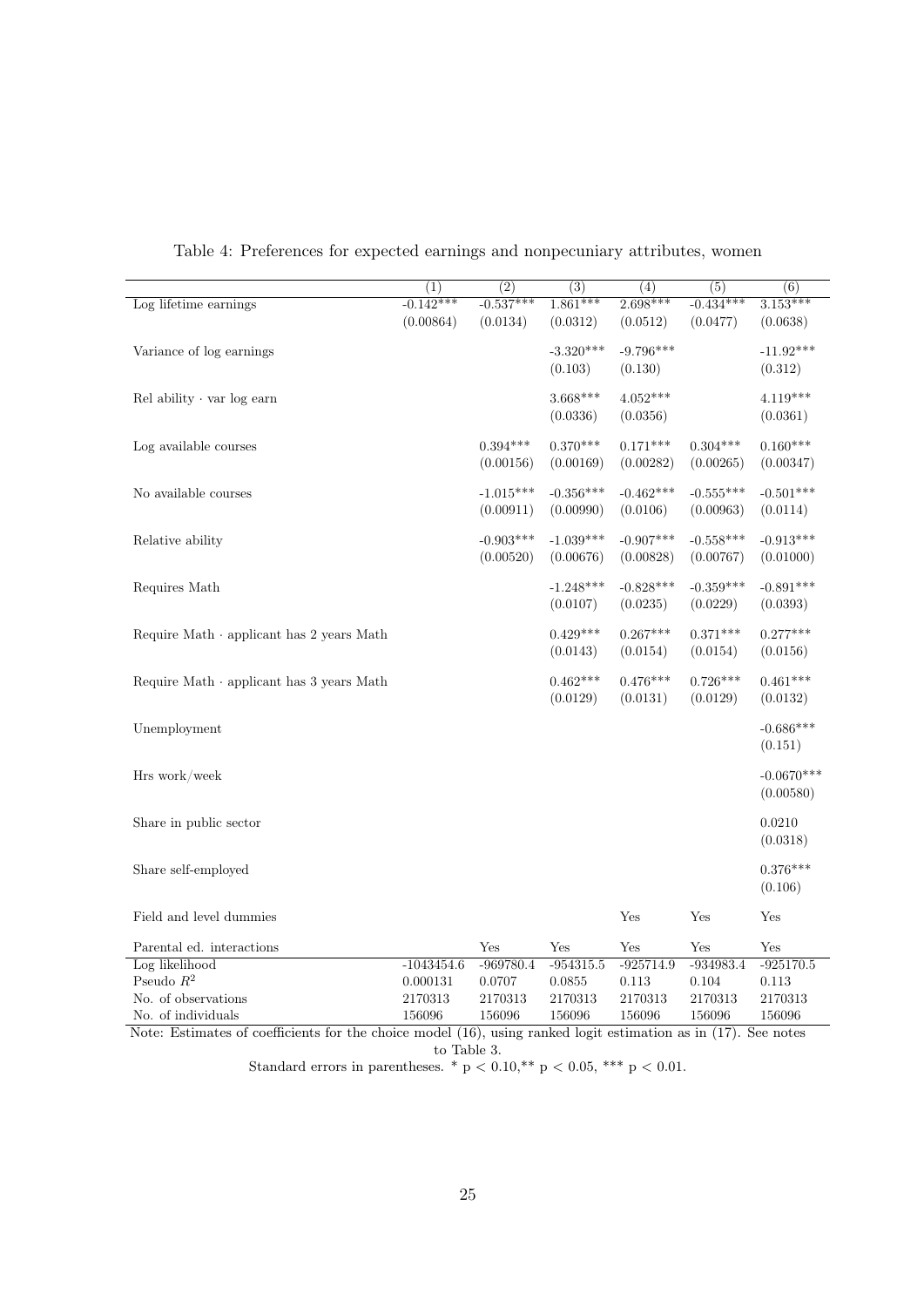strong average dislike. For applicants with two years Math (one elective) there is almost an as strong dislike, while applicants with three years Math are close to indifferent.<sup>17</sup> Note that specification (4) also includes controls for fiel - which is correlated with Math intensity - and level and also for similarity with parents' education. The discussion of these coefficients is postponed.

Specification (1), which gives the estimated preference for earnings, not controlling for any other variables also yields a positive effect, if smaller than in (4). Thus, men on average choose those educations from their choice sets that give higher earnings. Sepeification (2) shows the effect of including several applicant-course-specific variables - number of available courses, availability of any course, relative ability and interactions with parental education. This increases the fit of the model, pseudo  $R^2$  increases from 0.03 to 0.16, but does not change the estimated preference for earnings much relative to (1). Specification (3) shows the results including earnings risk, risk interacted with the applicant's relative ability and a parsimonious specification of field and comparative ability: Whether or not an education requires Math and this indicator interacted with whether the applicant has two or three years Math (one year is compulsory). Adding these controls increase the estimated preference for earnings. This may indicate that applicant would prefer high-earning education, but that to some extent avoid them because high-earning educations also are riskier and often require Math. Surprisingly, the coefficient on risk is positive in this specification.

Specification (5) investigates how excluding risk impacts on the estimated preference for earnings. In (4) there is strong preference for earnings, and aversion for risk. Because these variables are education-specific and correlated, they may be difficult to empirically separate. Compared to (4), the estimated preference for earnings is smaller not controlling for risk in (5), however, there is still a strong preference. Comparing with (3), the preference for earnings is very similar controlling for either risk or field and level, and higher when controlling for both  $(cf. (4))$ . Finally, specification  $(6)$  includes further education-specific covariates: unemployment, average working time and shares in the public sector and self-employed, respectively. This increases the estimated preference for earnings somewhat, and the estimated

 $17$ Both Math interactions are equal to 1 for applicants with three years Math, such that the sum is the total effect, and Math · 3 years measures the difference relative to applicants with two years Math.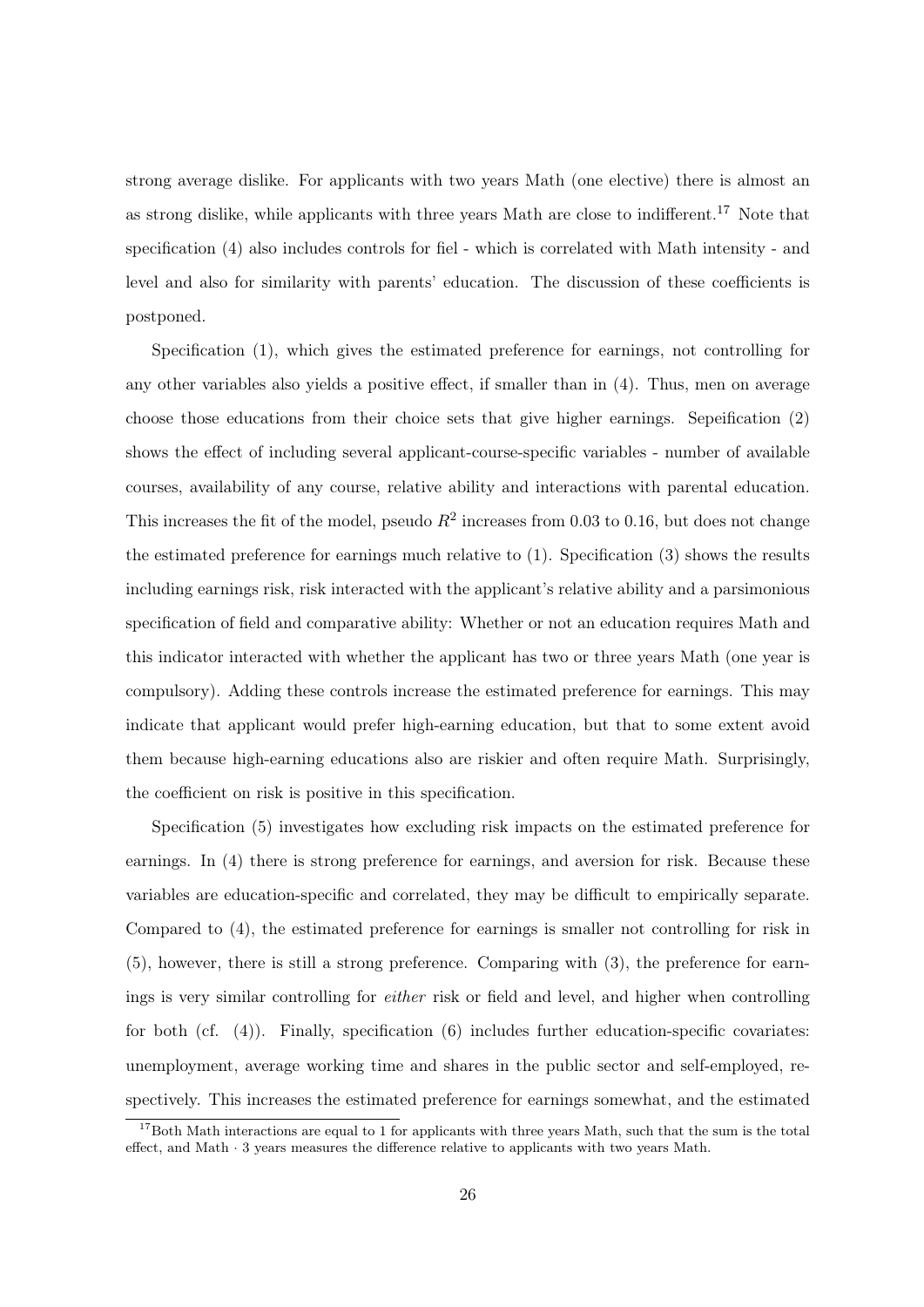disutility from risk strongly. Unemployment is, unsurprisingly, found to be negative. Note however that earnings already controls for effects of unemployment on earnings, such that this estimate can be interpreted as an effect extends beyond the pure earnings effect. The other three covariates all have positive effects. A preference for long working time is surprising. As for the shares, it is not clear what about the public sector and self-employment that is attractive. Suggestions could be e.g. job security and pension schemes in the public sector, and flexibility for self-employment, but this is speculation. Furthermore, this specification should be interpreted with particular care, due to the problem of empirically separating the effects of a number of different education-specific variables. On this note, it is noteworthy that the coefficients on the education-specific variables (earnings, variance of earnings, Math intensity) generally are more sensitive to the choice of specification than the coefficients on the individual-education-specific variables.

For women, in Table 4, there is a preference for earnings and disutility of risk in the preferred specification (4). However, the preference for earnings is weaker, and the disutility of risk greater, than in the corresponding specification for men. The other coefficients have the same sign as for men, and largely also a similar magnitude. Relative ability interacted with earnings risk has a larger coefficient than for men. Combined with the lower preference for earnings, this implies that the relationship between relative ability, earnings risk and expected earnings  $(\alpha_2$  in Section 4.2) is much higher for women. Furthermore, the number of courses matter less for women, indicating a high correlation within education, about 0.97, and women have a less negative preference for Math.<sup>18</sup> Finally, the model explains less of women's choice of education than for men, as measured by the pseudo  $R^2$ .

The estimated preference for earnings depends strongly on control for earnings risk. In the specifications without earnings risk  $((1), (2)$  and  $(5)$ ), the estimated preference is negative. However, neither the estimated preference for earnings nor for earnings risk change much adding further education-specific controls in specification (6). As for the other educationspecific covariates, women show a dislike of unemployment and working time, no significant effect of public sector (conditional on field, which correlates with sector), and a preference for

 $18$ Note that this is when controlling for field. Not controlling for field, in specification (3), the estimated effect of Math intensity is very similar for both genders.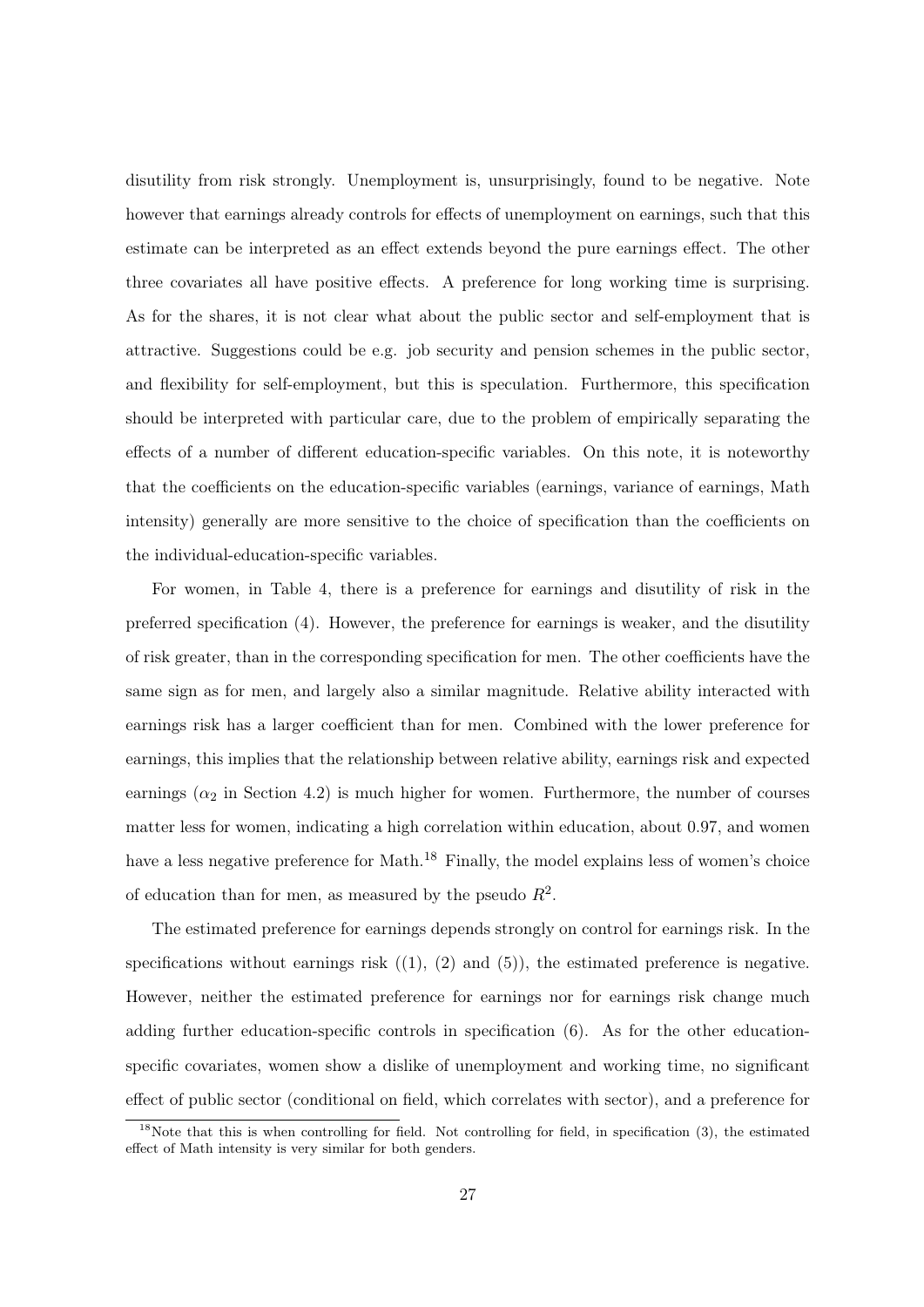self-employment, which nevertheless is weaker than for men.

As the nonpecuniary attributes in Tables 3 and 4 do not have the same units, the coefficients are difficult to compare. However, from the estimated coefficients and the assumed utility function (11), it is possible to calculate an compensating earnings change for each of the variables in Tables 3 and 4. To compensate a one-unit change in the nonpecuniary attribute x earnings need to change with  $-\theta_x/\gamma$  log points, if  $\theta_x$  is the coefficient on  $x$ .<sup>19</sup> This corresponds to multiplying earnings with  $1 + \exp(-\theta_x/\gamma)$ . Table 5 reports the relative increase in earnings that would compensate a one-standard deviation change in each of the nonpecuniary attributes reported in Tables 3 and 4. Because of the challenges relating to the education-specific variables Also, it reports the estimated earnings increase associated with the level and field dummies. For the latter, the increase corresponds to a one-unit increase, rather than a one-standard deviation, and compensation is relative to unspecified level and humanities. Thus, with  $\sigma_x$  denoting the standard deviation of x, the compensating earnings in Table 5 is calculated as:

$$
CY_x = \begin{cases} \exp(-\sigma_x \theta_x/\gamma) - 1 & \text{for continuous variables} \\ \exp(-\theta_x/\gamma) - 1 & \text{for binary variables} \end{cases}
$$
 (19)

Included in Table 5 is also the standard deviation of log lifetime earnings, corresponding to about 21 percent, for reference. Earnings risk is negative, and to such an extent that across almost all specifications a one-standard deviation increase in risk requires an earnings increase of a 18-20 percent to compensate, corresponding to almost a standard deviation. The exception is the column  $(1)$ , i.e. specification  $(4)$  from Table 3, where there is only a small effect of risk.

As for the similarity with parents' education, similarity in level has a large value for women. A one-standard deviation increase in the squared difference from a parent's education correspond to 10-20 percent earnings decrease, somewhat more for father's education than mother's. The effect is smaller for men (6-7 percent). Also, the effect of same field is about 6- 7 percent, for both genders. Women show a strong dislike for Bachelor educations (relative to

<sup>&</sup>lt;sup>19</sup>This is easily seen by differentiating (11) and setting it equal to zero:  $dV = \gamma d(\log ELY) + \theta dX = 0$ .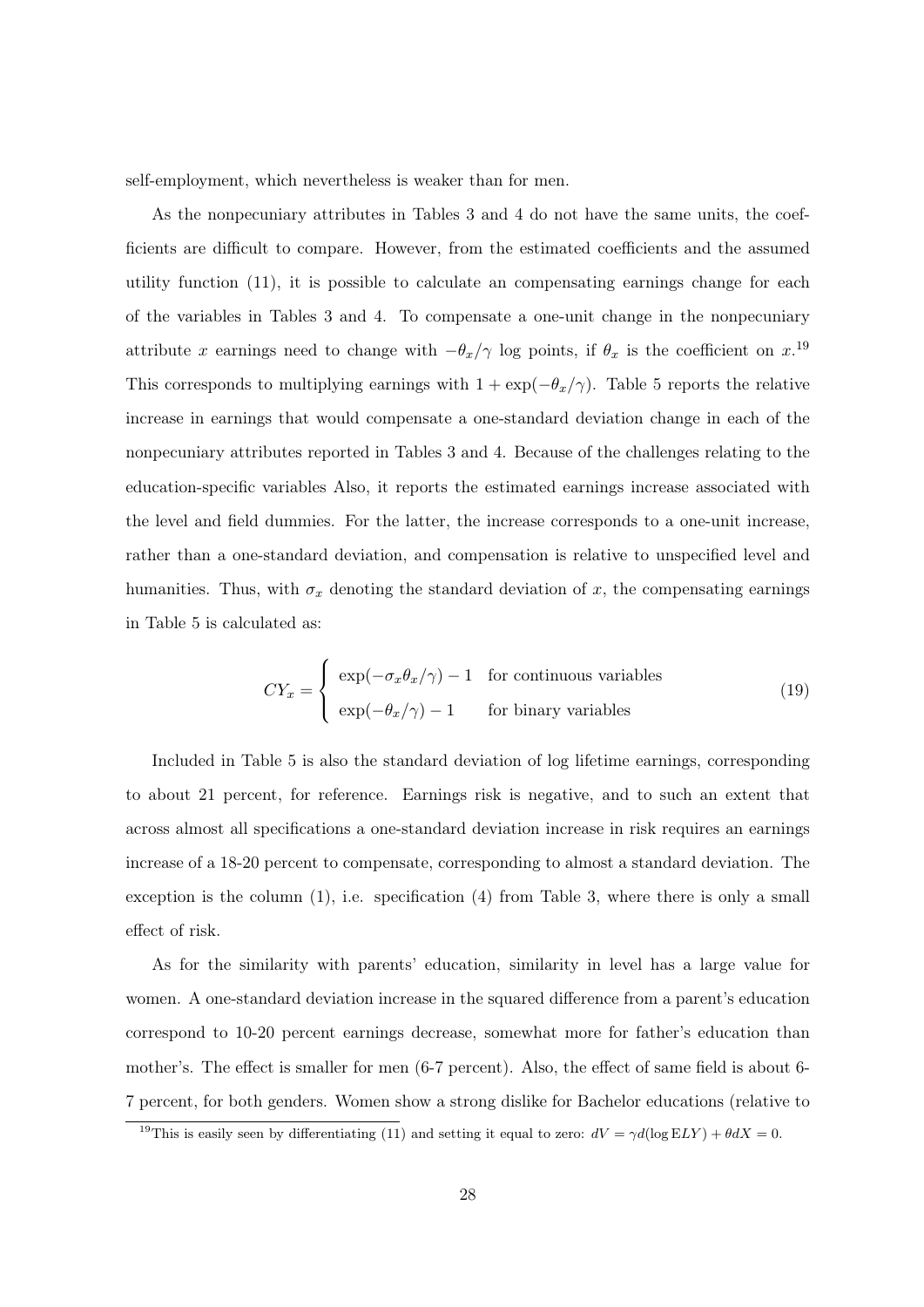|                                                     |              | Men          |              | Women        |  |
|-----------------------------------------------------|--------------|--------------|--------------|--------------|--|
|                                                     | (1)          | (2)          | (3)          | (4)          |  |
| Log lifetime earnings                               | $-0.212$     | $-0.212$     | $-0.212$     | $-0.212$     |  |
|                                                     | (.)          | (.)          | (.)          | (.)          |  |
| Variance of log earnings                            | $0.0233***$  | $0.192***$   | $0.208***$   | $0.217***$   |  |
|                                                     | (0.00149)    | (0.00407)    | (0.00426)    | (0.00692)    |  |
| $Rel$ ability $\cdot$ var log earn                  | $-0.163***$  | $-0.124***$  | $-0.339***$  | $-0.302***$  |  |
|                                                     | (0.00230)    | (0.00214)    | (0.00504)    | (0.00508)    |  |
| (Length of schooling - mothers length) <sup>2</sup> | $0.0639***$  | $0.0629***$  | $0.186***$   | $0.156***$   |  |
|                                                     | (0.00275)    | (0.00235)    | (0.00593)    | (0.00509)    |  |
| (Length of schooling - fathers length) <sup>2</sup> | $0.0610***$  | $0.0620***$  | $0.176***$   | $0.147***$   |  |
|                                                     | (0.00253)    | (0.00219)    | (0.00554)    | (0.00476)    |  |
| Same field as father                                | $-0.0696***$ | $-0.0566***$ | $-0.0805***$ | $-0.0692***$ |  |
|                                                     | (0.00155)    | (0.00132)    | (0.00277)    | (0.00245)    |  |
| Same field as mother                                | $-0.0421***$ | $-0.0350***$ | $-0.0811***$ | $-0.0699***$ |  |
|                                                     | (0.00156)    | (0.00131)    | (0.00238)    | (0.00212)    |  |
| Bachelor level                                      | $0.187***$   | $0.0492***$  | $1.126***$   | $0.925***$   |  |
|                                                     | (0.00300)    | (0.00372)    | (0.0300)     | (0.0278)     |  |
| Master level                                        | $0.102***$   | $0.114***$   | $0.264***$   | $0.227***$   |  |
|                                                     | (0.00232)    | (0.00309)    | (0.00595)    | (0.00729)    |  |
| Health and social work                              | $-0.0263***$ | $0.317***$   | $-0.374***$  | $-0.285***$  |  |
|                                                     | (0.00278)    | (0.0158)     | (0.00560)    | (0.0121)     |  |
| Teaching                                            | $-0.0313***$ | $0.257***$   | $-0.282***$  | $-0.220***$  |  |
|                                                     | (0.00273)    | (0.0147)     | (0.00513)    | (0.0129)     |  |
| Law and social sciences                             | $0.0360***$  | $0.0808***$  | $-0.0550***$ | $-0.0590***$ |  |
|                                                     | (0.00186)    | (0.00324)    | (0.00383)    | (0.00476)    |  |
| Business and administration                         | $-0.101***$  | $-0.146***$  | $-0.356***$  | $-0.350***$  |  |
|                                                     | (0.00474)    | (0.00631)    | (0.00806)    | (0.00926)    |  |
| Science and engineering                             | $-0.00696$   | 0.0126       | $0.255***$   | $0.162***$   |  |
|                                                     | (0.00486)    | (0.00893)    | (0.0121)     | (0.0171)     |  |
| Requires Math                                       | $0.326***$   | $0.216***$   | $0.359***$   | $0.326***$   |  |
|                                                     | (0.00673)    | (0.00797)    | (0.0109)     | (0.0147)     |  |
| Unemployment                                        |              | $0.0355***$  |              | $0.0146***$  |  |
|                                                     |              | (0.00271)    |              | (0.00334)    |  |
| Hrs work/week                                       |              | $-0.0297***$ |              | $0.0323***$  |  |
|                                                     |              | (0.00200)    |              | (0.00268)    |  |
| Share in public sector                              |              | $-0.0486***$ |              | $-0.00164$   |  |
|                                                     |              | (0.00164)    |              | (0.00249)    |  |
| Share self-employed                                 |              | $-0.128***$  |              | $-0.0115***$ |  |
|                                                     |              | (0.00221)    |              | (0.00320)    |  |
| Observations                                        | 1561368      | 1561368      | 2170313      | 2170313      |  |

Table 5: Earning required to compensate for nonpecuniary attributes (share of lifetime earnings)

Note: Valuation is calculated as in equation (19), based on the estimates from Tables 3 and 4, specification (4) in columns (1) and (3) and specification (6) in columns (2) and (4). For variables other than same field as parents, educational level and field and requites Math, the valuation presented is that of a one standard deviation change, as per Tables 1 and 2. Educational levels are relative to no unspecified level, fields are relative to humanities.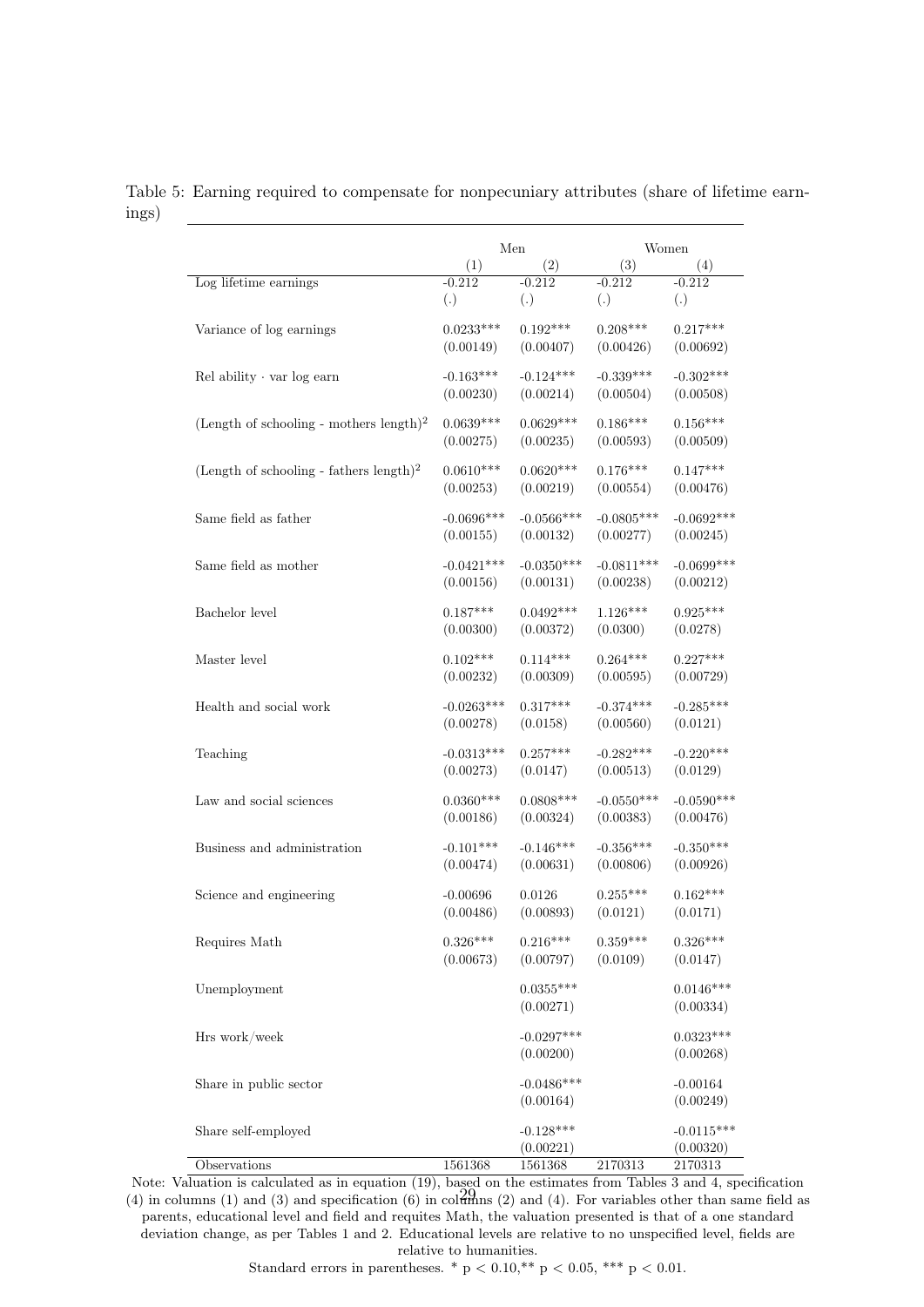unspecified level), men less so. Women also have a stronger dislike of Master educations than men. Women have a clear preference for health and social work, teaching and business and administration (relative to humanities). Men show a different pattern, with a dislike of health and social work and teaching, but a preference for business and administration. However, for men the estimated effects of field are sensitive to the inclusion of further education-specific covariates, this is much less the case for women. Both genders show a dislike of Math. As for the other education-specific variables (unemployment, work time, shares in public sector and self-employed), these are generally found to be of relatively little importance. The single exception is self-employment, for men a one-standard deviation increase in the share selfemployed have the same value as a 13 percent earnings increase.

#### 5.1 Magnitude of the effects

As it can be difficult to gauge the size of the effects from the regression coefficients alone, Table 6 presents predicted number of applicants with the different educations as their first choice in different scenarios. The first column presents the observed number of applicants, for reference. In the second column is the predicted number of applicants, based on specification (4) in Tables 3 and 4, relative to the observed numbers in column (1). We see that the predicted figures largely reproduce the main patterns in choice. For most of the educations the ratio of predicted applicants to actual is between 0.7 and 1.3. There are however some notable exceptions. For women, the shares of engineers and civil engineers are strongly underpredicted. For both genders medicine is underpredicted, while maritime education, which is very rare in the data, is grossly overpredicted.

In order to illustrate the significance of earnings and nonpecuniary attributes, columns (3) and (4) presents the predicted number of applicants in two different scenarios: In (3) earnings are equalized across all educations, and in (4) all attributes except earnings are equalized. In both cases applicants are relative to the predicted number underlying column (2). It is immediately clear that both earnings and nonpecuniary attributes play a large role in educational choices. Disregarding earnings give a large reduction for high-earning educations, up to more than 90 percent for mens' applications to medicine and business school, and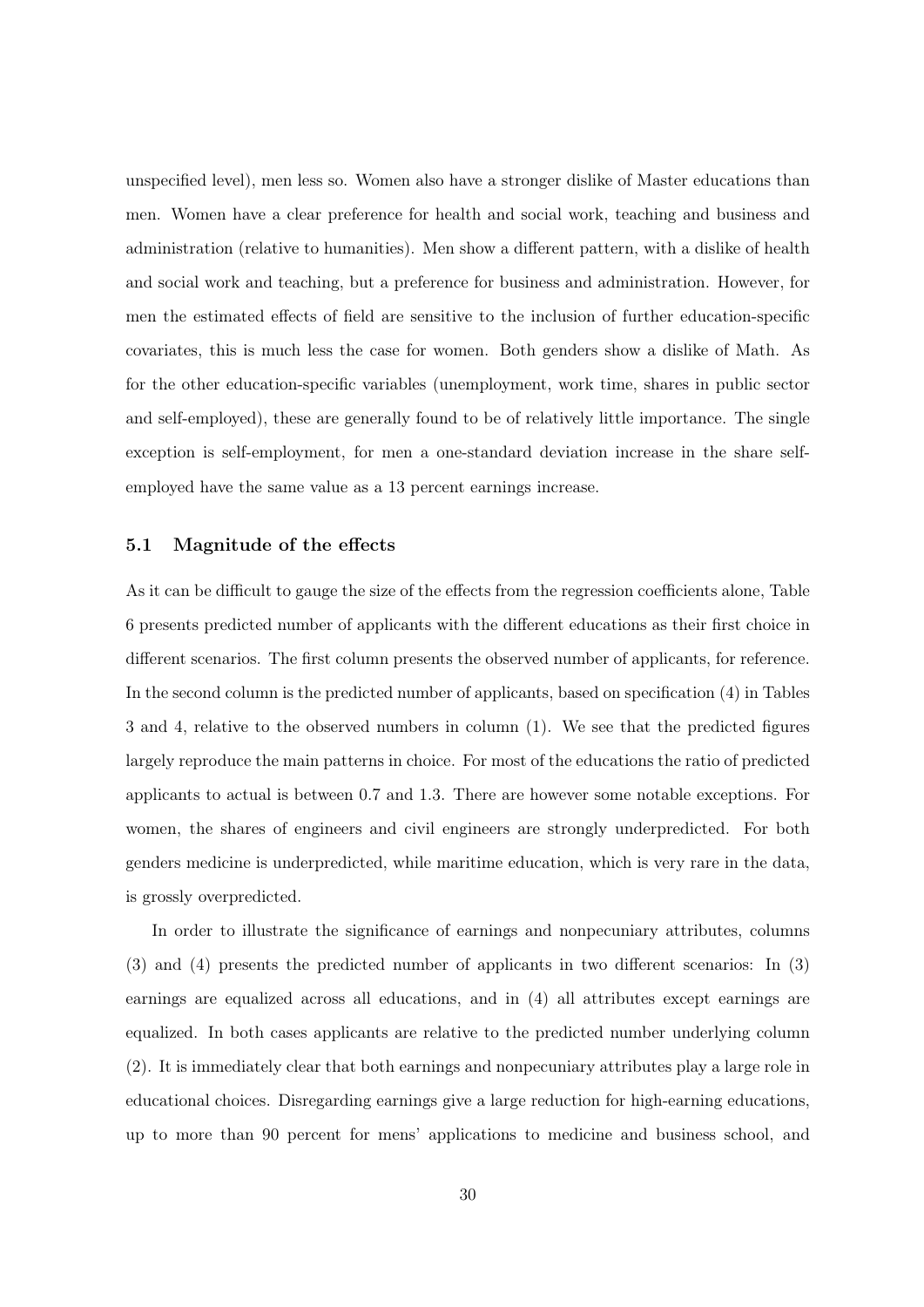| Panel A: Men            |               |            |          |                   |         |          |            |             |
|-------------------------|---------------|------------|----------|-------------------|---------|----------|------------|-------------|
|                         | (1)           | (2)        | (3)      | $\left( 4\right)$ | (5)     | (6)      | (7)        | (8)         |
|                         |               | Predicted, | Equal    | Only              | Teacher | Earnings |            | Elasticity, |
| Education               | $\#$ observed | ratio      | earnings | earnings          | $+5\%$  | $+5\%$   | Elasticity | incl. risk  |
| Nursing                 | 2070          | 0.89       | 2.93     | 0.37              | 0.99    | 1.33     | 6.69       | 1.27        |
| Social work             | 1770          | 1.04       | 2.76     | 0.36              | 0.99    | 1.33     | 6.69       | 1.15        |
| Physio- and ergotherapy | 3775          | 0.81       | 1.92     | 2.10              | 0.99    | 1.33     | 6.58       | 0.92        |
| Other health            | 2157          | 1.12       | 2.35     | 0.37              | 0.99    | 1.33     | 6.63       | 1.28        |
| Kindergarten teacher    | 1435          | 1.01       | 3.84     | 0.19              | 0.99    | 1.33     | 6.70       | 1.55        |
| Teachers' college       | 2321          | 0.86       | 2.45     | 0.29              | 1.33    | 1.33     | 6.55       | 1.51        |
| Other teaching          | 4866          | 1.28       | 2.20     | 0.15              | 0.99    | 1.31     | 6.17       | 0.99        |
| Business school         | 5463          | 0.77       | 0.09     | 2.32              | 0.99    | 1.31     | 6.13       | 0.84        |
| Other commerce          | 11561         | 0.79       | 0.41     | 0.36              | 0.99    | 1.30     | 6.02       | 1.46        |
| Engineering             | 4457          | 0.78       | 0.37     | 0.25              | 1.00    | 1.29     | 5.83       | 1.68        |
| Journalism              | 2433          | 1.01       | 0.46     | 0.95              | 0.99    | 1.33     | 6.64       | 0.73        |
| Medicine                | 2663          | 0.62       | 0.06     | 6.10              | 1.00    | 1.29     | 5.74       | 0.73        |
| Dentistry et. al.       | 679           | 0.95       | 0.27     | 6.52              | 1.00    | 1.32     | 6.39       | 1.41        |
| Civil engineering       | 9481          | 0.79       | 0.17     | 0.34              | 1.00    | 1.24     | 4.79       | 0.68        |
| Architecture            | 2101          | 0.75       | 0.56     | 2.88              | 0.99    | 1.34     | 6.75       | 0.39        |
| Law                     | 6680          | 0.84       | 0.20     | 8.81              | 0.99    | 1.31     | 6.27       | 0.84        |
| Science                 | 6751          | 1.15       | 0.58     | 0.20              | 0.99    | 1.28     | 5.61       | 1.24        |
| Social sciences         | 19423         | 1.26       | 0.70     | 0.13              | 0.99    | 1.23     | 4.57       | 0.78        |
| Humanities              | 13640         | 1.17       | 1.59     | 0.06              | 0.99    | 1.27     | 5.31       | 0.89        |
| Maritime education      | 225           | 2.64       | 0.77     | 0.58              | 1.00    | 1.34     | 6.73       | 2.11        |

|  |  | Table 6: Simulations |
|--|--|----------------------|
|  |  |                      |

Panel B: Women

|                         | (1)           | (2)        | (3)      | $\left(4\right)$ | (5)     | (6)      | (7)        | (8)         |
|-------------------------|---------------|------------|----------|------------------|---------|----------|------------|-------------|
|                         |               | Predicted, | Equal    | Only             | Teacher | Earnings |            | Elasticity, |
| Education               | $\#$ observed | ratio      | earnings | earnings         | $+5%$   | $+5\%$   | Elasticity | incl. risk  |
| Nursing                 | 17171         | 0.70       | 1.48     | 0.64             | 0.99    | 1.15     | 2.99       | 0.20        |
| Social work             | 9644          | 1.08       | 1.43     | 0.58             | 0.99    | 1.15     | 3.03       | 0.02        |
| Physio- and ergotherapy | 7687          | 0.97       | 1.18     | 1.31             | 0.99    | 1.16     | 3.13       | $-0.26$     |
| Other health            | 8264          | 1.40       | 1.32     | 0.64             | 0.99    | 1.15     | 3.02       | 0.25        |
| Kindergarten teacher    | 7103          | 0.87       | 1.71     | 0.85             | 1.00    | 1.16     | 3.12       | 0.69        |
| Teachers' college       | 5712          | 0.93       | 1.36     | 0.88             | 1.16    | 1.16     | 3.12       | 0.57        |
| Other teaching          | 7189          | 1.47       | 1.29     | 0.66             | 0.99    | 1.15     | 3.03       | 0.02        |
| Business school         | 2814          | 0.82       | 0.26     | 3.93             | 1.00    | 1.16     | 3.12       | 0.00        |
| Other commerce          | 10083         | 0.71       | 0.54     | 2.33             | 0.99    | 1.16     | 3.12       | 0.84        |
| Engineering             | 598           | 0.44       | 0.55     | 4.23             | 1.00    | 1.16     | 3.26       | 1.50        |
| Journalism              | 3454          | 1.08       | 0.57     | 3.86             | 0.99    | 1.16     | 3.22       | $-0.48$     |
| Medicine                | 4108          | 0.55       | 0.24     | 1.25             | 1.00    | 1.13     | 2.55       | $-0.27$     |
| Dentistry et. al.       | 2645          | 0.72       | 0.49     | 1.04             | 1.00    | 1.14     | 2.80       | 0.32        |
| Civil engineering       | 2529          | 0.68       | 0.37     | 0.91             | 1.00    | 1.14     | 2.89       | $-0.00$     |
| Architecture            | 2123          | 0.98       | 0.64     | 6.20             | 0.99    | 1.16     | 3.27       | $-0.84$     |
| Law                     | 9676          | 0.70       | 0.38     | 3.62             | 0.99    | 1.16     | 3.10       | $-0.17$     |
| Science                 | 4020          | 1.18       | 0.66     | 0.72             | 0.99    | 1.15     | 2.96       | 0.56        |
| Social sciences         | 30120         | 1.18       | 0.72     | 0.31             | 0.99    | 1.12     | 2.44       | $-0.01$     |
| Humanities              | 21132         | 1.14       | 1.10     | 0.33             | 0.99    | 1.14     | 2.72       | 0.02        |
| Maritime education      | 24            | 5.38       | 0.80     | 6.85             | 1.00    | 1.16     | 3.30       | 1.86        |

Note: "# observed" is the number of first choices for each education. "Predicted, ratio" is the ratio of the number of predicted first choice to observed. Predictions are based on specification (4) in Tables 3 and 4. "Equal earnings" is the predicted number of first choices if there were no differences in earnings between the educations relative to the predicted number in column (2). "Only earnings" presents a similar ratio for the for a situation where all differences are eliminated, expect earnings. "Teacher +5%" gives the predicted number of first choices for all educations if the teachers' college got 5% higher earnings, while "Earnings +5%" measures the effect of an exclusive earnings increase of 5% for each of the educations. "Elasticity" gives the earnings elasticity calculated based on the effect of a 5% increase in column (6). Finally, "Elasticity, incl. risk" calculates an elasticity to a simultaneous increase in earnings and risk, where the relative increases in earnings and risk correspond to the cross-sectional relationship between the two. <sup>31</sup>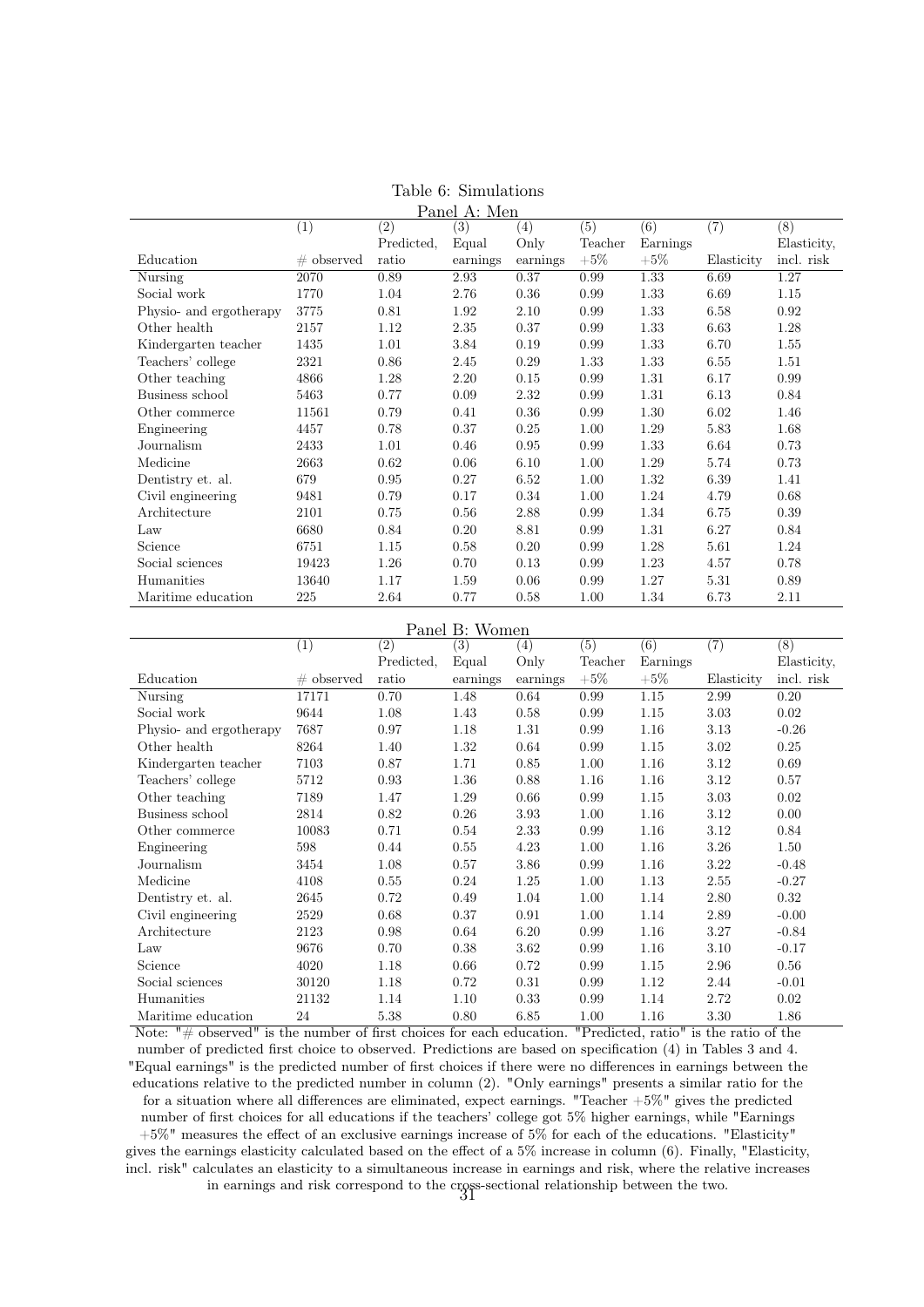reductions of more than 80 percent for women's applications to the same educations. Similarly, disregarding differences in other attributes give very large increases for high-earning educations and large reductions for lower-earning educations.

Column (5) presents the effect of a 5 percent increase with teachers' college. This translates to increases of 33 and 16 percent in the number of applicants for men and women respectively, a large increase. This increase is drawn similarly from all other educations, as follows by the IIA property of the conditional logit.<sup>20</sup> Column  $(6)$  presents the effect on the number of applicants to each education of an increase of an exclusive 5 percent in the earnings of that education. For men, the calculated increases range from slightly less than 25 percent to above 30 percent, for women from 12 to 16 percent. Based on these increases column (7) shows the calculated elasticities, which are about 6 for men, and about 3 for women. These are arguably large elasticities. One interpretation is that the earnings measure is assumed to reflect the applicants entire working life, and indeed is one that captures persistent differences between educations, such that a 5 percent increase in an education's relative earnings is actually a large change. However, a concern may be if the estimation succeed in separating the effects of earnings and risk. Thus, column (8) presents an elasticity calculated for joint increase in earnings and risk, where the relative increase in the two corresponds to the cross-sectional correlation. We see that for men, this reduces the estimated elasticity, such that it is now about 1. For women the earnings and risk elasticity is essentially zero.

#### 5.2 Stability and robustness

If the estimates are to be used to predict future applications, this requires preferences to be stable over time. Table 7 investigates the stability of the results. Mostly, the estimated coefficients do not vary much between years. Earnings seems to matter somewhat more for men from 2007 onwards, and in 2006-2008 for women. Earnings risk only have a significant negative effect for men in the years 2006-2008, and is more negative for women from 2006 onwards than in 2004-2005. Again, the individual-education-specific variable, in this case relative ability interacted with earnings risk, is more stable than the education-specific ones.

 $^{20}$ In a situation where one wants to predict the effect of, say, an increase in teachers' earnings, and also care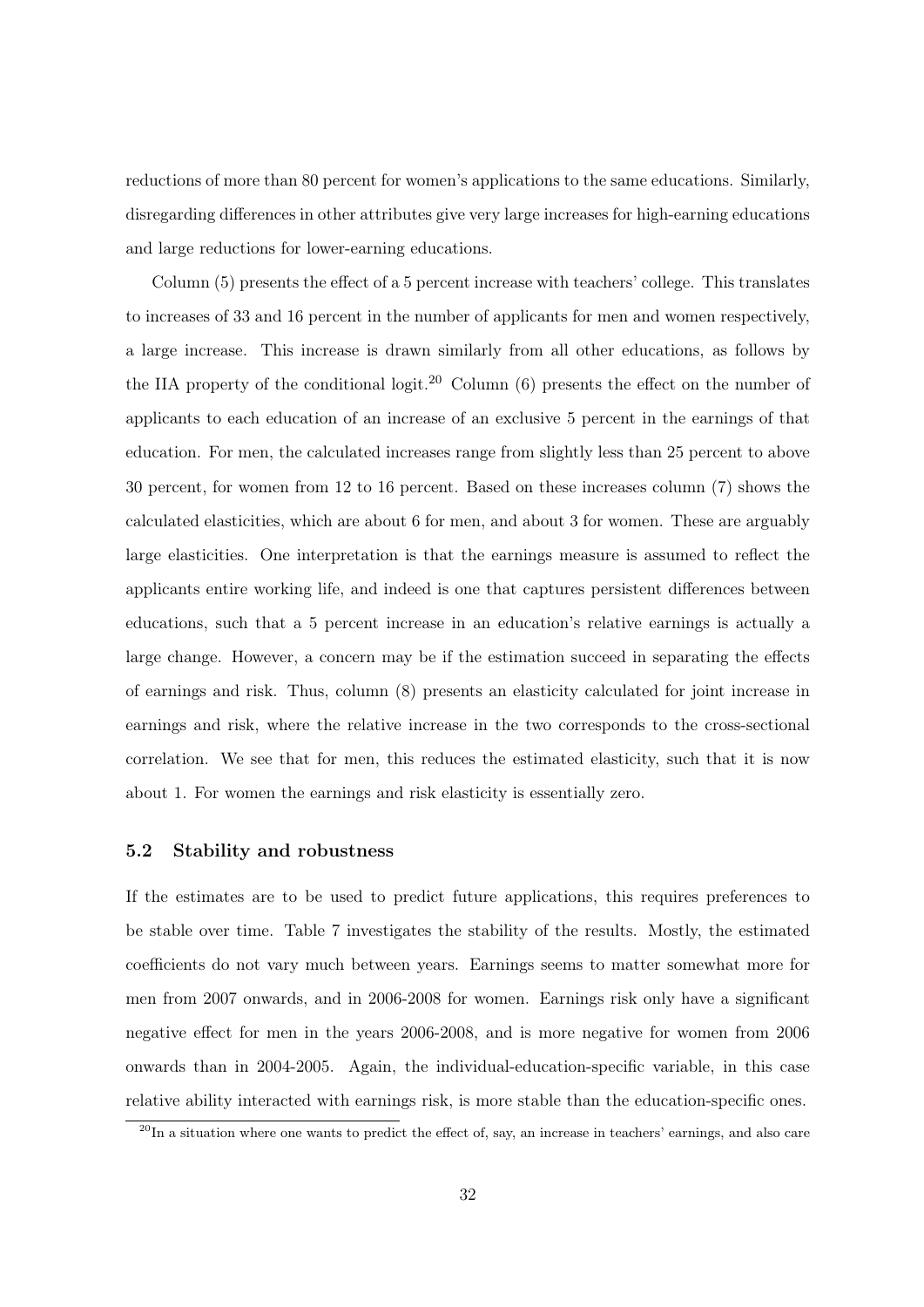|                                    |                  | Panel A: Men   |             |             |                  |                  |
|------------------------------------|------------------|----------------|-------------|-------------|------------------|------------------|
|                                    | $\overline{(1)}$ | (2)            | (3)         | (4)         | (5)              | $\overline{(6)}$ |
|                                    | 2004             | 2005           | 2006        | 2007        | 2008             | 2009             |
| Log lifetime earnings              | $4.591***$       | $3.875***$     | $4.573***$  | $5.641***$  | $5.287***$       | $5.191***$       |
|                                    | (0.141)          | (0.148)        | (0.148)     | (0.146)     | (0.141)          | (0.153)          |
| Variance of log earnings           | 0.00980          | $-0.101$       | $-4.458***$ | $-3.683***$ | $-3.764***$      | 0.179            |
|                                    | (0.367)          | (0.369)        | (0.358)     | (0.371)     | (0.374)          | (0.401)          |
| $Rel$ ability $\cdot$ var log earn | $3.242***$       | $3.067***$     | $2.945***$  | $3.352***$  | $3.484***$       | $2.581***$       |
|                                    | (0.107)          | (0.104)        | (0.104)     | (0.106)     | (0.0993)         | (0.101)          |
| Log likelihood                     | $-84770.5$       | $-90343.5$     | $-86143.0$  | $-86168.5$  | $-89530.1$       | $-84996.6$       |
| Pseudo $R^2$                       | 0.173            | 0.179          | 0.184       | 0.185       | 0.191            | 0.168            |
| No. of observations                | 260548           | 268786         | 259816      | 259481      | 266301           | 246436           |
| No. of individuals                 | 17292            | 17908          | 17369       | 17327       | 17590            | 16465            |
|                                    |                  | Panel B: Women |             |             |                  |                  |
|                                    | $\overline{(1)}$ | (2)            | (3)         | (4)         | $\overline{(5)}$ | $\overline{(6)}$ |
|                                    | 2004             | 2005           | 2006        | 2007        | 2008             | 2009             |
| Log lifetime earnings              | $2.157***$       | $2.154***$     | $3.006***$  | $3.356***$  | $3.213***$       | $2.027***$       |
|                                    | (0.135)          | (0.133)        | (0.126)     | (0.123)     | (0.117)          | (0.130)          |
| Variance of log earnings           | $-7.757***$      | $-7.544***$    | $-11.57***$ | $-10.99***$ | $-13.35***$      | $-10.19***$      |
|                                    | (0.333)          | (0.323)        | (0.310)     | (0.308)     | (0.320)          | (0.374)          |
| $Rel$ ability $\cdot$ var log earn | $3.740***$       | $4.082***$     | $3.823***$  | $4.452***$  | $4.366***$       | $3.474***$       |
|                                    | (0.101)          | (0.0944)       | (0.0893)    | (0.0863)    | (0.0804)         | (0.0870)         |
| Log likelihood                     | $-140349.7$      | $-150433.1$    | $-155359.1$ | $-158130.4$ | $-169835.8$      | $-150319.2$      |
| Pseudo $R^2$                       | 0.114            | 0.117          | 0.119       | 0.113       | 0.113            | 0.109            |
| No. of observations                | 340493           | 354748         | 365313      | 369363      | 389522           | 350874           |
| No. of individuals                 | 24580            | 25659          | 26366       | 26617       | 27913            | 24961            |

Table 7: Stability over time

Note: Estimates of coefficients for the choice model (16), using ranked logit estimation as in (17). Sample and control variables as in specification (4), Tables 3 and 4. See notes to Table 3. Standard errors in parentheses. \*  $p < 0.10$ , \*\*  $p < 0.05$ , \*\*\*  $p < 0.01$ .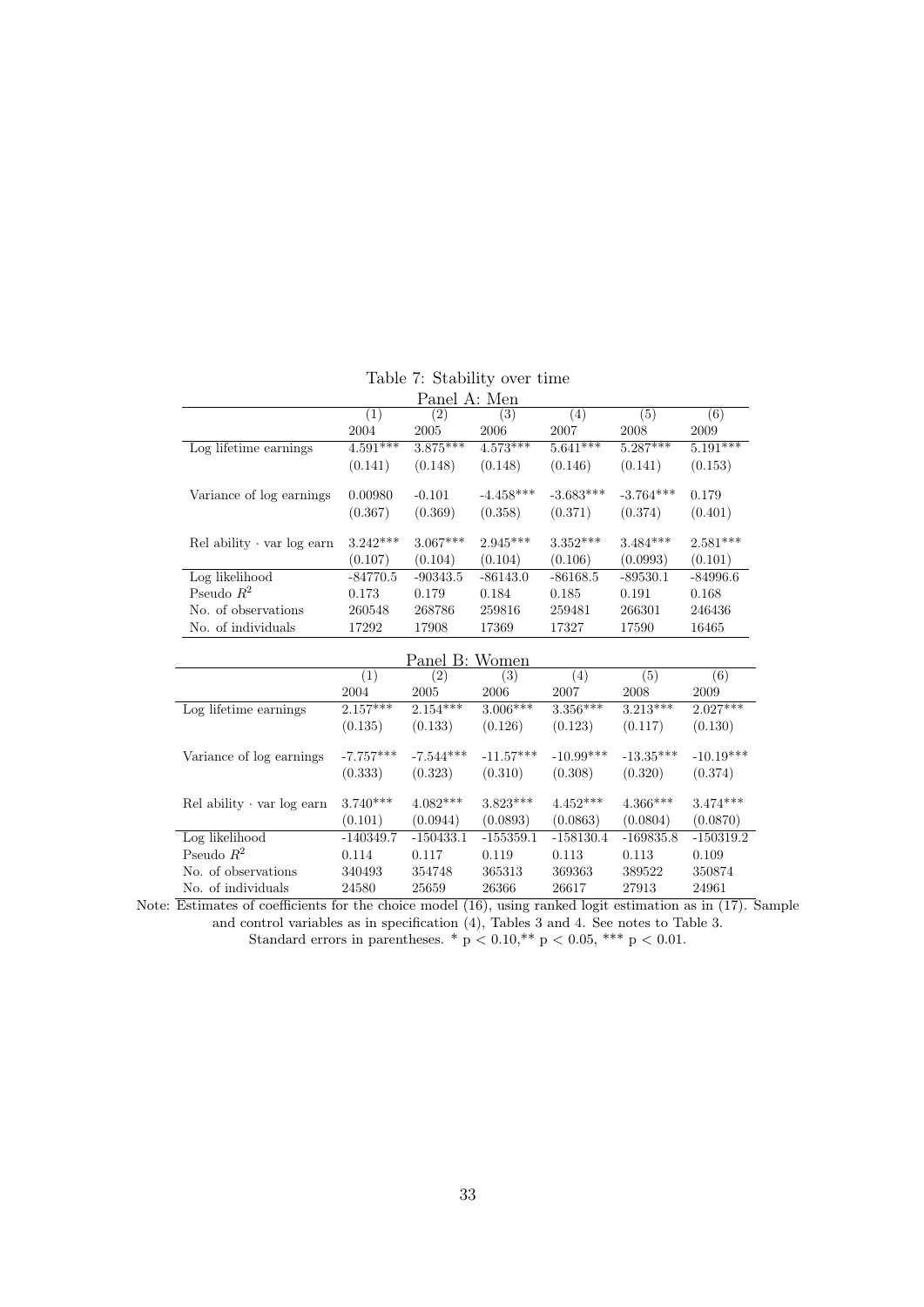As discussed in Section 4 [CHECK!], it is not clear which earnings measure best approximates the applicants expectations and preferences. For example, it is not clear if lifetime earnings or earnings early in the career matter most, if applicants condition their expectations on gender, or if the average earnings is the most relevant statistic. Table 8 presents estimates controlling for different earnings measures. Column (1) reproduces the results from column (4), Tables 3 and 4, while the other columns present results using alternative earnings measures. In column (2) lifetime earnings is calculated by gender. Column (3) presents results using a measure of early-career earnings, predicted earnings at age 30. Columns (4) and (5) present results using measures of respectively "low" and "high" earnings within the relevant education. The earnings measures used in these columns are calculated using the bottom and top 25 percent of the fixed effect distribution within each education. Finally, column (6) presents results using an earnings measure based not on the entire 1999-2008 earnings panel, but rather just the preceding year.

The results are mostly consistent across the different specifications. Also, the model fit is very similar, with pseudo  $R^2$  varying from 0.179-0.180 for men, and from 0.112-0.113 for women. For men, specifications  $(4)$ ,  $(5)$  and  $(6)$ , using predicted earnings at age 50, earnings for the bottom 25 percent and earning for the top 25 percent respectively, have the highest log likelihoods, higher than the baseline specification in (1). For women, only specification (6) have a higher log likelihood. However, for both genders the differences are small, as is visible from the pseudo  $R^2$ . Furthermore, the coefficient on log earnings do not differ much between the specifications with highest log likelihoods.

The coefficient that is most sensitive to the choice of dependent variable is that on earnings risk. This is reasonable, as earnings risk may be given a slightly different interpretation in the different models. If applicants do not know where in the education-specific earnings distribution they will end up, the risk is mostly on the upside (downside) when the earnings measure is the bottom (top) earnings. This is consistent with the results that earnings risk is less (more) deterring when the bottom (top) earnings is the earnings measure.

As discussed in Section 4, earnings is based on the years 1999-2008, while the application about the number of e.g. kindergarten teachers, this is likely to be a severe restriction.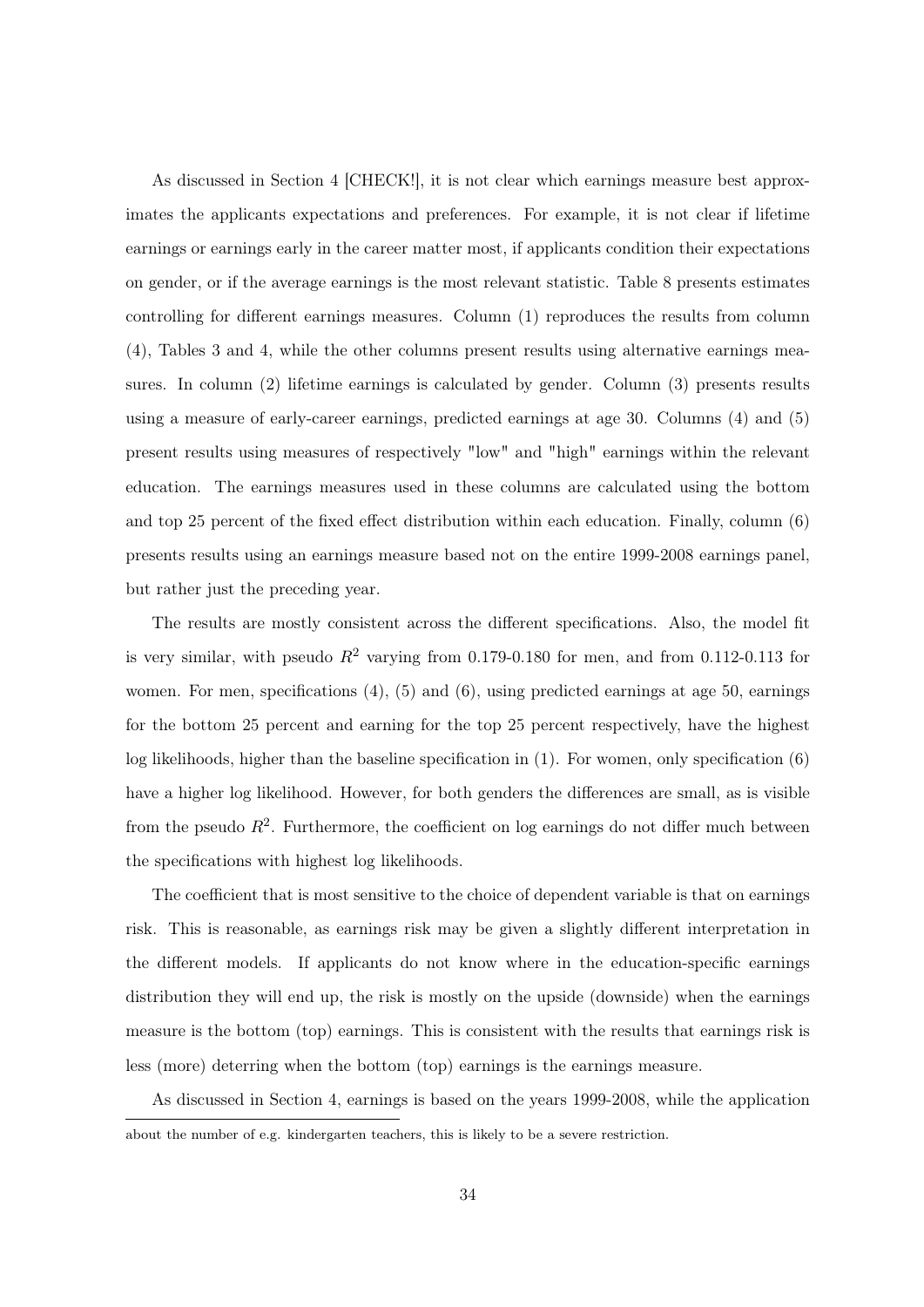| Panel A: Men                       |                 |                       |             |             |              |             |             |  |
|------------------------------------|-----------------|-----------------------|-------------|-------------|--------------|-------------|-------------|--|
|                                    | $_{(1)}$        | (2)                   | (3)         | (4)         | (5)          | (6)         | (7)         |  |
|                                    | <b>Baseline</b> | Gender-specific       | At 30 yrs   | At 50 yrs   | Bottom 25pct | Top 25pct   | Yearly      |  |
| Log lifetime earnings              | $4.977***$      | $6.1\overline{11***}$ | $2.361***$  | $4.012***$  | $5.241***$   | $5.875***$  | $2.359***$  |  |
|                                    | (0.0590)        | (0.0705)              | (0.0636)    | (0.0436)    | (0.0574)     | (0.0650)    | (0.0373)    |  |
|                                    |                 |                       |             |             |              |             |             |  |
| Variance of log earnings           | $-2.200***$     | $-7.792***$           | $-0.226$    | $-0.975***$ | $5.611***$   | $-13.88***$ | $0.347**$   |  |
|                                    | (0.150)         | (0.185)               | (0.177)     | (0.141)     | (0.132)      | (0.231)     | (0.144)     |  |
| $Rel$ ability $\cdot$ var log earn | $3.208***$      | $3.051***$            | $2.640***$  | $3.232***$  | $3.247***$   | $3.293***$  | $2.979***$  |  |
|                                    | (0.0414)        | (0.0414)              | (0.0411)    | (0.0412)    | (0.0412)     | (0.0415)    | (0.0414)    |  |
| Log likelihood                     | $-522918.5$     | $-522612.4$           | $-525874.7$ | $-522283.2$ | $-522349.2$  | $-522331.1$ | $-524557.8$ |  |
| Pseudo $R^2$                       | 0.179           | 0.179                 | 0.174       | 0.180       | 0.180        | 0.180       | 0.176       |  |
| No. of observations                | 1561368         | 1561368               | 1561368     | 1561368     | 1561368      | 1561368     | 1561368     |  |
| No. of individuals                 | 103951          | 103951                | 103951      | 103951      | 103951       | 103951      | 103951      |  |

#### Table 8: Different earnings measures  $-1$  A: Mener

| Panel B: Women                     |             |                   |             |             |              |             |             |  |
|------------------------------------|-------------|-------------------|-------------|-------------|--------------|-------------|-------------|--|
|                                    | (1)         | $\left( 2\right)$ | (3)         | (4)         | (5)          | (6)         | (7)         |  |
|                                    | Baseline    | Gender-specific   | At 30 yrs   | At $50$ yrs | Bottom 25pct | Top 25pct   | Yearly      |  |
| Log lifetime earnings              | $2.698***$  | $2.204***$        | $1.857***$  | $2.059***$  | $2.737***$   | $3.235***$  | $1.699***$  |  |
|                                    | (0.0512)    | (0.0526)          | (0.0496)    | (0.0420)    | (0.0532)     | (0.0568)    | (0.0333)    |  |
| Variance of log earnings           | $-9.796***$ | $-6.649***$       | $-10.29***$ | $-8.878***$ | $-5.198***$  | $-17.42***$ | $-8.855***$ |  |
|                                    | (0.130)     | (0.122)           | (0.147)     | (0.125)     | (0.127)      | (0.213)     | (0.125)     |  |
| $Rel$ ability $\cdot$ var log earn | $4.052***$  | $3.982***$        | $3.856***$  | $4.020***$  | $4.036***$   | $4.094***$  | $4.011***$  |  |
|                                    | (0.0356)    | (0.0359)          | (0.0353)    | (0.0357)    | (0.0356)     | (0.0358)    | (0.0354)    |  |
| Log likelihood                     | $-925714.9$ | $-926226.5$       | $-926402.4$ | $-925914.1$ | $-925790.4$  | $-925481.8$ | $-925797.9$ |  |
| Pseudo $R^2$                       | 0.113       | 0.112             | 0.112       | 0.113       | 0.113        | 0.113       | 0.113       |  |
| No. of observations                | 2170313     | 2170313           | 2170313     | 2170313     | 2170313      | 2170313     | 2170313     |  |
| No. of individuals                 | 156096      | 156096            | 156096      | 156096      | 156096       | 156096      | 156096      |  |

Note: Estimates of coefficients for the choice model (16), using ranked logit estimation as in (17). Specification (1) reproduces specification (4), Tables 3 and 4. In specification (2) a gender-specific earnings measure is used. All other earnings measures are pooled for both genders. Specifications (3) and (4) use predicted earnings at age 30 and 50 respectively. Specifications (5) and (6) use predicted earnings from the subsamples with the 25 percent lowest/highest individual fixed effects. Specification (7) use earnings predicted from yearly cross-sections. Sample and control variables as in specification (4), Tables 3 and 4. See

notes to Table 3.

Standard errors in parentheses. \* p < 0.10,\*\* p < 0.05, \*\*\* p < 0.01.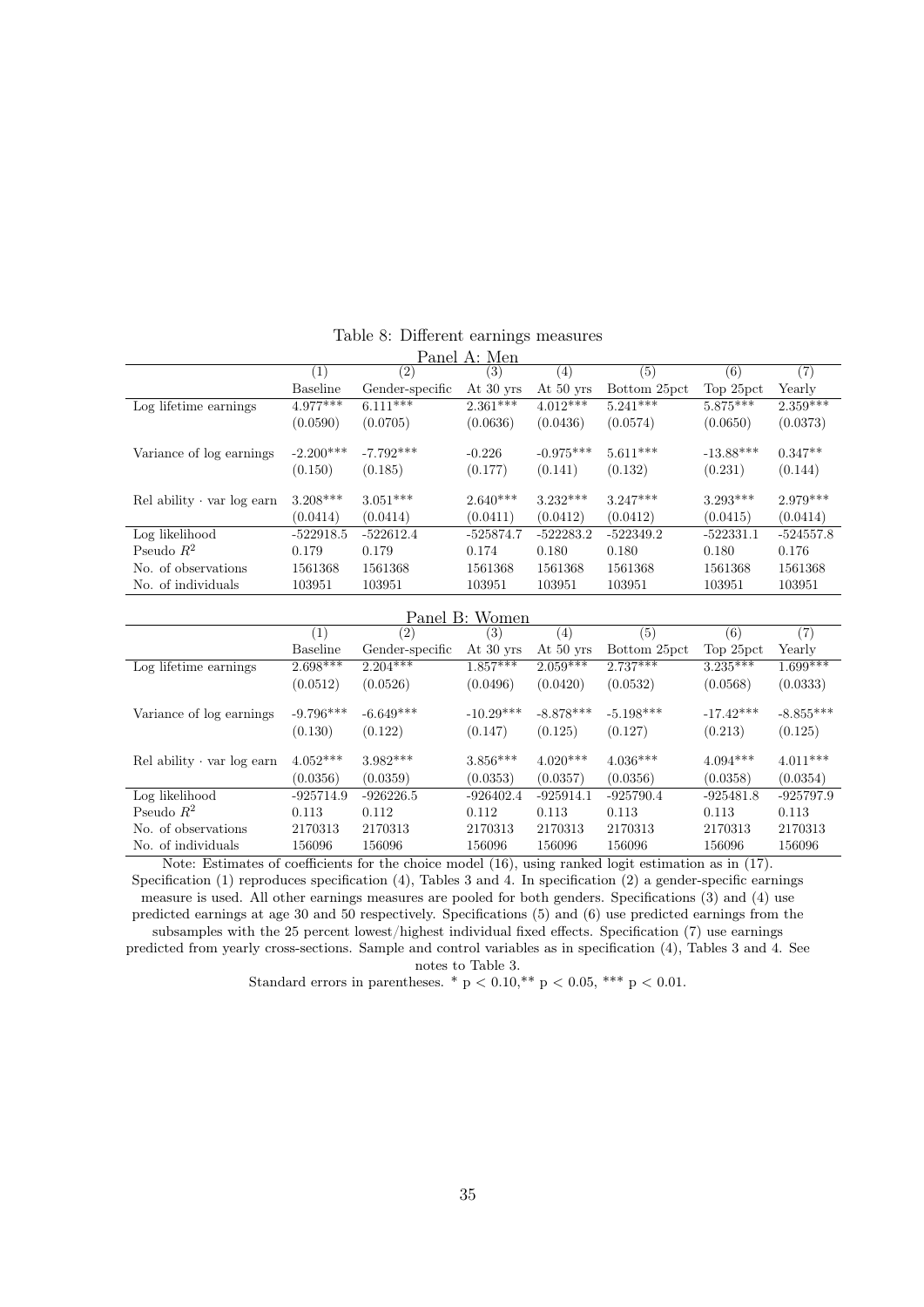data range from 2004-2009. These periods partly overlap, such that, although the earnings differences are stable over time, applicants early in the period has not had an opportunity to observe the same earnings data. Column (6) presents estimates using lifetime earnings constructed from yearly cross sections of earnings. As is visible from the table, the log likelihood is higher for the baseline results (although, again, the difference is not large). The estimated effect of earnings is smaller than in the baseline specification for both genders. While the difference may reflect that earnings expectations adjust quickly, it is also possible that earnings expectations adjust slowly, and that the different estimates are due to measurement error in expectations of long-term earnings.

Finally, it's again noteworthy that the individual-education-specific variable is more robust to specification.

All results presented so far are restricted to young applicants (19-23 years) and the choice sets studied are determined by their formal qualifications. In Table 9 the sensitivity of the estimates to these choices is investigated.

Specification (1) reproduces the baseline results, specification (4) from Tables 3 and 4, for reference. In specification (2) all educations are included for all applicants, i.e. the choice sets are not restricted to educations for which an applicant is formally qualified. In specification (3) the sample is the same, but formal qualification are controlled for. As expected, being qualified for an education has a large positive effect on the probability of ranking the education. Furthermore, not controlling for qualifications in any way markedly alters the estimated preference for earnings, which is lower for both genders, and even marginally negative for women. This underlines the relevance of explicitly handling the applicants' choice sets. However, the results controlling for qualifications with a dummy variable give similar preferences for earnings, although risk is less deterring. Thus, how information about the choice sets is used seems less important.

Specification (4) restricts the sample more than the in the baseline specification, by removing educations for which an applicant - based on admission score and last year's admission thresholds - can not expect to be admitted. This may be argued to be overly restrictive. While there is no point in applying for an education for which you know you don't qualify,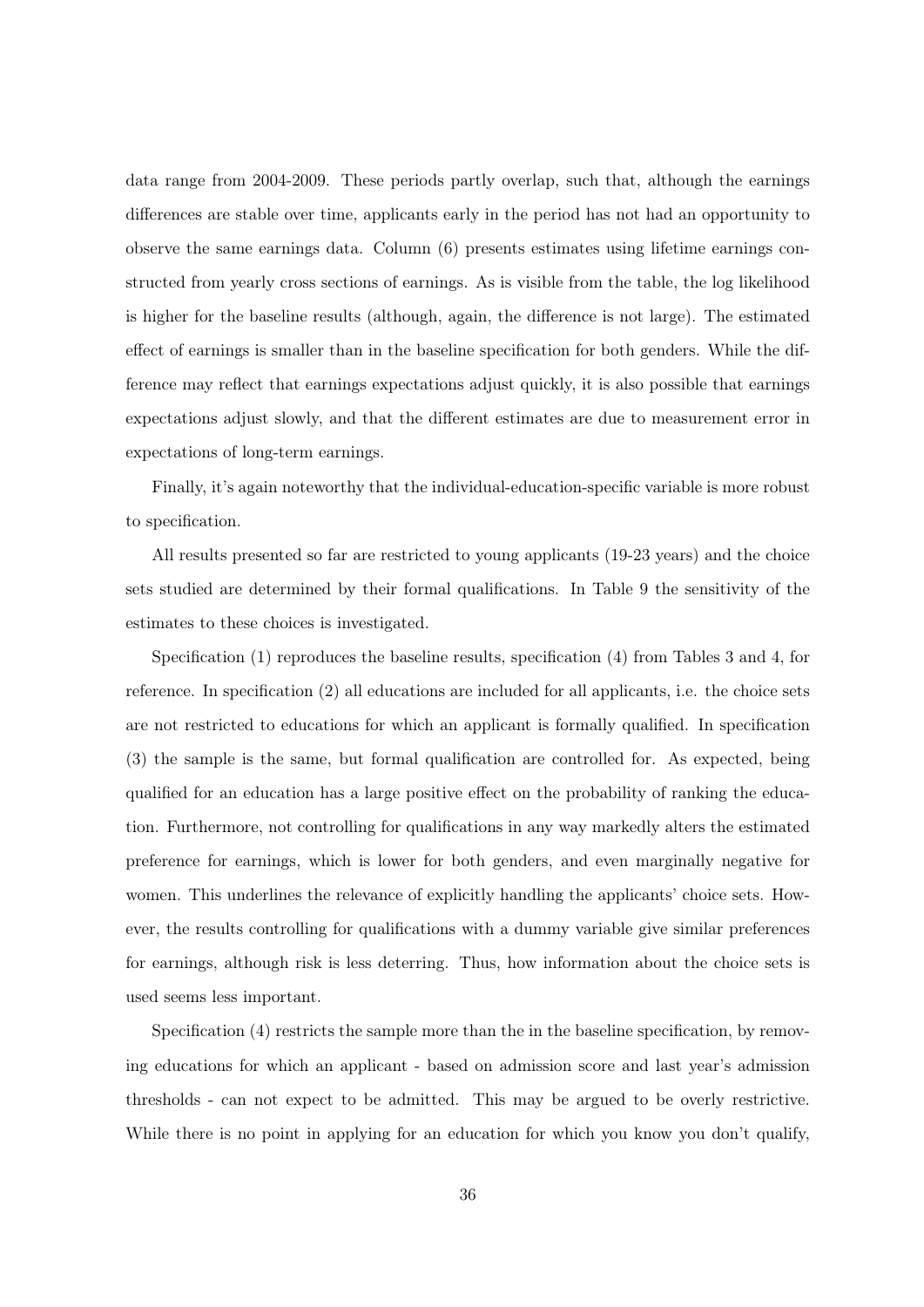|                                    |                   |                   | ғанен ді мен                |                   |                |              |            |
|------------------------------------|-------------------|-------------------|-----------------------------|-------------------|----------------|--------------|------------|
|                                    | $\left( 1\right)$ | $\left( 2\right)$ | (3)                         | $\left( 4\right)$ | (5)            | (6)          | (7)        |
|                                    | Baseline          | All courses       | All courses                 | Sufficient points | Ranked courses | $P$ (ranked) | Old        |
| main                               |                   |                   |                             |                   |                |              |            |
| Log lifetime earnings              | $4.977***$        | $2.866***$        | $4.655***$                  | $5.629***$        | $2.045***$     | $5.137***$   | $2.149***$ |
|                                    | (0.0590)          | (0.0526)          | (0.0538)                    | (0.0775)          | (0.0874)       | (0.0651)     | (0.175)    |
| Variance of log earnings           | $-2.200***$       | $4.213***$        | $1.604***$                  | $-1.697***$       | $-3.505***$    | $-2.179***$  | $3.589***$ |
|                                    | (0.150)           | (0.135)           | (0.136)                     | (0.166)           | (0.235)        | (0.172)      | (0.429)    |
| $Rel$ ability $\cdot$ var log earn | $3.208***$        | $3.359***$        | $3.554***$                  | $2.547***$        | $0.457***$     | $3.539***$   | $2.588***$ |
|                                    | (0.0414)          | (0.0377)          | (0.0382)                    | (0.0456)          | (0.0766)       | (0.0457)     | (0.109)    |
| Formally qualified                 |                   |                   | $1.407***$                  |                   |                |              |            |
|                                    |                   |                   | (0.0100)                    |                   |                |              |            |
| Log likelihood                     | $-522918.5$       | $-656816.0$       | $-645845.9$                 | $-456894.2$       | $-135560.8$    | $-382420.2$  | $-77028.3$ |
| Pseudo $R^2$                       | 0.179             | 0.164             | 0.178                       | 0.181             | 0.0242         | 0.232        | 0.160      |
| No. of observations                | 1561368           | 2079020           | 2079020                     | 1340551           | 241445         | 1510248      | 264967     |
| No. of individuals                 | 103951            | 103951            | 103951                      | 103951            | 100093         |              | 18413      |
|                                    |                   | $\mathbf{L}$      | $1 \nabla \cdot \mathbf{1}$ |                   |                |              |            |

#### Table 9: Different estimation samples Panel A: Men

| Panel B: Women                     |                   |                  |              |                   |                |              |             |
|------------------------------------|-------------------|------------------|--------------|-------------------|----------------|--------------|-------------|
|                                    | $\left( 1\right)$ | $\overline{(2)}$ | (3)          | (4)               | (5)            | (6)          | (7)         |
|                                    | <b>Baseline</b>   | All courses      | All courses  | Sufficient points | Ranked courses | $P$ (ranked) | Old         |
| main                               |                   |                  |              |                   |                |              |             |
| Log lifetime earnings              | $2.698***$        | $-0.102**$       | $1.798***$   | $0.820***$        | $1.615***$     | $2.667***$   | $0.785***$  |
|                                    | (0.0512)          | (0.0426)         | (0.0442)     | (0.0720)          | (0.0750)       | (0.0589)     | (0.175)     |
| Variance of log earnings           | $-9.796***$       | $-1.716***$      | $-4.064***$  | $-12.39***$       | $-4.333***$    | $-10.49***$  | $-4.525***$ |
|                                    | (0.130)           | (0.113)          | (0.115)      | (0.145)           | (0.190)        | (0.149)      | (0.442)     |
| $Rel$ ability $\cdot$ var log earn | $4.052***$        | $4.585***$       | $4.581***$   | $4.016***$        | $1.026***$     | $4.341***$   | $3.476***$  |
|                                    | (0.0356)          | (0.0318)         | (0.0322)     | (0.0387)          | (0.0591)       | (0.0391)     | (0.105)     |
| Formally qualified                 |                   |                  | $1.308***$   |                   |                |              |             |
|                                    |                   |                  | (0.00957)    |                   |                |              |             |
| Log likelihood                     | $-925714.9$       | $-1083248.6$     | $-1072627.5$ | $-846697.6$       | $-259371.9$    | $-660374.2$  | $-108514.2$ |
| Pseudo $R^2$                       | 0.113             | 0.157            | 0.165        | 0.0899            | 0.0155         | 0.154        | 0.138       |
| No. of observations                | 2170313           | 3121920          | 3121920      | 1875816           | 410961         | 2141867      | 327808      |
| No. of individuals                 | 156096            | 156096           | 156096       | 156096            | 153995         |              | 24042       |

Note: Estimates of coefficients for the choice model (16), using ranked logit estimation as in (17). Specification (1) reproduces specification (6), Tables 3 and 4. Specification (2) includes all educations, also those for which the applicant not satisfies the formal requirements. Specification (3) excludes educations for which the applicant can not expect to be admitted. Specification (4) restricts the sample to those educations actually ranked by the applicant. Specification (5) estimates a conditional logit model for whether an education is among those ranked. Specification (6) restricts the sample to applicants older than 23 years. Unless otherwise indicated, sample and control variables as in See notes to Table 3. Standard errors in parentheses. \*  $p < 0.10$ , \*\*  $p < 0.05$ , \*\*\*  $p < 0.01$ .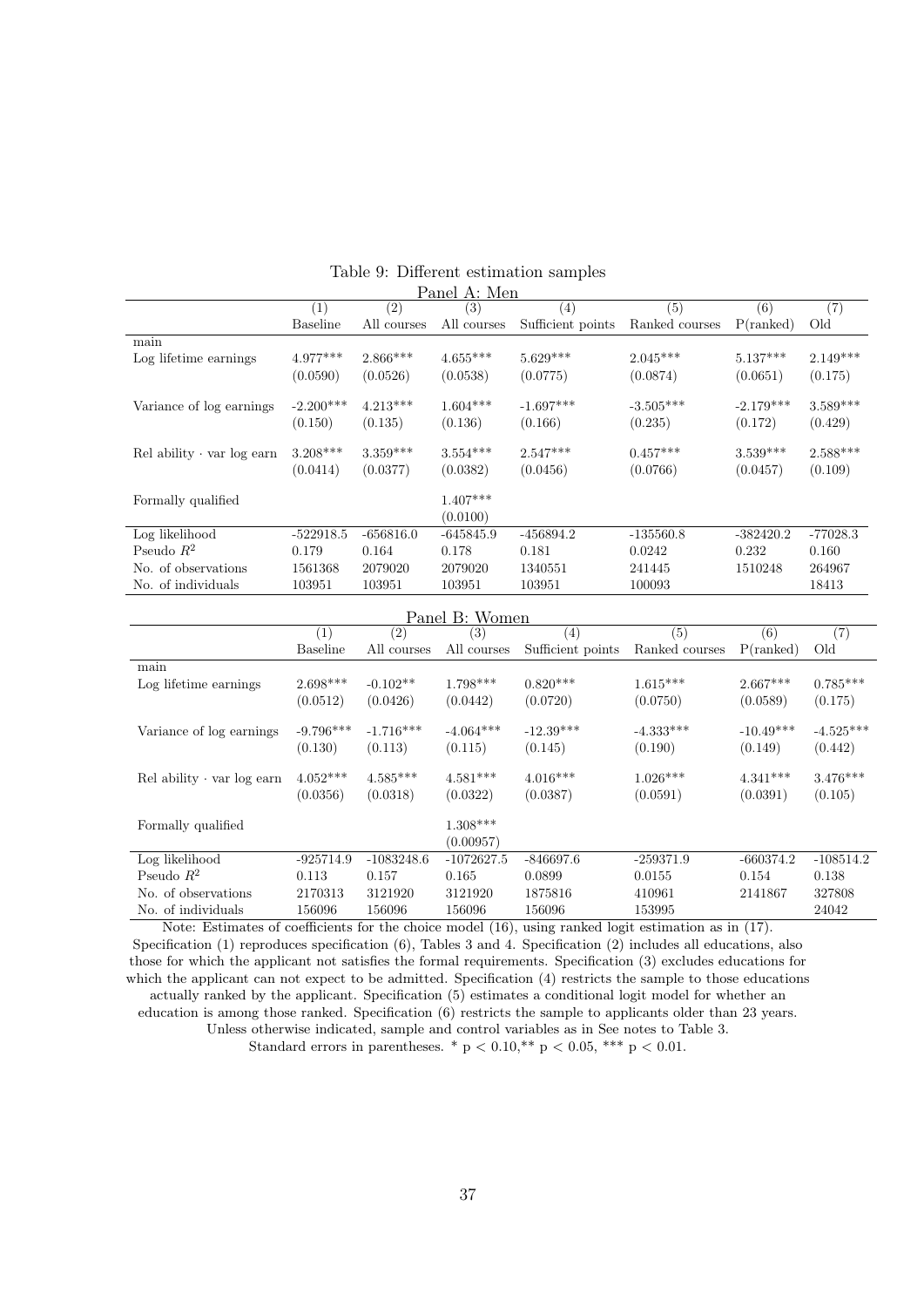the applicant may hope that the there is less competition when she applies. This is supported by the observation that the coefficient on not expecting admission (from Tables 3 and 4) is much smaller (in absolute value) than the coefficient on formal qualifications in specification (3). Still, restricting the sample has a limited impact on the estimates for men. For women the estimated preference for earnings is reduced, and the risk becomes more important.

The probability giving an education a particular rank may be expressed as the probability of ranking it (any rank) times the probability of a specific rank conditional on ranking. Specifications (5) and (6) separate these. There may be limits to the applicants' knowledge of the earnings with the different educations, or even of an education's mere existence. However, the education actually ranked been actively considered by the applicant, such that the applicants' may be expected to have more information about these. The estimated preference for earnings is lower restricting the estimations to ranked courses. Also, while men still show a stronger preference for earnings, the gender difference is reduced. Also for risk the gender ranking of the estimated preferences is retained, while the difference is reduced. The preferences estimated from the probability of being ranked are very similar to the baseline estimates. That the preferences estimated from the ranked educations and from the probability of being ranked differ goes against the IIA/logit assumption, indicating that this may be problematic.

Finally, specification (7) estimates the preferences of old applicants (older than 23 years). The results indicate that these do indeed differ from the younger ones, both earnings and risk matter less.

#### 5.3 Heterogeneity in preferences

The results so far have been concerned with average preferences. However, there may also be important differences between applicants with different characteristics. For example, Saks and Shore (2005) find that wealthier individuals choose riskier careers. Table 11 in Appendix C presents results for each quartile of the applicants' parents' earnings. The coefficients do not differ much with parental earnings. Earnings is found to matter somewhat more for applicants with high-earning parents, the difference is larger for women. Surprisingly, earnings risk is more negative for applicants with high-earning parents, at least for men.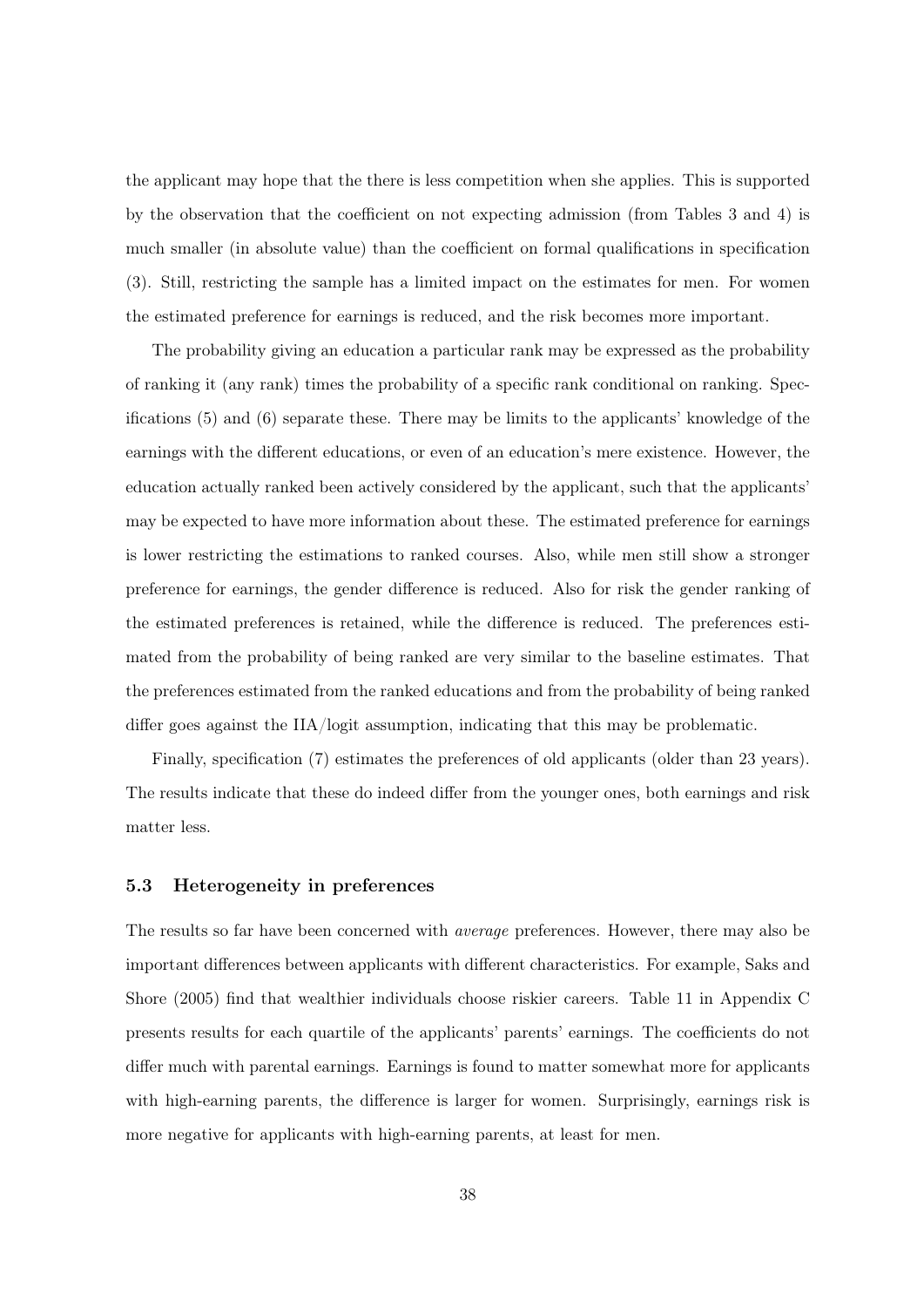Table 12, also in Appendix C, presents results by quartile of score from upper secondary. There are larger differences along this dimension than what was found for parental earnings, but few clear patterns. For men, earnings seem to matter more for applicants in the middle quartiles, in particular the second. Furthermore, risk is positive, except in the fourth quartile. For women, the preference for earnings is strongest in the highest quartile, as is the estimated effect of risk. The results for women with low score, in column (1) of Panel B, indicate that these have a dislike for earnings and a preferences for earnings risk. This is not credible, and indicates that the model for some reason fails to describe the educational choices of this particular group.

## 6 Conclusion

How young people's educational choices depend on the earnings prospects of the different educations is a question of both scientific interest and policy relevance. However, nonpecuniary attributes correlated with earnings, and differences in the prospective students' comparative advantages and choice sets make it difficult to estimate this relationship.

This paper finds large effects of earnings, controlling for choice sets and average preferences for some nonpecuniary attributes. Thus, there may be a large scope for influencing prospective students' choice of education by moderate changes in earnings.

Controlling for choice sets, which also are likely to capture comparative advantage, is essential for correct inference. Other attributes are also found to matter strongly, in particular earnings risk. Furthermore, as high-earning educations tend to have larger earnings risk, this will serve to mask the preference for earnings. The strong negative preference for earnings risk also implies a scope for welfare improvements if policies can reduce earnings risk.

The results are mostly robust to earnings measure, while the specification of the choice set have some impact on the results. However, without individual-level variation in earnings and risk, empirically separating the two is challenging. Increasing both earnings and risk reduces or eliminates the estimated effects of earnings on choices.

Men show a much stronger preference for earnings than women, and are less deterred by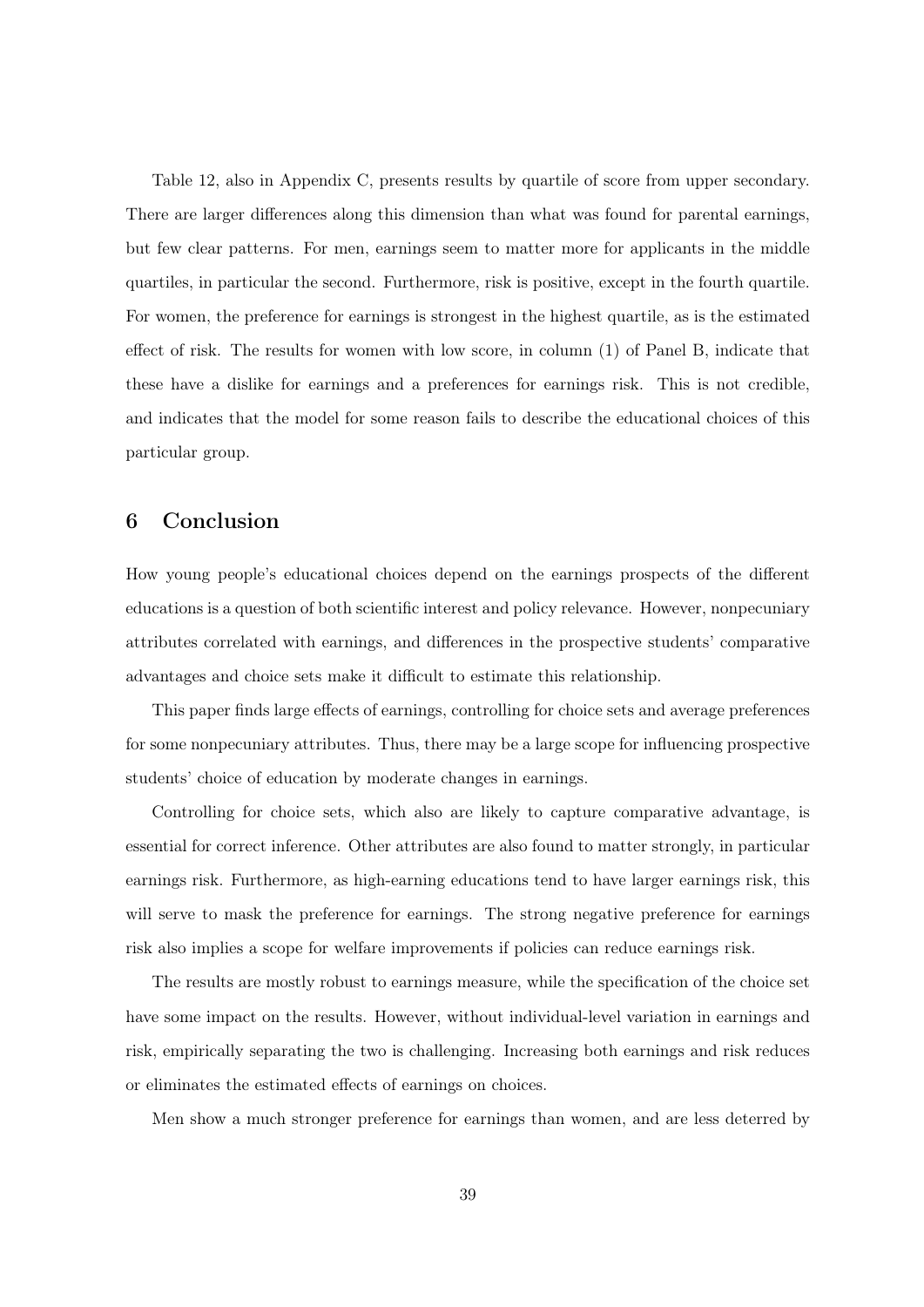risk. There are few clear difference by the applicants' parental income or academic performance.

## References

- Arcidiacono, P. (2004). Ability sorting and the returns to college major Journal of Econometrics Vol 121
- Arcidiacono, P., V. J. Hotz and S. Kang (2011). Modelling college major choices using elicited measures of expectations and counterfactuals Journal of Applied Econometrics (forthcoming)
- Beffy, M., D. Fougére and A. Maurel (2011) Choosing the Field of Study in Post-Secondary Education: Do Expected Earnings Matter? Review of Economics and Statistics (forthcoming)
- Berger, M. C. (1988). Predicted future earnings and choice of college major Industrial and Labour Relations Review Vol 41 No 3
- Betts, J. R. (1996) What Do Students Know about Wages? Evidence from a Survey of Undergraduates Journal of Human Resources Vol 31
- Boskin, M. J. (1974). A Conditional Logit Model of Occupational Choice The Journal of Political Economy Vol 82 No 2 Part 1
- Boudarbat, B. (2008) Field of study choice by community college students in Canada Economics of Education Review 27
- Boudarbat, B. and C. Montmarquette (2007) Choice of fields of study of Canadian university graduates: The role of gender and their parents' education IZA DP no. 2552
- Dagsvik, J. K., S. Strøm and Z. Jia (2006) Utility of income as a random function: Behavioral charatcterization and empirical evidence Mathematical Social Sciences Vol 51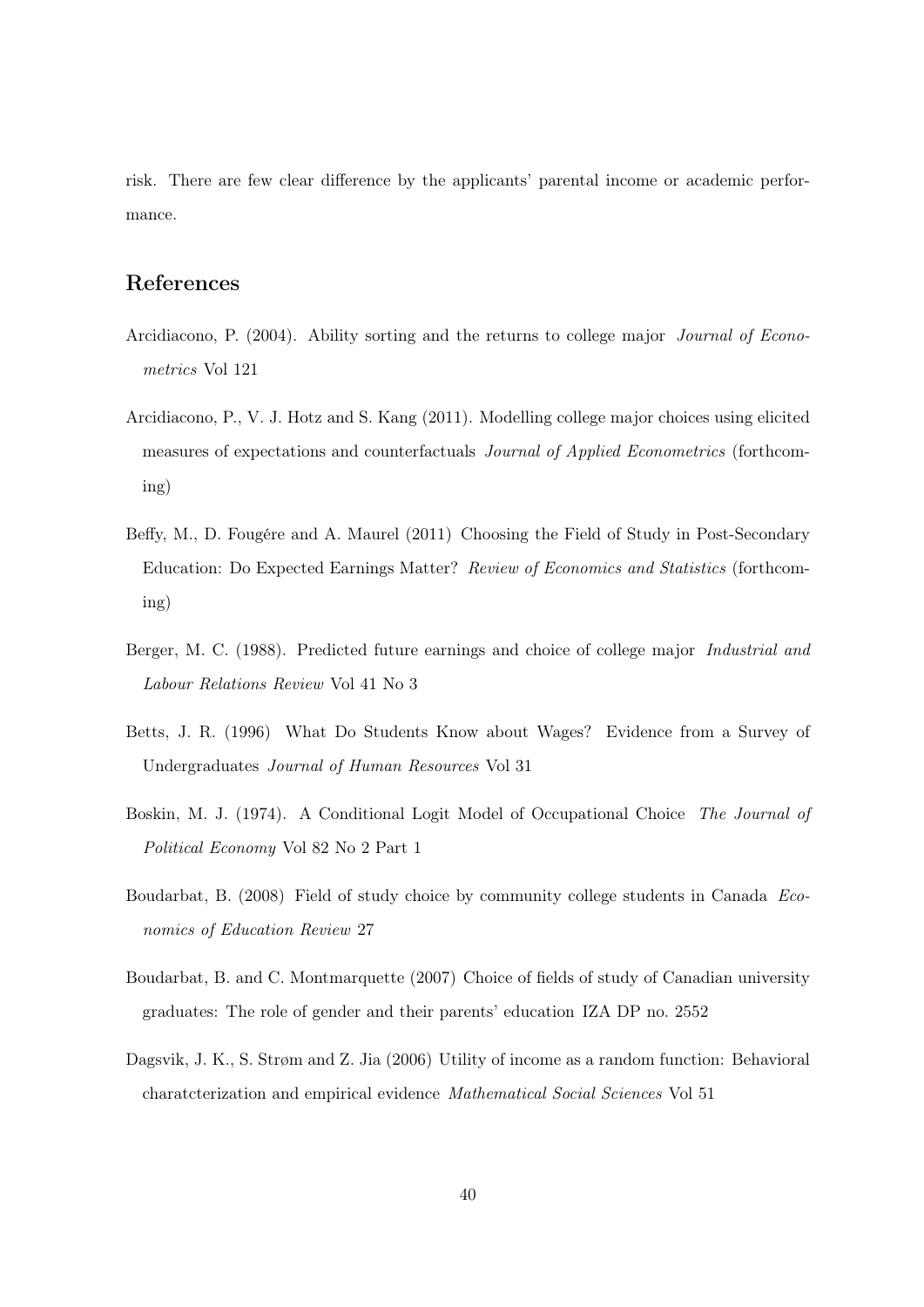- Desposato, S. (2005) A Model of Unorder Multiple Choice with Unobserved Choice Set Selection UCSD Working paper
- Dominitz, J. and C. Manski (1996) Eliciting student expectations of the returns to schooling Journal of Human Resources Vol 31
- Flyer, F. A. (1997) The influence of higher moments of earnings distributions on career decisions Journal of Labor Economics Vol 15 No 4
- Kirkebøen, L. J. (2010) Forskjeller i livsløpsinntekt mellom utdanningsgrupper Report 2010/43, Statistics Norway
- Manski, C. (1993). Adolescent econometricans: How do youth infer the returns to schooling? In Studies of Supply and Demand i Higher Education Clothfelder C. and M. Rothschild (eds) Univeristy of Chicago press: Chicago, IL
- Manski, C. and D. Wise (1983) College choice in America Harvard University Press: Cambridge, MA
- Montmarquette, C., K. Cannings and S. Mahseredjian (2002) How do young people choose college majors? Economics of Education Review 21
- Nielsen, H. S. and A. Vissing-Jorgensen (2005) The impact of labor income risk on educational choices: Estimates and impied risk aversion Mimeo, University of Aarhus, Denmark
- Paglin, M. and A. M. Rufolo (1990). Heterogeneous Human Capital, Occupational Choice and Male-Female Earings Differences Journal of Labor Economics Vol 8 No 1
- Rochat, D. and J.-L. Demeulemeester (2001). Rational chioce under unequal constraints: the example of Belgian higher education Economics of Education Review 20
- Saks, R. E. and S. H. Shore (2005) Risk and Career Choice Advances in Economic Analysis and Policy Vol 5, Iss 1
- Train, K (2003). Discrete Choice Methods with Simulation Cambridge Univeristy Press: Cambridge, United Kingdom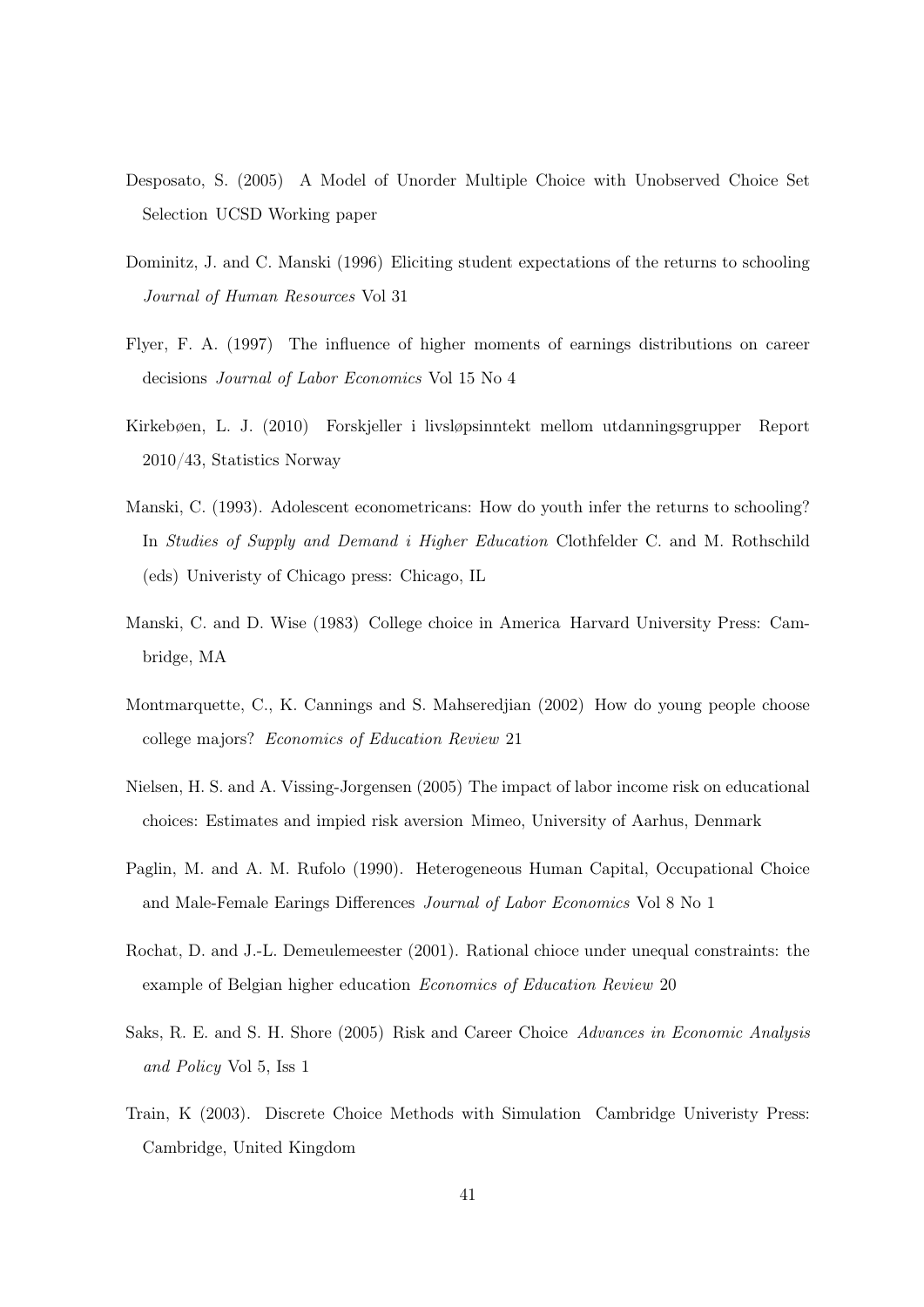- Willis, R. J. and S. Rosen (1979). Education and Self-Selection The Journal of Political Ecnonomy Vol 87 No 5
- Wiswall, M. and B. Zafar (2011). Determinants of College Major Choice: Identification Using an Information Experience Staff Report no. 400, Federal Reserve Bank of New York
- Zafar, B. (2009). College Major Choice and the Gender Gap Staff Report no. 364, Federal Reserve Bank of New York
- Zafar, B. (2011). How do College Students Form Expectations? Journal of Labor Economics (forthcoming)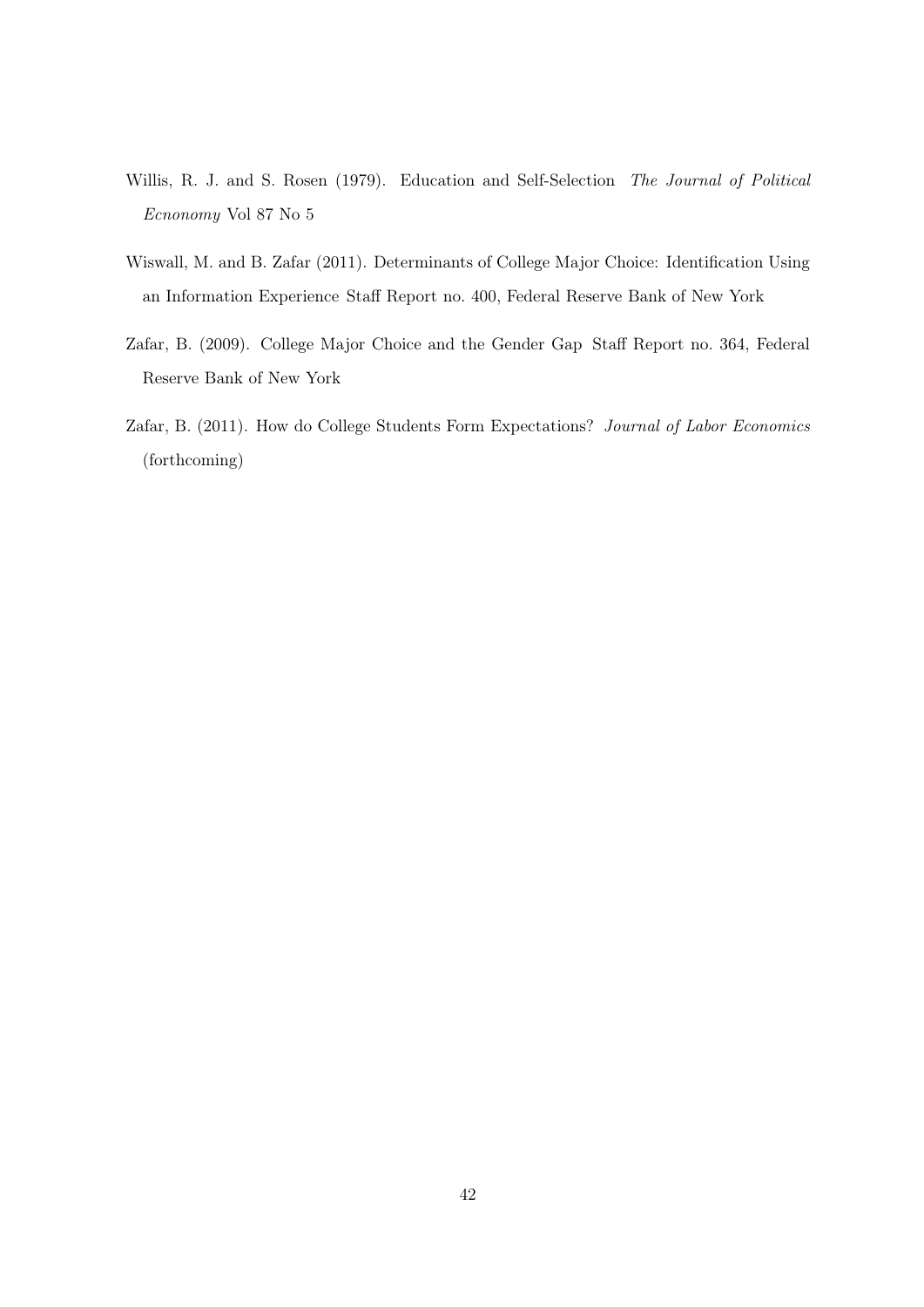## A Going from nested logit to (16)

Following e.g. Train  $(2003)$ , in a nested logit model, the probability of an applicant i choosing course c within education j is can be expressed as  $P_{ijc} = P_{ic|j} \cdot P_{ij}$ . The systematic utility of course c in education j is  $V_{ij}$ , i.e., independent of c. To see the equivalence to standard expositions of nested logit models we can add an element  $V_{ic|j} = 0$ . This is the contribution from the course to the systematic utility, conditional on the education, such that the systematic utility becomes  $V_{ij} + V_{ic|j}$ . With  $\delta_{ic} = 1$  if a course c is available to an applicant, and zero otherwise, we can then express the probability  $P_{ijc}$  as:

$$
P_{ijc} = \frac{\delta_{ic} \exp(V_{ic|j})}{\sum_{c' \in C_{ij}} \exp(V_{ic'|j})} \cdot \frac{\exp(V_{ij} + \rho I_{ij})}{\sum_{j'} \exp(V_{ij'} + \rho I_{ij'})}
$$
(20)

The first fraction is  $P_{ic|j}$ , the probability of choosing course c from  $C_{ij}$ , i.e. conditional on having chosen education j. This probability depends on attributes of the courses, that enter the utility  $V_{ic}|j$ . The second term is the probability of interest, that of choosing education j. This depends on attributes of the educations that do not vary between courses within each education, entering the term  $V_{ij}$ . However, the choice of an education will also depend on the courses that constitutes it. This is captured by the term  $I_{ij}$ , the inclusive value of education  $j$ , which is a function of the utility of the available courses within the education:

$$
I_{ij} = \log \sum_{c \in C_{ij}} \exp(V_{ic|j}/\rho) = \log m_{ij}
$$
\n(21)

The last equality follows because all  $V_{ic,j} = 0$ , and  $m_{ij} = \sum_{c \in C_{ij}} 1 = \sum_{c \in C_j} \delta_{ic}$ .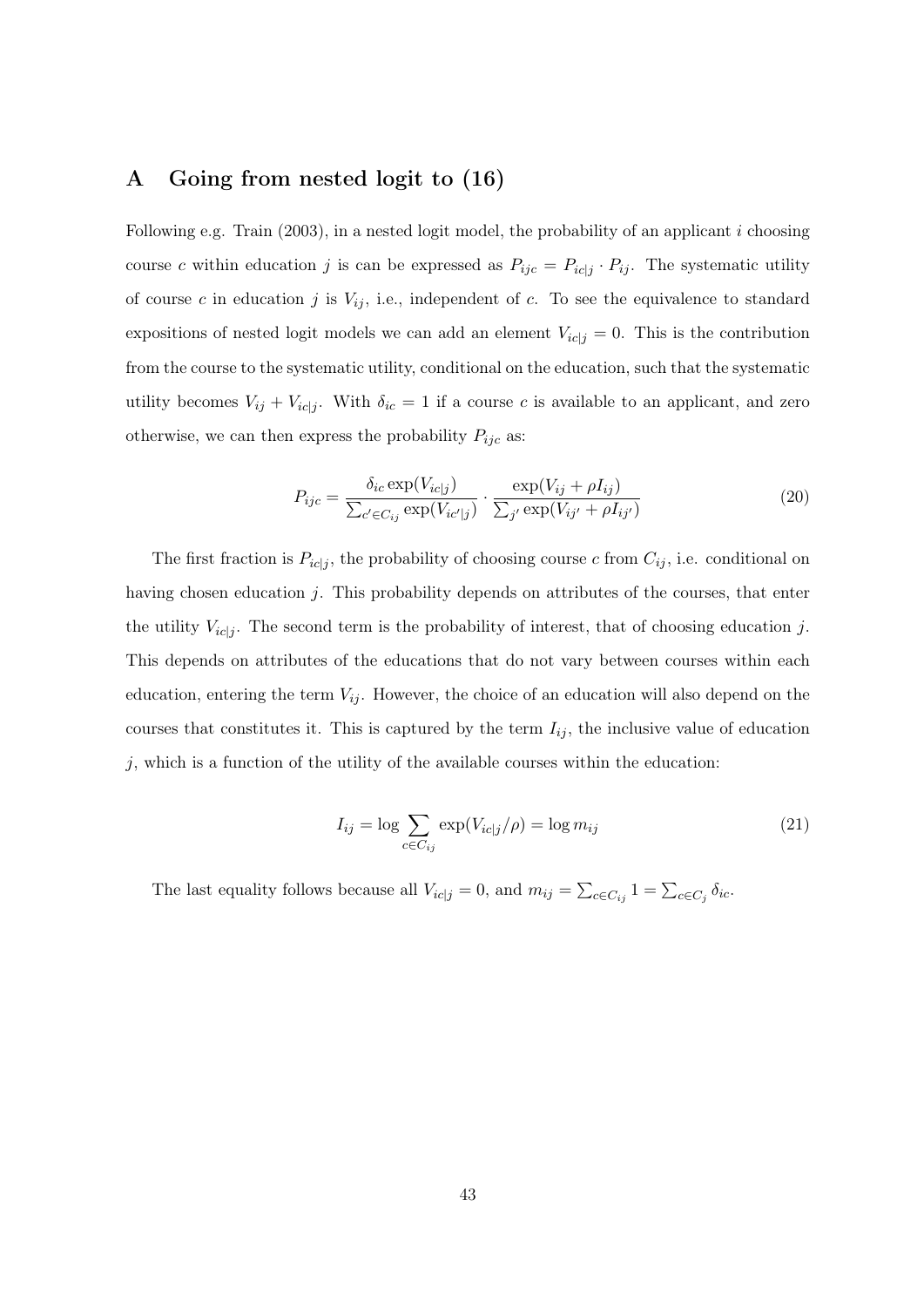## B Classification of educations

Table 10: Classification of educations

Bachelor level

Health and social work: Nursing; Social work; Physiotherapy and ergotherapy; Other health Teaching: Kindergarten teacher; Teachers' college; Other teaching Business and administration: Business school; Other commerce Science and engineering: Engineering; Maritime education Law and social sciences: Journalism

Master level

Health and social work: Medicine; Dentistry, Veterinary Science and Pharmacology Science and engineering: Civil Engineering; Architecture Law and social sciences: Law

Unspecified level Science and engineering: Science Law and social sciences: Social sciences Humanities: Humanities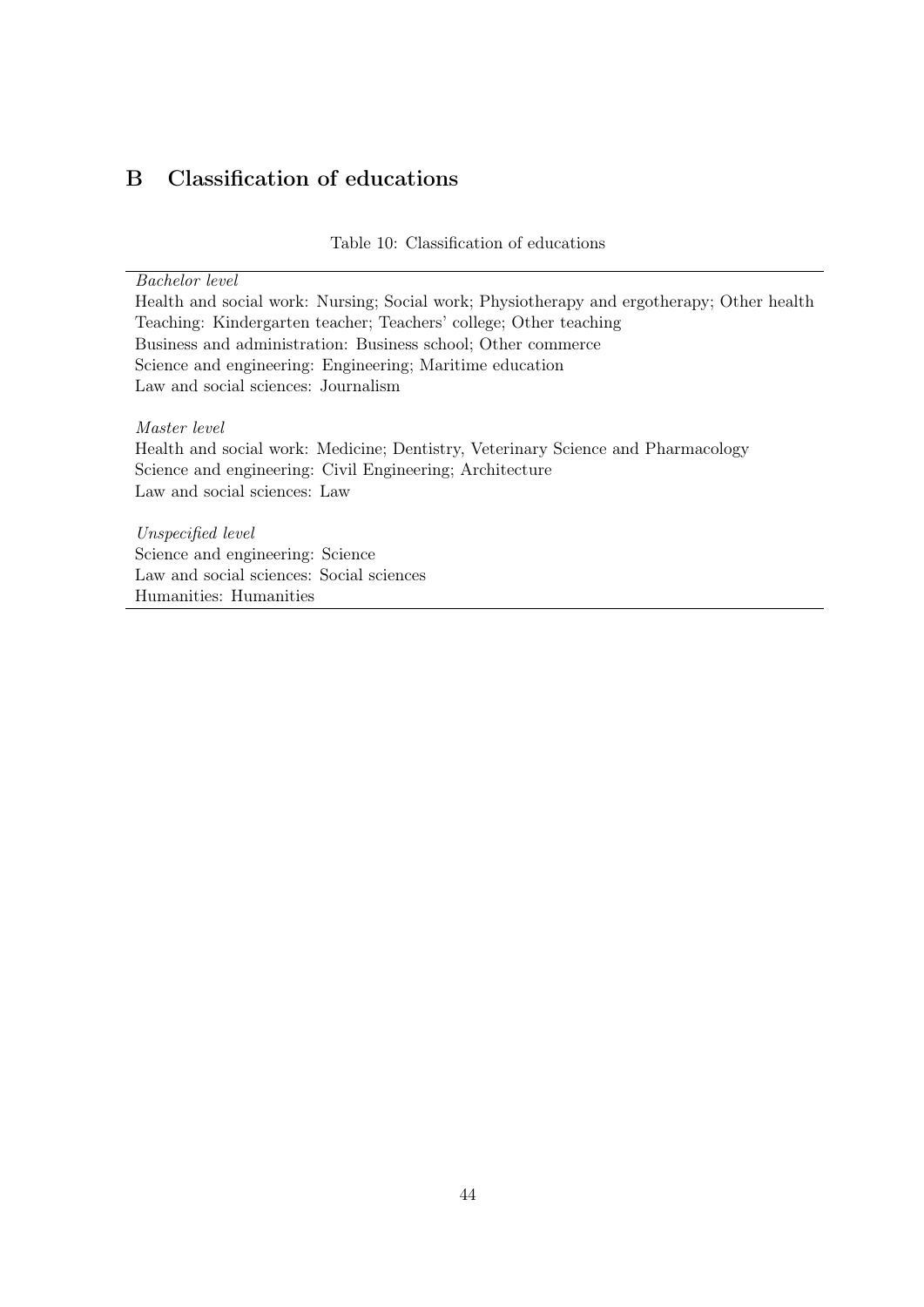## C Result tables

| Panel A: Men                       |              |              |              |              |  |  |
|------------------------------------|--------------|--------------|--------------|--------------|--|--|
|                                    | (1)          | (2)          | (3)          | (4)          |  |  |
|                                    | 1st quartile | 2nd quartile | 3rd quartile | 4th quartile |  |  |
| Log lifetime earnings              | $4.855***$   | $4.699***$   | $4.784***$   | $5.510***$   |  |  |
|                                    | (0.168)      | (0.160)      | (0.148)      | (0.123)      |  |  |
| Variance of log earnings           | $-1.492***$  | $-1.426***$  | $-2.683***$  | $-4.721***$  |  |  |
|                                    | (0.408)      | (0.388)      | (0.368)      | (0.340)      |  |  |
| $Rel$ ability $\cdot$ var log earn | $3.159***$   | $3.007***$   | $2.814***$   | $3.050***$   |  |  |
|                                    | (0.110)      | (0.107)      | (0.101)      | (0.0917)     |  |  |
| Log likelihood                     | $-74292.6$   | $-82102.3$   | $-89112.9$   | $-100747.0$  |  |  |
| Pseudo $R^2$                       | 0.163        | 0.167        | 0.182        | 0.213        |  |  |
| No. of observations                | 216348       | 236805       | 264271       | 314610       |  |  |
| No. of individuals                 | 14909        | 16131        | 17648        | 20063        |  |  |

| Table 11: Estimated preferences by quartile of parental earnings |  |  |  |
|------------------------------------------------------------------|--|--|--|
|------------------------------------------------------------------|--|--|--|

| Panel B: Women                     |              |              |              |              |  |
|------------------------------------|--------------|--------------|--------------|--------------|--|
|                                    | (1)          | (2)          | (3)          | (4)          |  |
|                                    | 1st quartile | 2nd quartile | 3rd quartile | 4th quartile |  |
| Log lifetime earnings              | $2.615***$   | $2.220***$   | $2.362***$   | $3.293***$   |  |
|                                    | (0.137)      | (0.133)      | (0.123)      | (0.109)      |  |
| Variance of log earnings           | $-10.07***$  | $-9.757***$  | $-10.16***$  | $-11.82***$  |  |
|                                    | (0.353)      | (0.338)      | (0.319)      | (0.303)      |  |
| $Rel$ ability $\cdot$ var log earn | $3.824***$   | $4.093***$   | $4.086***$   | $3.823***$   |  |
|                                    | (0.0854)     | (0.0863)     | (0.0865)     | (0.0829)     |  |
| Log likelihood                     | $-156150.5$  | $-168710.5$  | $-159673.7$  | $-147576.1$  |  |
| Pseudo $R^2$                       | 0.105        | 0.105        | 0.116        | 0.138        |  |
| No. of observations                | 361190       | 382286       | 370798       | 360798       |  |
| No. of individuals                 | 26558        | 27907        | 26497        | 24895        |  |

Note: Estimates of coefficients for the choice model (16), using ranked logit estimation as in (17). Sample and control variables as in specification  $(6)$ , Tables 3 and 4. See notes to Table 3. Standard errors in parentheses. \*  $p < 0.10$ , \*\*  $p < 0.05$ , \*\*\*  $p < 0.01$ .